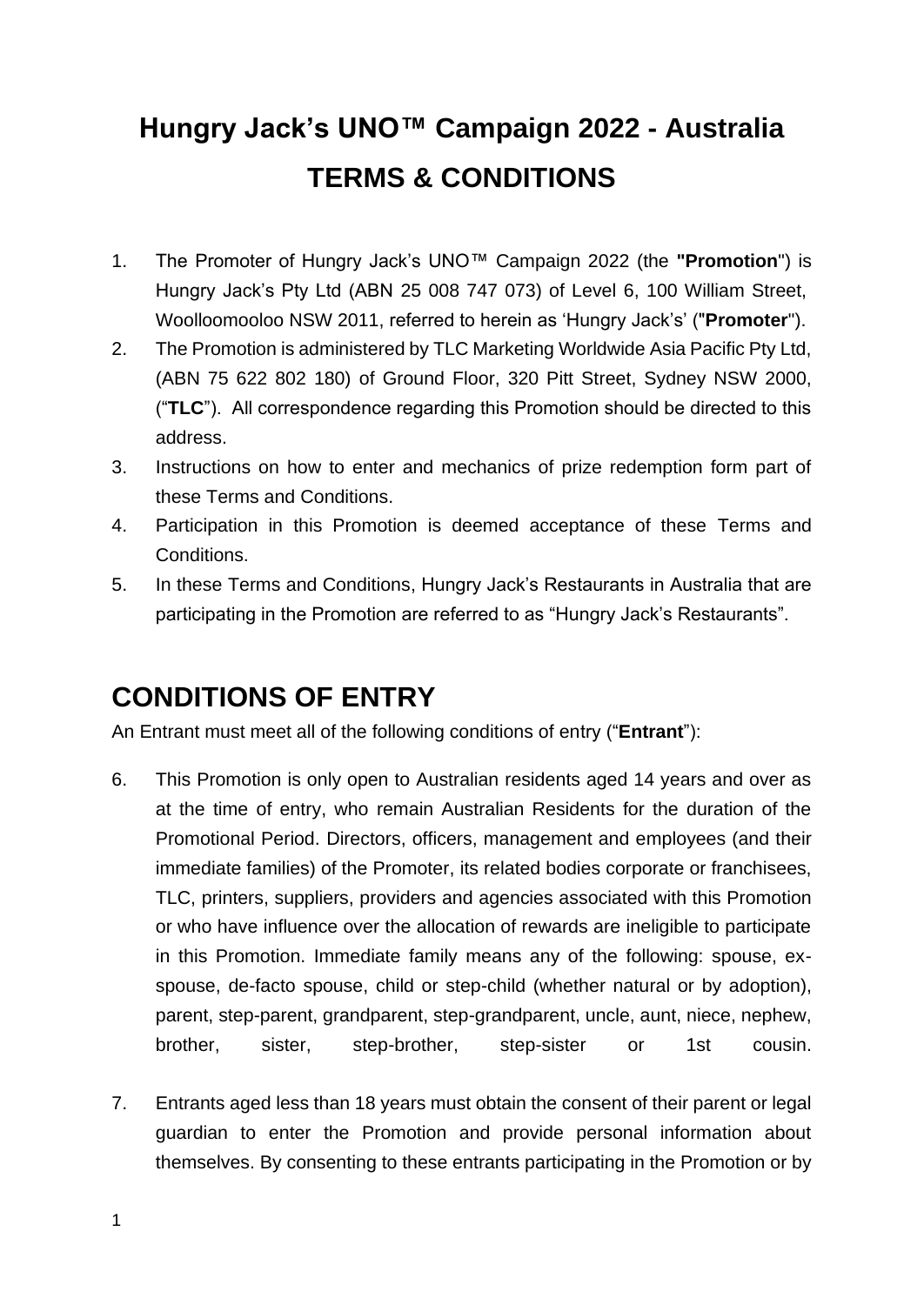accepting any prize on behalf of them, the parent or legal guardian accepts these Terms and Conditions. Persons who are aged less than 14 years old are ineligible to enter and participate in the Promotion. All entries and attempted prize redemptions by or on behalf of persons who are aged less than 14 years old will be deemed invalid.

8. As a condition of entering this Promotion and in the event an Entrant is a Major or Grand Prize winner, an Entrant consents to the Promoter and/or TLC using the Entrant's name and locality in any media in Australia for an unlimited period of time without further notification, remuneration or compensation for the purpose of promoting, publicising or marketing the Promotion (including any outcome), and/or promoting any products or services manufactured, distributed and/or supplied by the Promoter or TLC.

# **KEY DATES**

- 9. The Promotion starts at 12.01am AEST on 26/04/2022 and ends at 11:59pm AEST on 4/07/2022 ("**Promotional Period**").
- 10. The Promotion is open for Qualifying Purchases (defined below) made between 12.01am (local time) on 26/04/2022 and 11.59pm (local time) on 6/06/2022 ("**Purchase Period**") or until stocks run out.
- 11. The redemption period opens 12.01am AEST on 26/04/2022 and closes 11.59pm AEST on 4/07/2022 ("**Redemption Period**").

# **HOW TO ENTER**

- 12. To be eligible to participate in the Promotion, Entrants must, during the Purchase Period:
	- i. visit a Hungry Jack's Restaurant or order online via the Hungry Jack's application ("Hungry Jack's Application") or website or other delivery partner app from a participating Hungry Jack's Restaurant; and
	- ii. purchase any of the below Eligible Products (whether alone or in a meal containing any of the Eligible Products) to which an UNO™ Game Card Panel is attached (while stocks last) ("**Qualifying Purchase**").
- 13. For the purposes of the Promotion, the following are Eligible Products ("**Eligible Products**"):
	- i. With a 1 in 2.2 win ratio: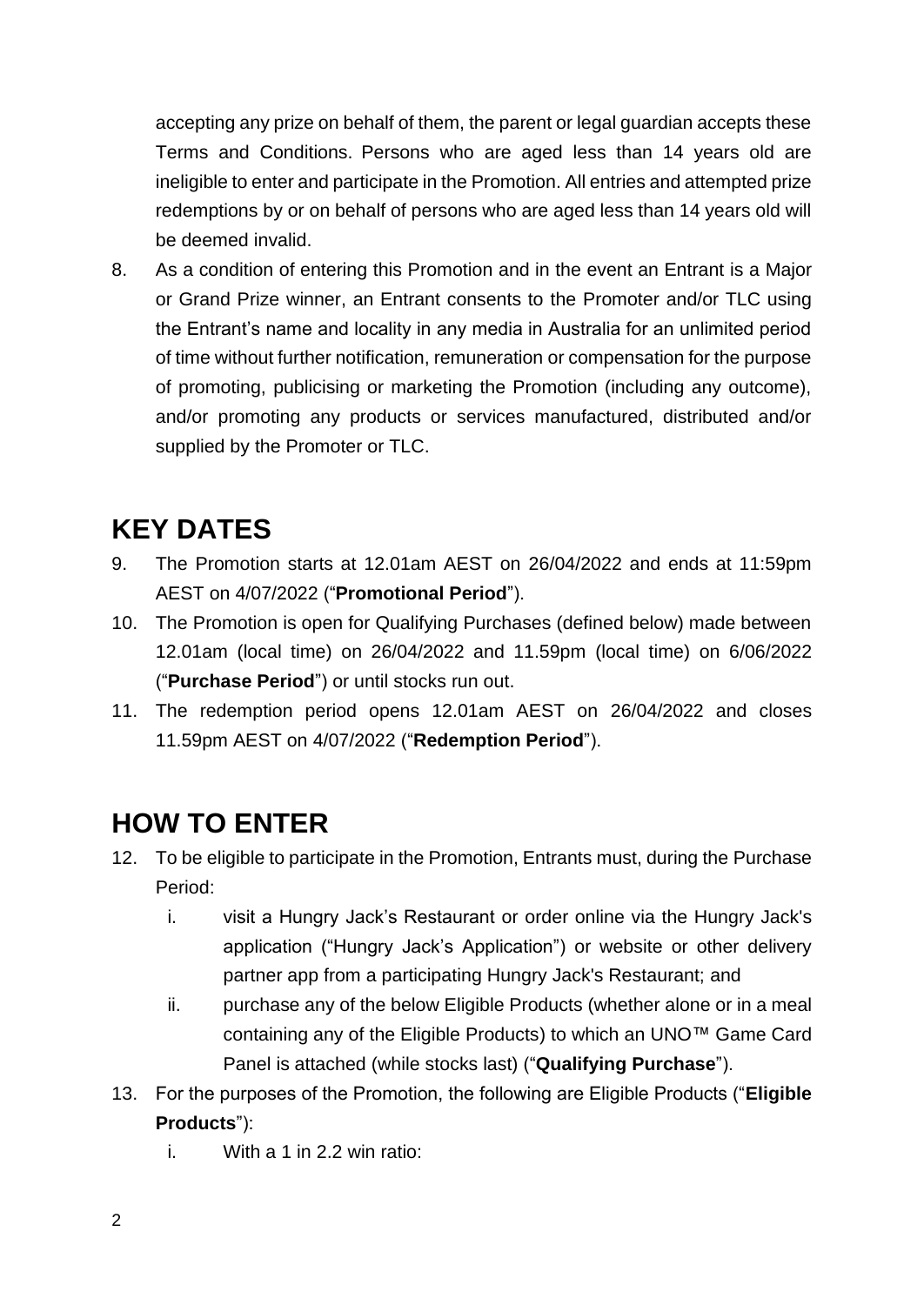- Large Cold Drink (Coke, Diet Coke, Coke No Sugar, Sprite, Fanta), Orange Juice or Classic Shake.
- Large Fries or Medium Onion Rings.
- Large Hot Drink (Coffee, Hot Chocolate, Mocha, Tea)
- ii. With a 1 in 3.3 win ratio:
	- Regular Cold Drink (Coke, Diet Coke, Coke No Sugar, Sprite, Fanta), Orange Juice or Classic Shake.
	- Regular Fries.
	- Regular Hot Drink (Coffee, Hot Chocolate, Mocha, Tea)
	- Storm <sup>®</sup> and Large Sundae

For the avoidance of doubt, Eligible Products exclude drinks not listed above, including but not limited to small Hot Drinks, Frozen Flavours, or Water. All food items not listed above, including but not limited to small Sundae, large Onion rings, small meals and breakfast items are also not Eligible Products.

- 14. Each Eligible Product may not be available for sale in all Hungry Jack's Restaurants at all times during the Purchase Period. The Promoter accepts no responsibility for any Eligible Product(s) being unavailable at a Hungry Jack's restaurant during the Purchase Period.
- 15. Once an Entrant has made their Qualifying Purchase, they must, during the Redemption Period, locate the UNO™ Game Card Panel on the packaging of the Eligible Product/s purchased and carefully remove the label to reveal the UNO™ Card images showing a winning game message, a collect to win game message or a second chance draw message ("**Game Message**").
- 16. A winning Game Message is if the Entrant reveals a pair of matching UNO™ card images on the single UNO™ Game Card Panel. A collect to win Game Message is if the Entrant reveals a single Gold WILD card on the single UNO™ Game Card Panel. A second chance draw Game Message is if the Entrant does not reveal a pair of matching UNO™ card images or any single Gold WILD card on a single UNO™ Game Card Panel, with one of the UNO™ card image displaying Second Chance Draw.
- 17. If the winning Game Message reveals a non-food prize then the Entrant must scan the QR code or go to [www.hjuno.com.au](http://www.hjuno.com.au/) ("**Promotional Website**") and enter their full name, email address, mobile number, , unique code as written on the UNO™ Game Card Panel, and agree to the Terms and Conditions of the Promotion to claim the prize.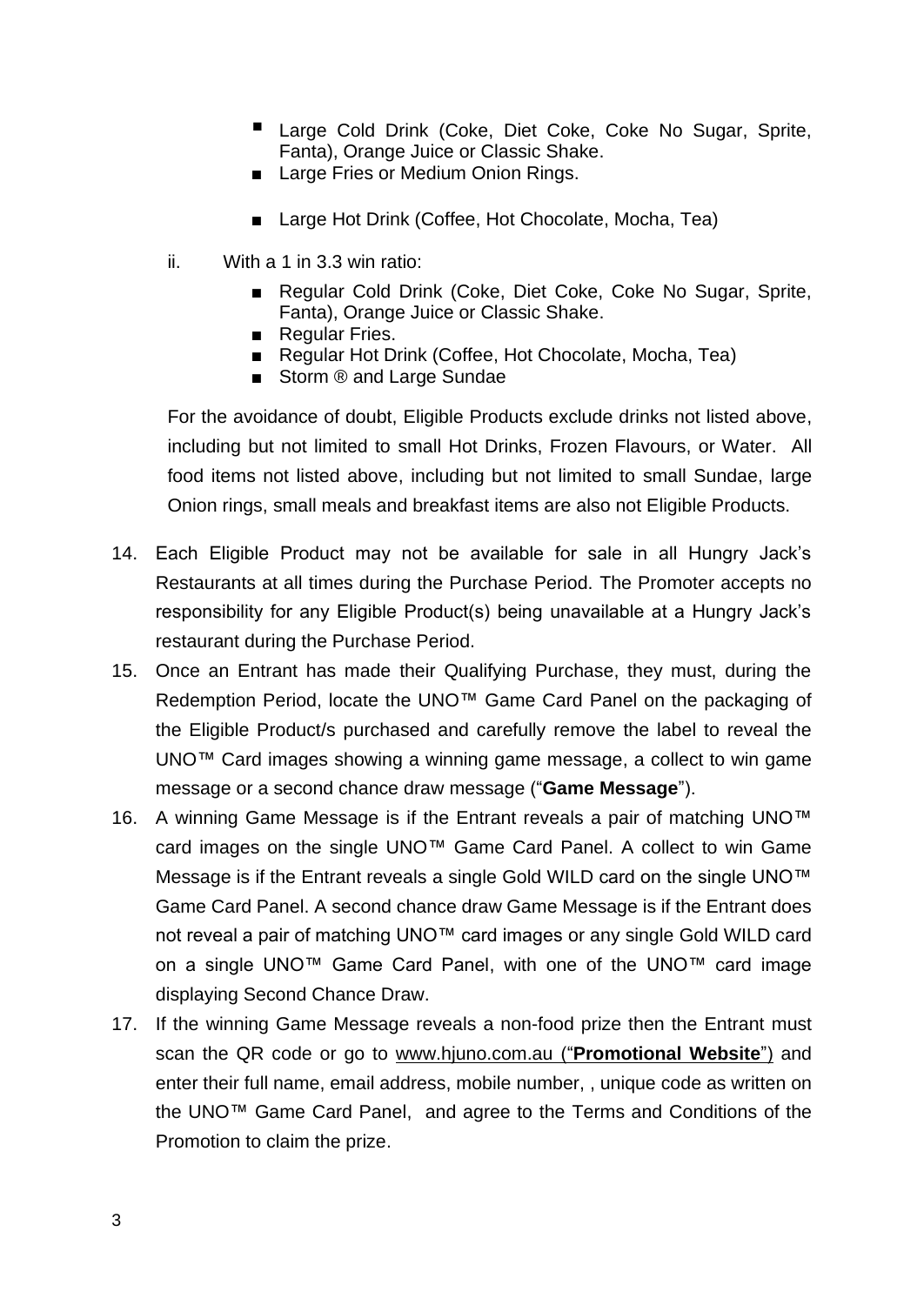- 18. If the entry is valid, the Entrant will receive confirmation of their prize. For further details on the redemption process see clauses 28 50 of these Terms and Conditions.
- 19. If the winning Game Message reveals a food prize then the Entrant may open and use the Hungry Jack's Application to scan the 2D Matrix code to stash the food prize or may retain the physical Game Card Panel for redemption later in store. For further details on the redemption process see clauses 28 to 50 of these Terms and Conditions.
- 20. If the Game Message reveals 'NO MATCH!' Second Chance Draw card, then the Entrant must scan the QR Code or go to [www.hjuno.com.au](http://www.hjuno.com.au/) and enter their full name, email address, mobile number and unique code as written on the UNO™ Game Card Panel and agree to the Terms and Conditions of the Promotion to register a Second Chance Draw entry.
- 21. If the entry is valid, the Entrant will receive confirmation of their entry. For further details on entry process see clauses 28 to 53 of these Terms and Conditions.
- 22. If the Game Message reveals a collect to win Gold WILD card, then the Entrant may scan the QR code to stash the Collect to Win Game Card Panel that contains the Gold WILD Card while collecting the full winning set of three. Entrants must retain their physical Collect to Win Game Card Panel that contains the Gold WILD card for redemption even if they have stashed them into the Hungry Jack's Application.
- 23. If a set of all three Gold WILD cards with the same set of collectable codes are collected, the Entrant can redeem 1 of 10 '\$10,000 Jackpot Cash Prizes. For further details on the redemption process see clauses 28 to 50 of these Terms and Conditions.
- 24. Entrants must retain their UNO™ Game Card Panels unless they are providing it to a Hungry Jack's Restaurant staff member to redeem an Instant Win Food Prize (further details below).
- 25. Multiple entries are permitted, subject to the following:
	- a) Only one (1) Unique Game Card Code per entry is permitted;
	- b) Each entry must be submitted separately and in accordance with entry requirements of these Terms and Conditions; and
	- c) The same Unique Game Card Code cannot be used more than once.
- 26. Redemption of Instant Win Non-Food Prizes and entries of Second Chance Draw are available online only, and therefore access to the internet is required to participate in this Promotion. Any cost associated with accessing the Promotional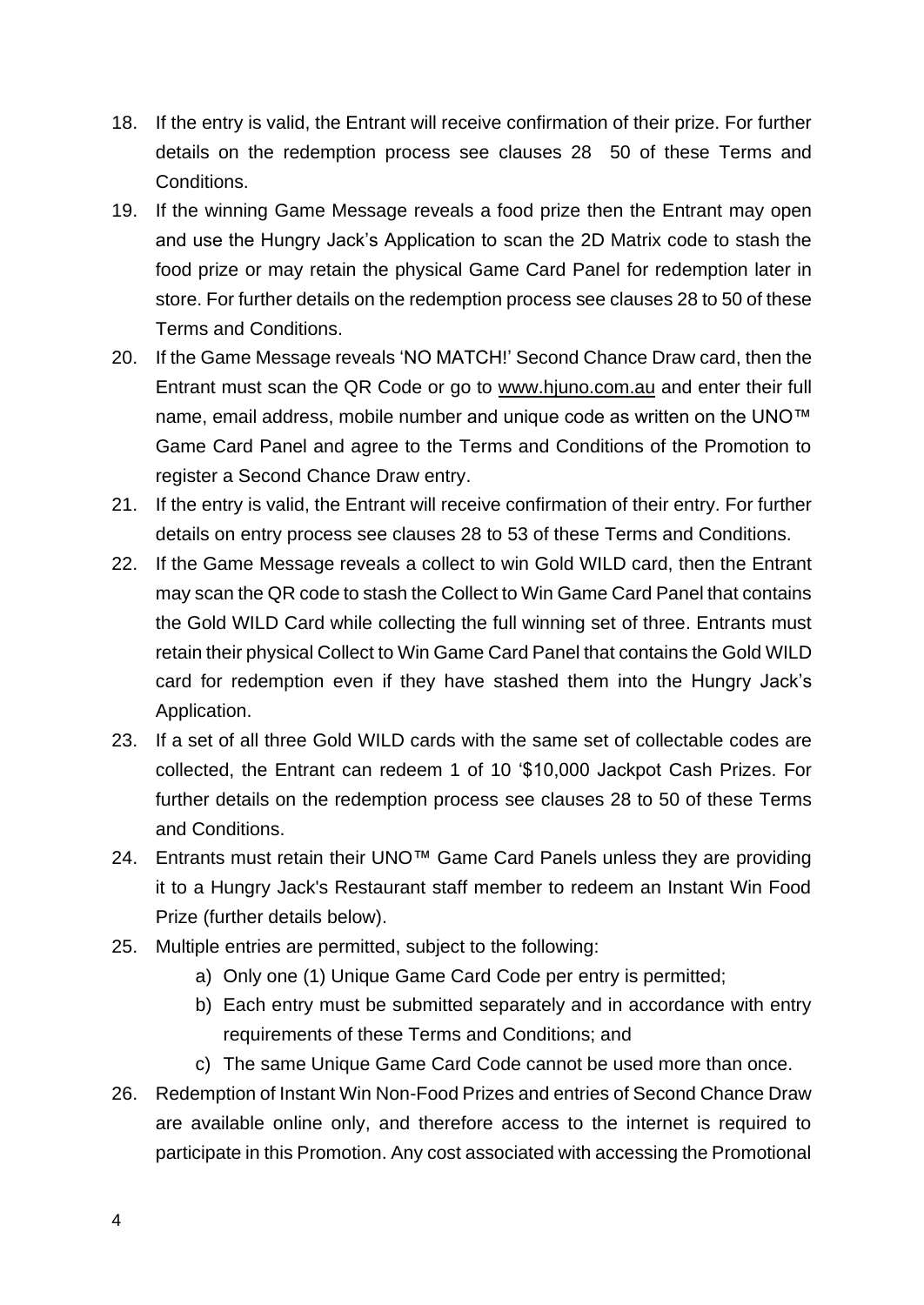Website is the Entrant's sole responsibility and is dependent on the Internet service provider used by the Entrant.

27. Entries must be received during the Redemption Period and will be deemed to be received only when received by the Promoter. The Promoter is not liable for any problems with communication networks, including but not limited to email blockage or incoming call rejections. If you enter using automatically generated entries or multiple phone numbers/email addresses/addresses/aliases, you may be disqualified.

# **UNO™ Game Card Panel**

- 28. The UNO™ Game Card Panel will be attached to the Eligible Product packaging and will be randomly distributed by the Promoter (or its nominated agents) to participating Hungry Jack's Restaurants based on reasonably anticipated demand. Eligible Products with attached UNO™ Game Card Panel may not be available in all Hungry Jack's Restaurants at all times during the Purchase Period. The Promoter accepts no responsibility for Eligible Products attaching the UNO™ Game Card Panel being unavailable at a Hungry Jack's Restaurants during the Purchase Period. Each UNO™ Game Card Panel will contain a unique code and an expiry date ("**Unique Game Card Code**").
- 29. A maximum of up to 17,525,835 Eligible Products with peelable UNO™ Game Card Panels will be distributed to Hungry Jack's Restaurants. On average across all UNO™ Game Card Panels issued, at least one (1) in four (4) UNO™ Game Card Panels will yield either one (1) Instant Win Food Prize or one (1) Instant Win Non-Food Prize. For the avoidance of doubt, the Promoter does not guarantee that Entrants purchasing four (4) or more Eligible Products will find a winning Game Card for an Instant Win Food Prize or Instant Win Non-Food Prize.
- 30.The 1 in 4 advertised instantly win ratio is based on a total prize pool of 6,893,214 instant win prizes across 17,525,835 eligible participating products with a greater win ratio of 1 in 2.2 on large Eligible Products and a 1 in 3.3 win ratio on regular Eligible Products as per outlined in clause 13 of these Terms and Conditions.
- 31. All winners of prizes valued at over \$250 or above will have their name and postcode published online at [www.hjuno.com.au](http://www.hjuno.com.au/) on or before 11/08/2022 for a period of at least 28 days.
- 32. If any prize over \$250 remains unclaimed at the end of this Promotion, or if a prize winner cannot be found, that information will be published online at [www.hjuno.com.au](http://www.hjuno.com.au/) on 31/08/2022 for a period of 28 days.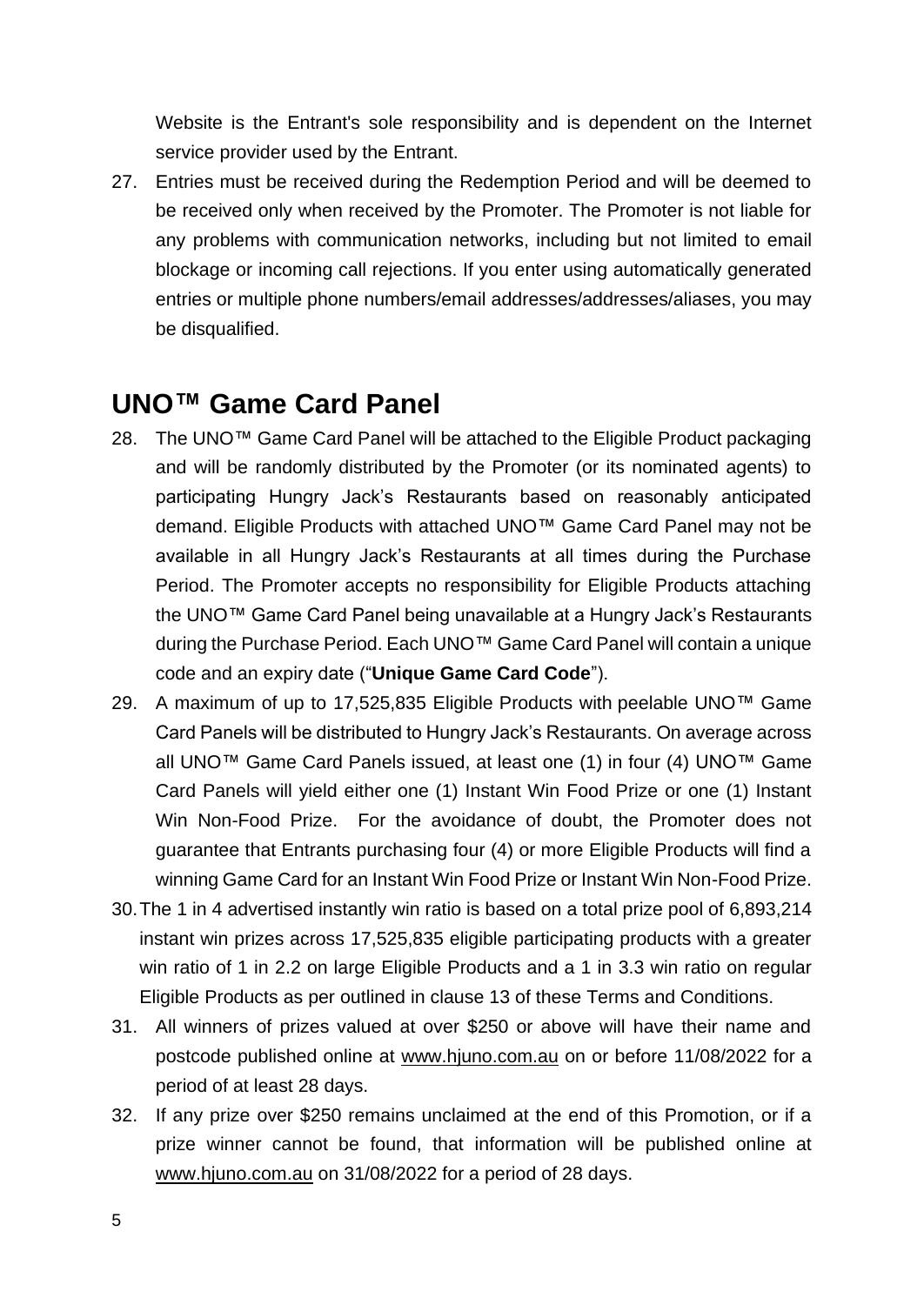# **HOW TO WIN AN "INSTANT WIN PRIZE" (excluding Grand Prize)**

- 34. If the winning Game Message on the Entrant's UNO™ Game Card Panel has one matching pair of the same 'Colours & Numbers' UNO™ card, the Entrant has won the prize stated on the UNO™ Game Card Panel.
- 35. The prize will be either a free food or drink item from selected menu items, as outlined in Schedule 1 below, or a Major or Mass-tier non-food prize, as outlined in Schedule 2 below.

# **HOW TO WIN AN "INSTANT WIN GRAND PRIZE"**

- 36. If the winning Game Message on the Entrant's UNO™ Game Card Panel has one matching pair of the same UNO™ WILD Card including a winning game prize message, the Entrant has won the prize stated on the UNO™ Game Card Panel.
- 37. The prize will be one of the prizes in the Grand Prize category, as outlined in Schedule 2 below.

# **HOW TO WIN A "COLLECT TO WIN PRIZE"**

- 38. If the Entrant's UNO™ Game Card Panel reveals a single Gold WILD Card including one (1) of the following collectable code ("Collectable Code"), the Game single Gold WILD Card is a 'Collect to Win Card'.
	- i. A1
	- ii. A2
	- iii. A3
	- iv. B1
	- v. B2
	- vi. B3
	-
	- vii. C1
	- viii. C2
	- ix. C3
	- x. D1
	- xi. D2
	- xii. D3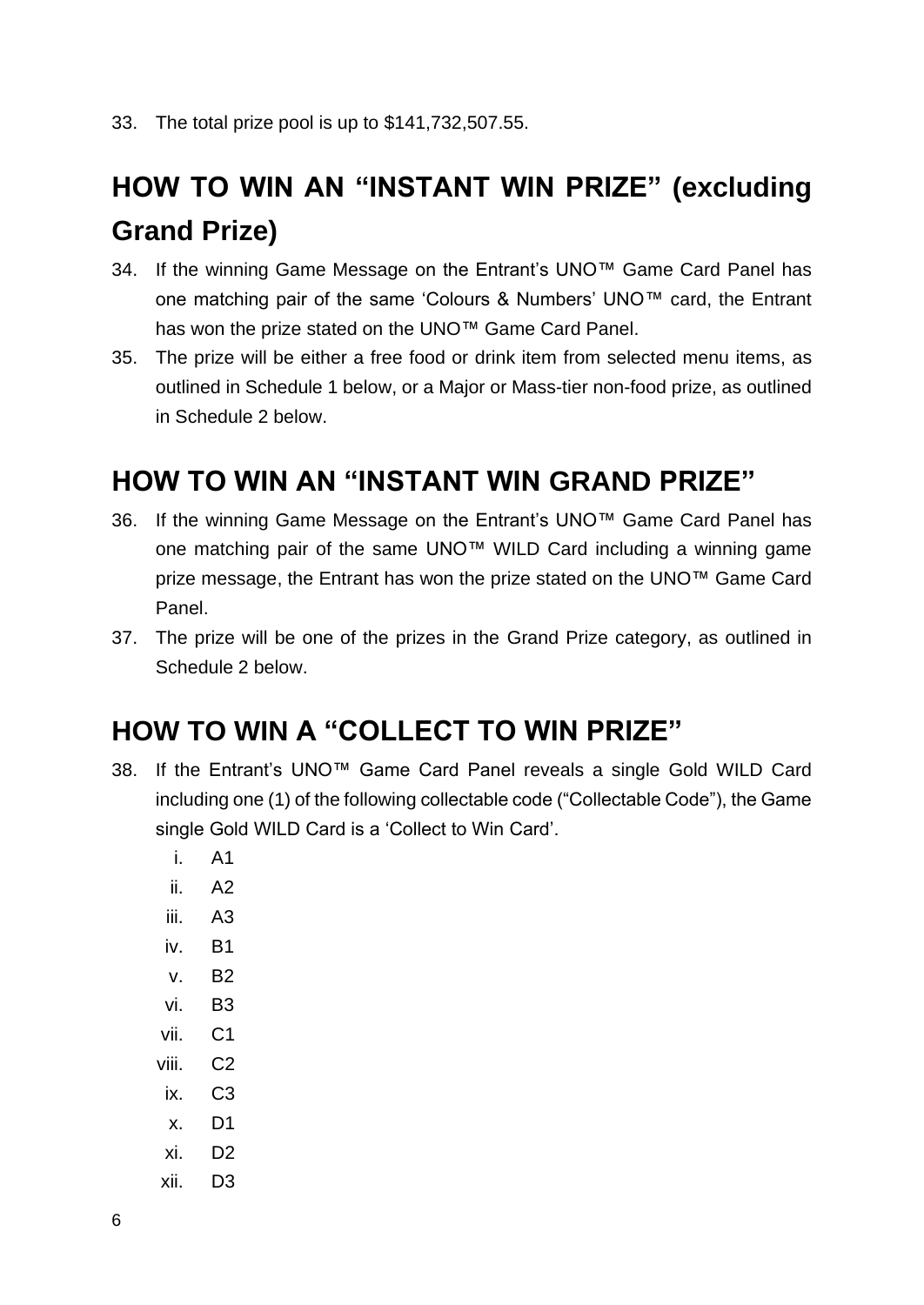| xiii.   | Ε1 |
|---------|----|
| xiv.    | E2 |
| XV.     | E3 |
| xvi.    | F1 |
| xvii.   | F2 |
| xviii.  | F3 |
| xix.    | G1 |
| XX.     | G2 |
| xxi.    | G3 |
| xxii.   | Η1 |
| xxiii.  | H2 |
| xxiv.   | H3 |
| XXV.    | 11 |
| xxvi.   | 12 |
| xxvii.  | I3 |
| xxviii. | J1 |
| xxix.   | J2 |
| XXX.    | J3 |

39. An Entrant who, in accordance with the Conditions of Entry set out in these Terms and Conditions, has acquired one (1) Collect to Win Card for each Collectable Code that is listed in the same cell of Column 1 of the "Collect to Win Prize Table", as outlined in Schedule 3 below, is entitled, subject to the

# **HOW TO REDEEM A PRIZE**

### **INSTANT WIN FOOD PRIZE**

40. If the Game Message is a winning message for a food or drink item (**Instant Win Food Prize**), the Entrant can redeem the Instant Win Food Prize stated on their winning UNO™ Game Card Panel during the Redemption Period from any participating Hungry Jack's Restaurant by scanning their winning physical UNO™ Game Card Panel or scanning their stashed Instant Win Food Prize barcode from the Hungry Jack's Application at a participating Hungry Jack's Restaurants at the time of placing or purchasing an order at the Hungry Jack's Restaurant.

Conditions of Entry, to claim one of ten (10) '\$10,000 Jackpot Cash' Prizes.

41. For the avoidance of doubt: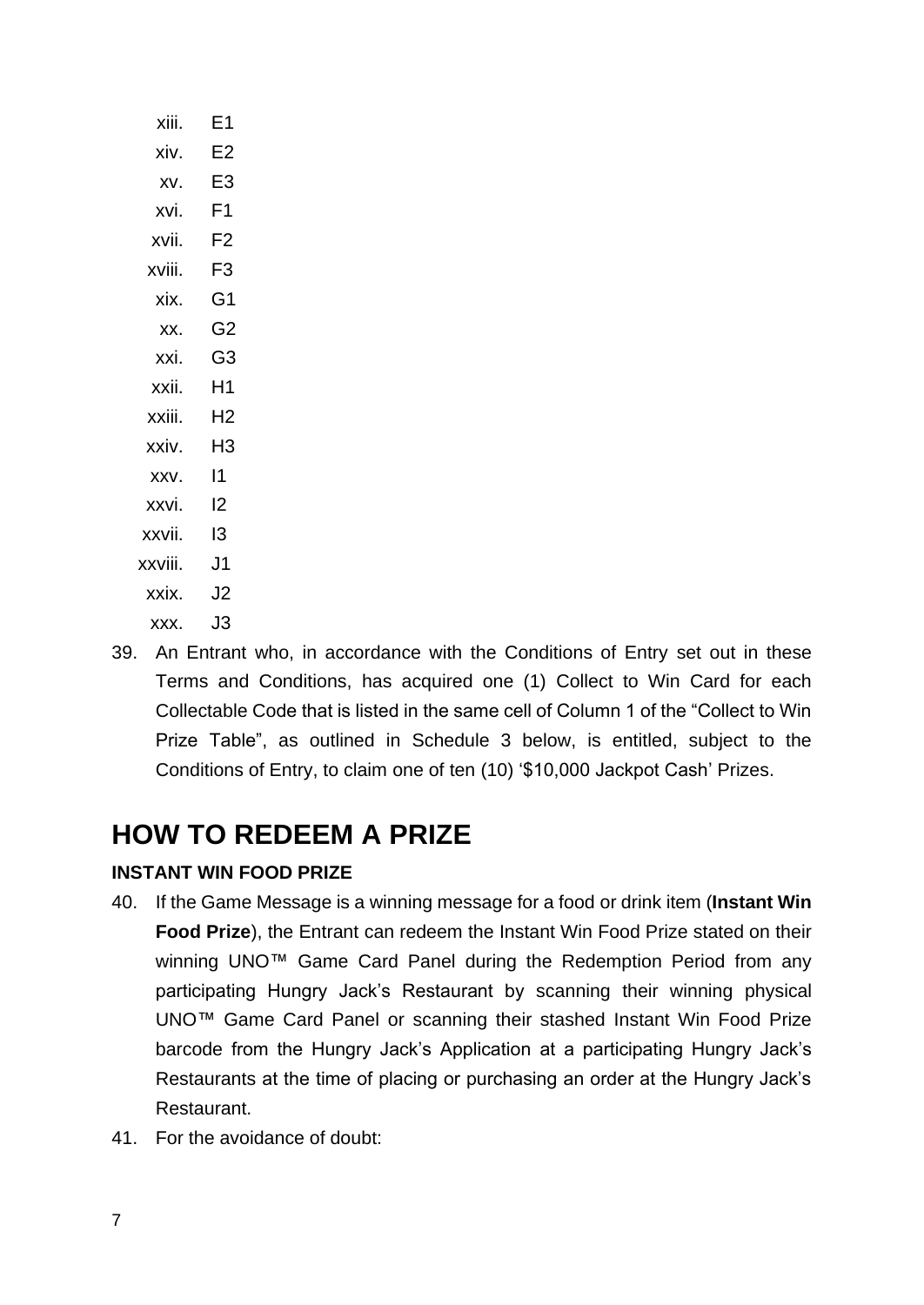- i. A winning physical UNO™ Game Card Panel for an Instant Win Food Prize, once redeemed, will be retained by the Hungry Jack's crew member. A winning scanned UNO™ Game Card Panel for an Instant Win Food Prize in the Hungry Jack's Application, once redeemed, will be deemed used and removed from the stash.
- ii. Instant Win Food Prizes may only be redeemed where the relevant Instant Win Food Prize is available for purchase at Hungry Jack's Restaurants.
- iii. Only one (1) Instant Win Food Prize may be redeemed per transaction.
- iv. Instant Win Food Prizes may only be redeemed once, either at the cashier using the physical game card voucher or by scanning the stashed digital game card voucher. Once a prize has been redeemed either by physical game card or the stashed digital game card voucher, it will be deemed as used.
- v. Instant Win Food Prizes may only be redeemed in-store or drive-thru with a crew member at a Hungry Jack's Restaurant. They cannot be redeemed via an in-store kiosk, pre-ordering on the Hungry Jack's Application, via Hungry Jack's Delivery, or through any food delivery partners.
- vi. Any Instant Win Food Prize that is not redeemed in the time and manner specified in these Terms and Conditions will be deemed forfeited. No compensation will be payable if an Entrant does not take part in the Promotion or redeem the prize during the Redemption Period.

# 42. **All Instant Win Food Prizes are subject to the Terms and Conditions detailed in Schedule 1.**

### **INSTANT WIN NON-FOOD PRIZE (including Mass-tier, Major and GrandPrizes)**

- 43. If the Game Message is a winning message for a non-food prize (**Instant Win Non-Food Prize**), the Entrant can claim that prize during the Redemption Period by:
	- a) scanning the QR code or visiting [www.hjuno.com.au;](http://www.hjuno.com.au/)
	- b) entering the Unique Game Card Panel Code and if required, uploading an image of the Unique Game Card Panel;
	- c) entering their full name, mobile number, email address and if required, postcode;
	- d) entering their postal address (for the physical prizes)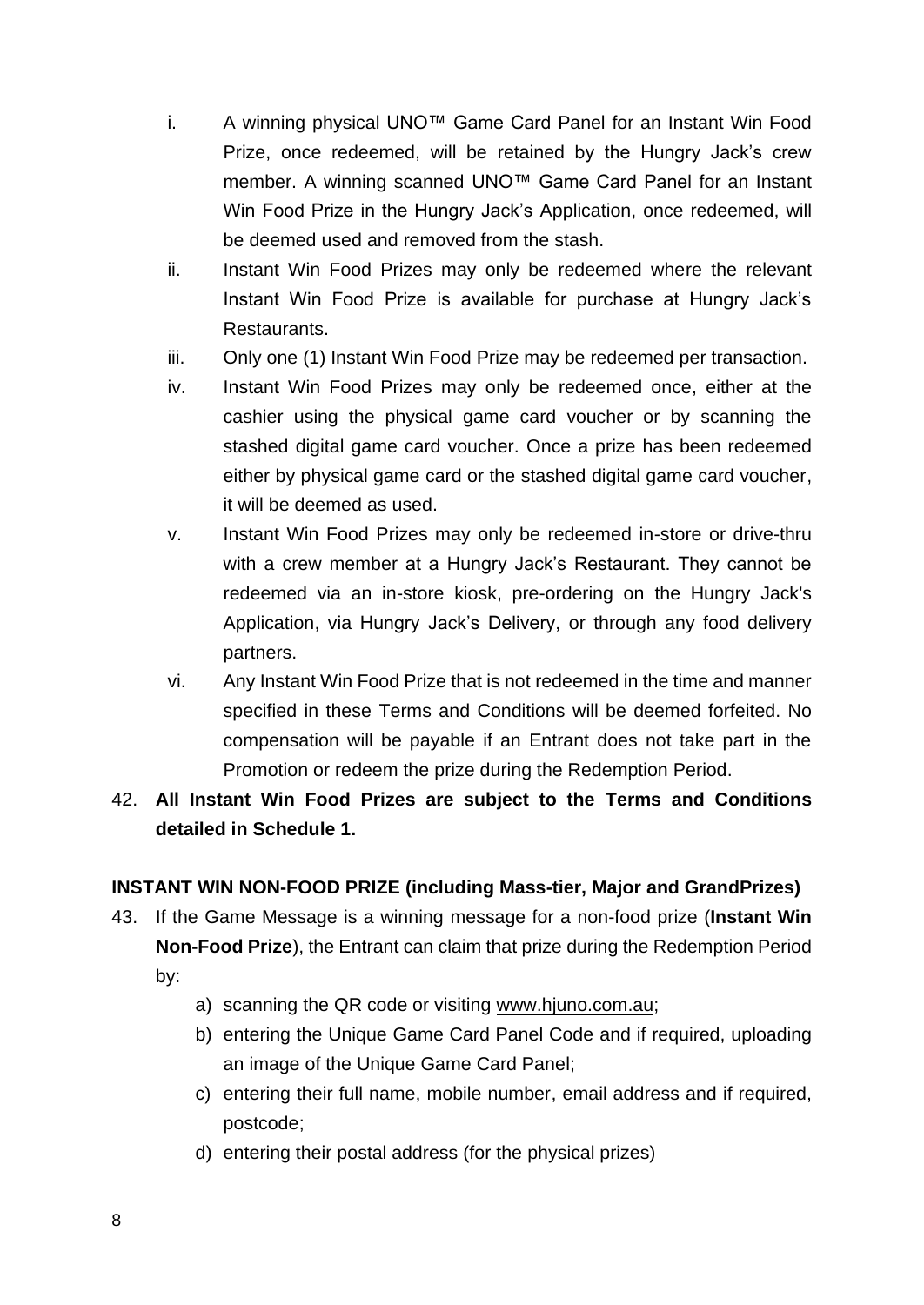- 44. Claims will be deemed to be received only when received by the Promoter. The Promoter is not liable for any problems with communication networks including but not limited to email blockage, incoming call rejections. If you enter using automatically generated entries or multiple phone numbers/email addresses/addresses/aliases, you may be disqualified.
- 45. If the claim is valid, ("**Qualified Claim**") the Entrant will receive an email which will detail how to redeem the Instant Win Non-Food Prize.
- **46. All Instant Win Non-Food Prizes are subject to the Terms and Conditions detailed in Schedule 2.**

### **COLLECT TO WIN '\$10,000 JACKPOT CASH' PRIZE**

- 47. If the Entrant has collected one (1) Collect to Win Card for each Collectable Code that is listed in the same cell of Column 1 of the "Collect to Win Prize Table", as outlined in Schedule 3 below, the Entrant can claim one \$10,000 Cash Prize during the Redemption Period by:
	- a) visiting [www.hjuno.com.au](http://www.hjuno.com.au/) ("**Promotional Website**");
	- b) entering all three (3) Collectable Codes and uploading all three (3) images of the full Game Card Panel containing the Gold WILD card;
	- c) entering their full name, mobile number, email address and postcode;
- 48. Claims will be deemed to be received only when received by the Promoter. The Promoter is not liable for any problems with communication networks including but not limited to email blockage or incoming call rejections. If you enter using automatically generated entries or multiple phone numbers/email addresses/addresses/aliases, you may be disqualified.
- 49. If the claim is valid, ("**Qualified Claim**") the Entrant will receive an email which will detail how to redeem the Collect to Win Prize.
- **50. Collect to Win Jackpot Cash Prizes are subject to the Terms and Conditions detailed in Schedule 3.**

# **HOW TO ENTER THE SECOND CHANCE PRIZE DRAW**

51.Entrants who make a Qualified Claim for each Instant Win Non-Food Prize will also automatically receive one (1) entry to the Second Chance Draw (**"Second Chance Draw Valid Entrants**"), as outlined in section 54 below.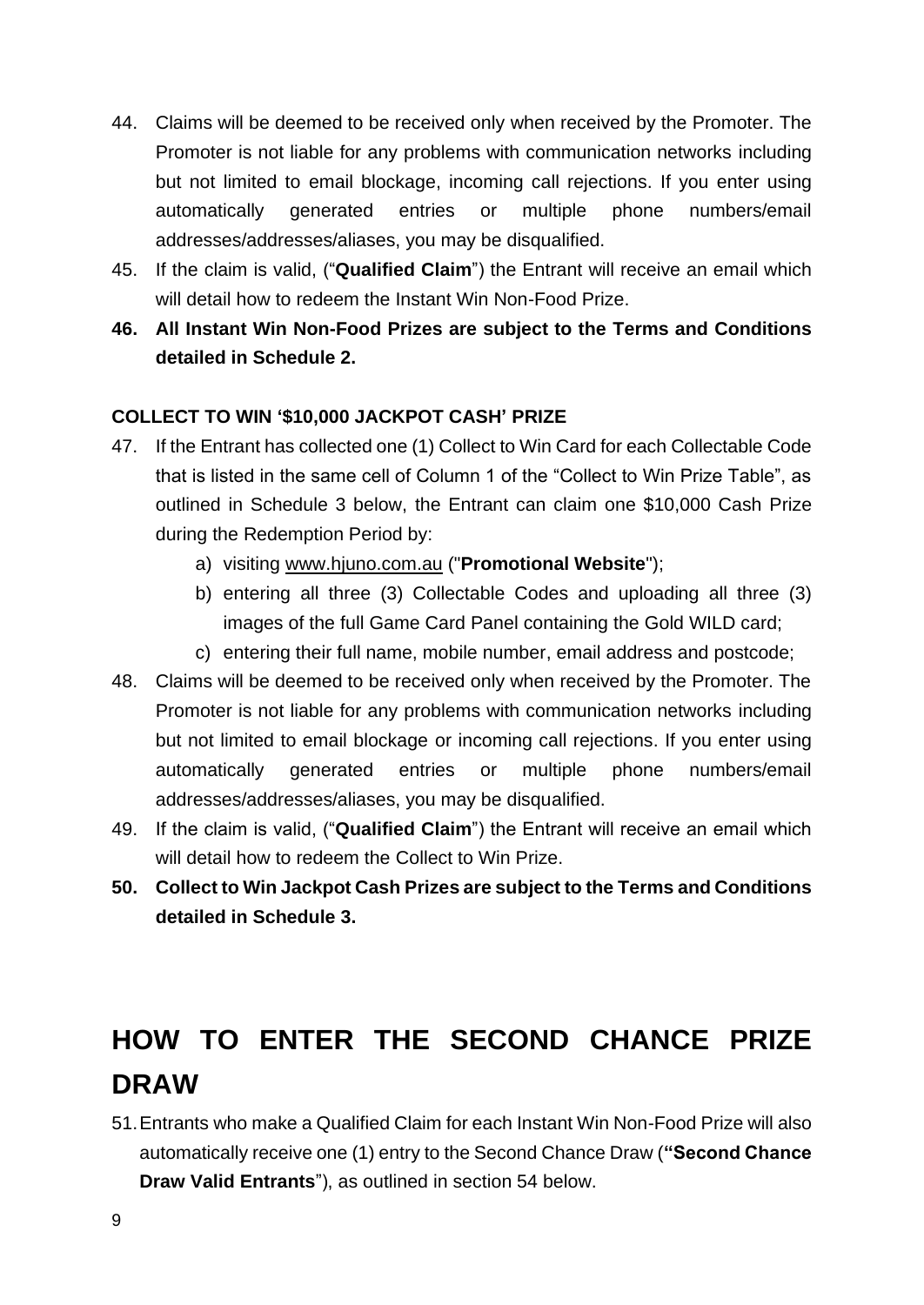- 52. Entrants who revealed a 'NO MATCH!' Game Message on a UNO™ Game Card Panel will also receive one (1) entry to the Second Chance Draw (**"Second Chance Draw Valid Entrants**"), as outlined in section 54 below, by:
	- i. scanning the QR code or visiting [www.hjuno.com.au;](http://www.hjuno.com.au/)
	- ii. entering the Unique Game Card Panel Code and uploading an image of the Unique Game Card Panel;
	- iii. entering their full name, mobile number, email address and postcode;
- 53. For each Qualified Claim and each corresponding entry to the Second Chance Draw, the Entrant must keep their UNO™ Game Card Panel that bears the Unique Game Card Code submitted at the time of claim or entry. The Promoter or TLC, in its sole discretion, may at any time after a claim or an entry has been submitted, require the original UNO<sup>™</sup> Game Card Panel to be produced for verification before awarding any prize.

# **SECOND CHANCE DRAW**

- 54. If, for any reason there are Instant Win Non-Food Major Prizes or Grand Prizes valued over \$250 that have not been successfully claimed by an Entrant during the Redemption Period, TLC will carry out a Second Chance Draw at the date, time and place stated below to randomly distribute the prize/s in descending order of value amongst Second Chance Draw Valid Entrants ("**Second Chance Draw**").
- 55. The Second Chance Draw will take place on 20/07/2022 at 11:00am AEST at TLC, Ground Floor, 320 Pitt Street, Sydney NSW 2000 by a computerised draw system or selection. The winning Entrant does not need to be present at the draw to claim a prize and will be notified of the prize they have won.
- 56. One reserve winner will be drawn per prize and recorded (in order) in case an ineligible Entrant is drawn or if any Entrant drawn is unreachable or unable to accept or declines to participate in a prize within fourteen (14) days of being notified by the methods including but not limited to phone call(s), email(s) or voice message(s) that they are a winner (if applicable). In that event, the prize will be awarded to the reserve winner and reserve winner/s will be notified of the prize they have won.
- 57. In the event a reserve winner is ineligible, unreachable, or unable to accept the prize or declines to participate, within fourteen (14) days of being notified by the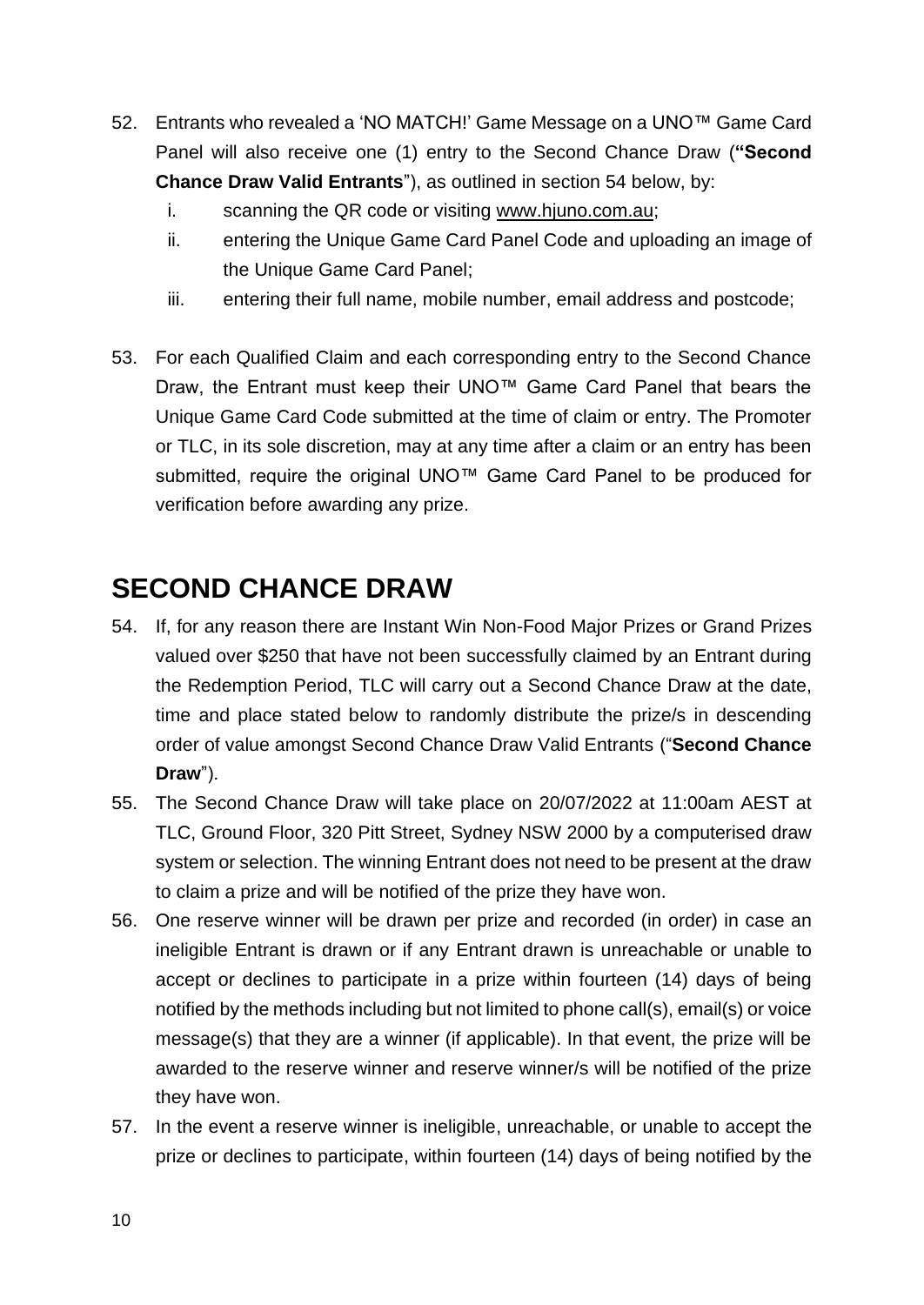methods including but not limited to phone call(s), email(s) or voice message(s) that they are a winner (if applicable). In that event, the prize will be forfeited.

- 58.Should an Entrant's contact details change during the Promotion, it is the Entrant's responsibility to notify TLC on 1800 431 537 between the hours of 9:30am AEST and 5:00pm AEST or email [contact@hjuno.com.au](file:///C:/NRPortbl/VICProduction1/JFL/contact@hjuno.com.au) during the Promotional Period (inclusive) Monday to Sunday including Public Holidays. A request to access or modify any information provided in claim/entry should be directed to TLC.
- 59.The same Prize Redemption Procedure for Major Prizes and Grand Prizes as outlined in Schedule 2 applies to Second Chance Winners and Reserve winners.
- 60. All Second Chance Draw Winners including reserve winners will have their name and postcode published online at [www.hjuno.com.au](http://www.hjuno.com.au/) on 11/08/2022 for a period of at least 28 days.

# **OTHER GENERAL TERMS & CONDITIONS**

- 61. The Promoter (including its directors, officers, employees and agents), TLC, its respective agents, promotional partners and distributors are not liable for lost, stolen or damaged prizes, and to the extent permitted by law do not make any contractual promise or representation regarding the quality and/or availability of the prizes offered and cannot be held liable for any resulting personal loss or damage.
- 62. Prizes are subject to availability and are not transferable, exchangeable or redeemable for cash. If a prize is unavailable, for whatever reason, the Promoter or TLC reserves the right to substitute the prize for a prize of equal value and/or specification, subject to any written approval from the relevant regulatory authorities.
- 63. Without limiting any other terms of these Terms and Conditions, all prizes (and elements of prizes) must be taken as and when specified, or will be forfeited with no replacement. The prize values are correct as of the date of preparing these Terms and Conditions and include any applicable GST. The Promoter is not responsible for any change in prize value.
- 64. In the event the Promotion is unable to proceed as set out in these Terms and Conditions, the Promoter or TLC reserves the right to vary these Terms and Conditions, subject to any written approval from the relevant regulatory authorities.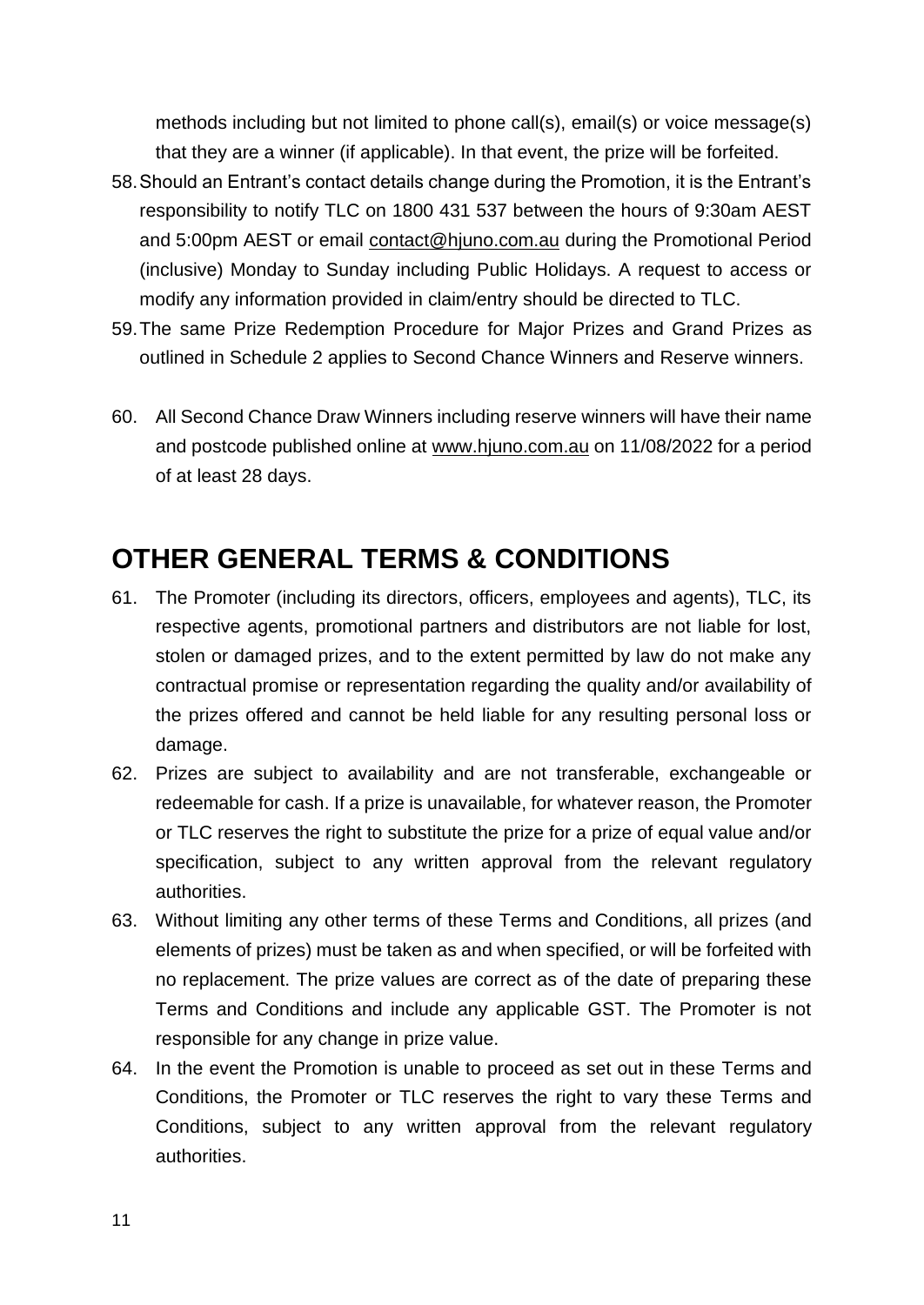- 65. Printing and other quality control errors outside the Promoter's control will not invalidate an otherwise valid prize claim. Every instant win prize claim in excess of the advertised prize pool will be honoured, unless the claim is rejected due to fraud or ineligibility under these Terms and Conditions.
- 66. The Promoter is not responsible for any tax implications arising from an Entrant winning a prize. Entrants should seek independent financial advice. If for GST purposes this Promotion results in any supply being made for non-monetary consideration, Entrants must follow the Australian Taxation Office's stated view that where the parties are at arm's length, goods and services exchanged are of equal GST inclusive market values.
- 67. The Promotional Website may contain links to other websites ("**Linked Sites**"), including websites of Promotional Partners ("**Promotional Partner Websites**"). The Promoter is not responsible for the content of any Linked Sites, whether or not the Promoter is affiliated with the Linked Sites. The Promoter does not in any way endorse any Linked Sites and is not responsible for the quality or delivery of any products or services offered, accessed or advertised by such Linked Sites. To the extent that these Linked Sites collect personal information or postings from Entrants, the Promoter shall bear no responsibility or liability for the manner in which such information or postings are used or exploited. The Linked Sites are for Entrants' convenience only, and Entrants agree to access them at their own risk.
- 68. The Promoter is not liable for entries, prize claims or correspondence that are misplaced, misdirected, delayed, lost, incomplete, illegible or incorrectly submitted.
- 69. Any additional or ancillary costs associated with redeeming a Prize are not included. Those costs are the responsibility of the Entrant who redeems the Prize. Costs associated with redeeming the Prize may include, but are not limited to, the Entrant's transport to and from a Hungry Jack's Restaurant. Accessing any Promotional Partner Website and downloading, using or installing any Application is the Entrant's responsibility and at the Entrant's risk and steps required may vary depending on the internet service or telecommunications provider used.
- 70. Entrants must not:
	- i. tamper with the entry or claim process;
	- ii. engage in any conduct that may jeopardise the fair and proper conduct of the Promotion;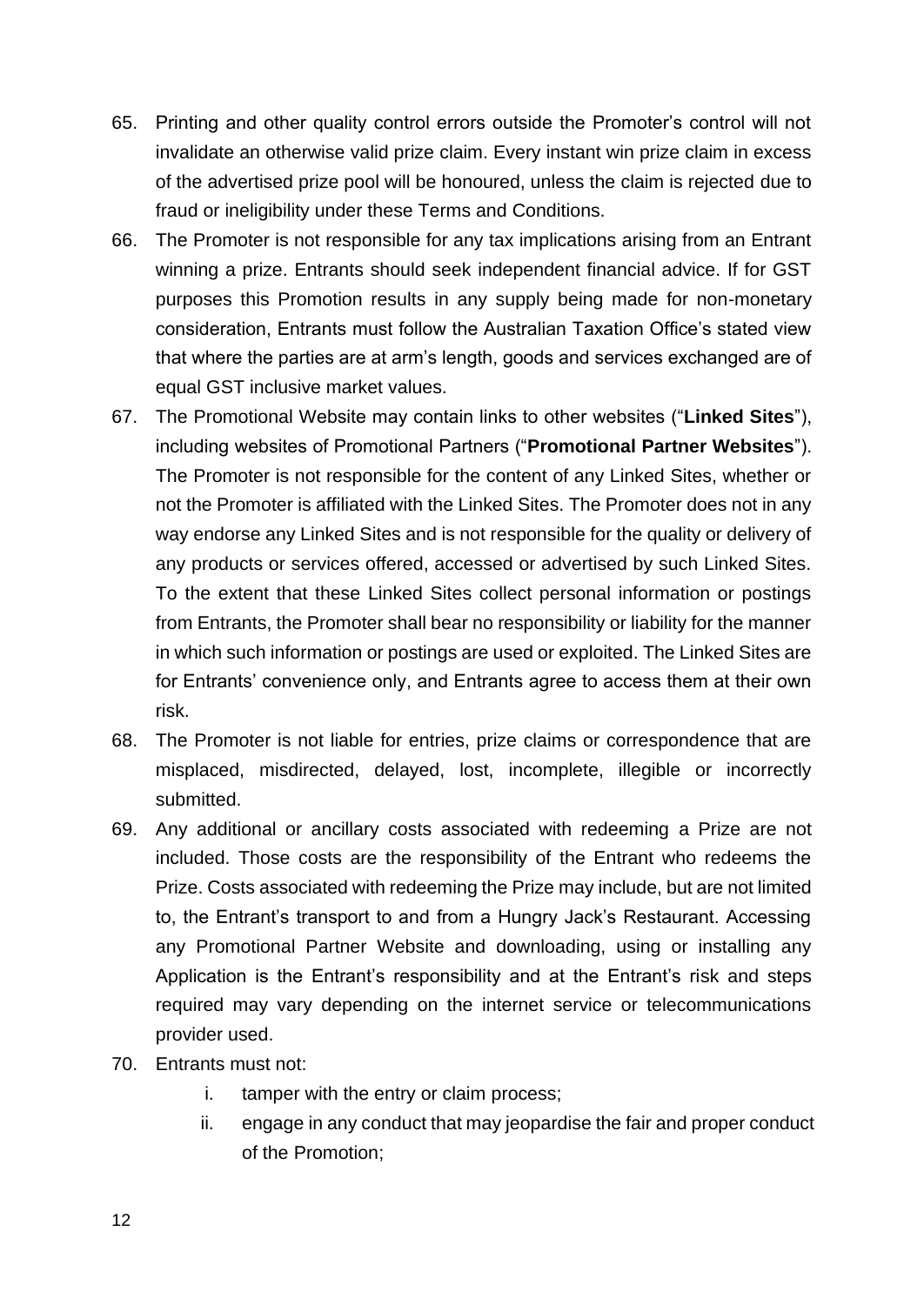- iii. act in a disruptive, annoying, threatening, abusive or harassing manner;
- iv. do anything that may diminish the good name or reputation of the Promoter or any of its related entities or of the agencies or companies associated with this Promotion;
- v. breach any law; or
- vi. behave in a way that is otherwise inappropriate.
- 71. Except for any liability that cannot be excluded by law, the Promoter (including its directors, officers, employees and agents), TLC and the Promotional Partners (including their respective officers, employees and agents) are not responsible for and exclude all liability (including for negligence) for any personal injury, death or harm suffered by the Entrant or other person who redeems the Prize (and the Entrant or such person releases Promoter and TLC from any such liability) or any loss or damage (including loss of opportunity), whatsoever, whether direct, indirect, special or consequential, arising in any way out of:
	- i. any technical difficulties or equipment malfunction (whether or not under the Promoter's or TLC's or Promotional Partners' control);
	- ii. any theft, unauthorised access or third-party interference;
	- iii. any claim that is late, lost, altered, damaged or misdirected (whether or not after their receipt by the Promoter or TLC or Promotional Partners) due to any reason beyond the reasonable control of the Promoter or TLC or Promotional Partners;
	- iv. any variation in prize value to that stated in these Terms and Conditions;
	- v. any tax liability incurred by an Entrant or claimant; or
	- vi. the use and/or taking of a prize.
- 72. Except for any liability that cannot be excluded by law, neither Mattel nor any of its subsidiaries, related entities, sublicensees, or any of their respective employees, officers, directors, agents, successors, and assigns ("**Mattel Released Parties**") are responsible for any liability arising from the operation or management of the Promotion (including, but not limited to, all prizes) and this clause operates as a full release of the Mattel Released Parties from any such liability.
- 73. If this Promotion is interfered with in any way or is not capable of being conducted as reasonably anticipated due to any reason, including by outside act, agent or event that is beyond the reasonable control of the Promoter or TLC, including but not limited to technical difficulties, epidemic, pandemic, government directive,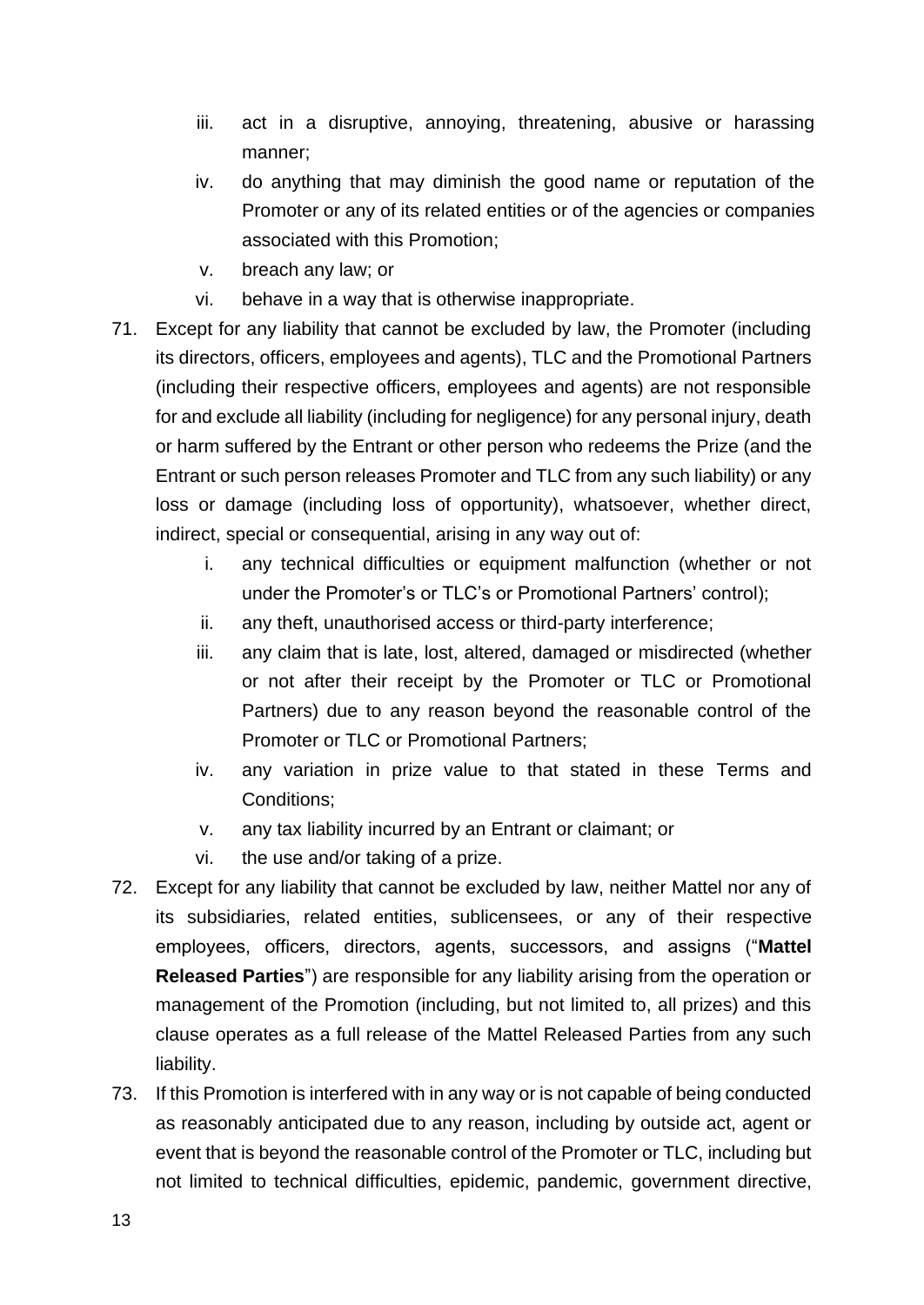public health orders and the like, unauthorised intervention or fraud, the Promoter or TLC reserves the right, in their sole discretion, to the fullest extent permitted by law and subject to any direction by a relevant regulatory authority:

- i. to disqualify any Entrant; or
- ii. to modify, suspend, terminate or cancel the Promotion, as appropriate. 74. Personal Information ("**PI**") is being collected by TLC and the Promoter in order to conduct this Promotion. For this purpose, TLC and the Promoter may disclose PI to third parties, including but not limited to their employees, agents, contractors, service providers, suppliers and, as required under any applicable law, to regulatory authorities. Participation in aspects of the Promotion is conditional on an Entrant providing TLC and the Promoter this PI. TLC will use and handle PI as set out in its Privacy Policy, which can be viewed at https://www.tlcmarketing.com/australasia/legals/. The Promoter will also use and handle PI as set out in its Privacy Policy, which can be viewed at https://www.hungryjacks.com.au/privacy-policy In addition to any use that may be outlined in the Promoter's Privacy Policy, by entering or claiming any nonfood prize, Entrants consent to the Promoter keeping their personal information on its database for future marketing communications. The Promoter, may, for an indefinite period, unless otherwise advised, use the PI for promotional, marketing, publicity, research and profiling purposes, including sending electronic messages or telephoning the Entrant. Each Privacy Policy also contains information about how an Entrant may opt-out, access, update or correct their PI, how they may complain about the treatment of their PI, and how those complaints will be dealt with. The Promoter and TLC may disclose personal information to entities outside of Australia (for a list of countries, see the Promoter's or TLC's Privacy Policies).
- 75. If any dispute arises between an Entrant and the Promoter or TLC concerning the conduct of this promotion or claiming a prize, the Promoter and TLC will take reasonable steps to consider the Entrant's point of view, taking into account any facts or evidence they put forward, and to respond to it fairly within a reasonable time. In all other respects, the Promoter and TLC decisions in respect of the Promotion are final and no correspondence will be entered into.
- 76. No compensation will be payable to any person if a winner is unable to submit a prize claim in the time and manner set out in these Terms and Conditions for whatever reason.
- 77. HELPLINE: For enquiries re: Hungry Jack's UNO™ Campaign 2022, consumers may call the Promotional Helpline on 1800 431 537 between the hours of 9:30am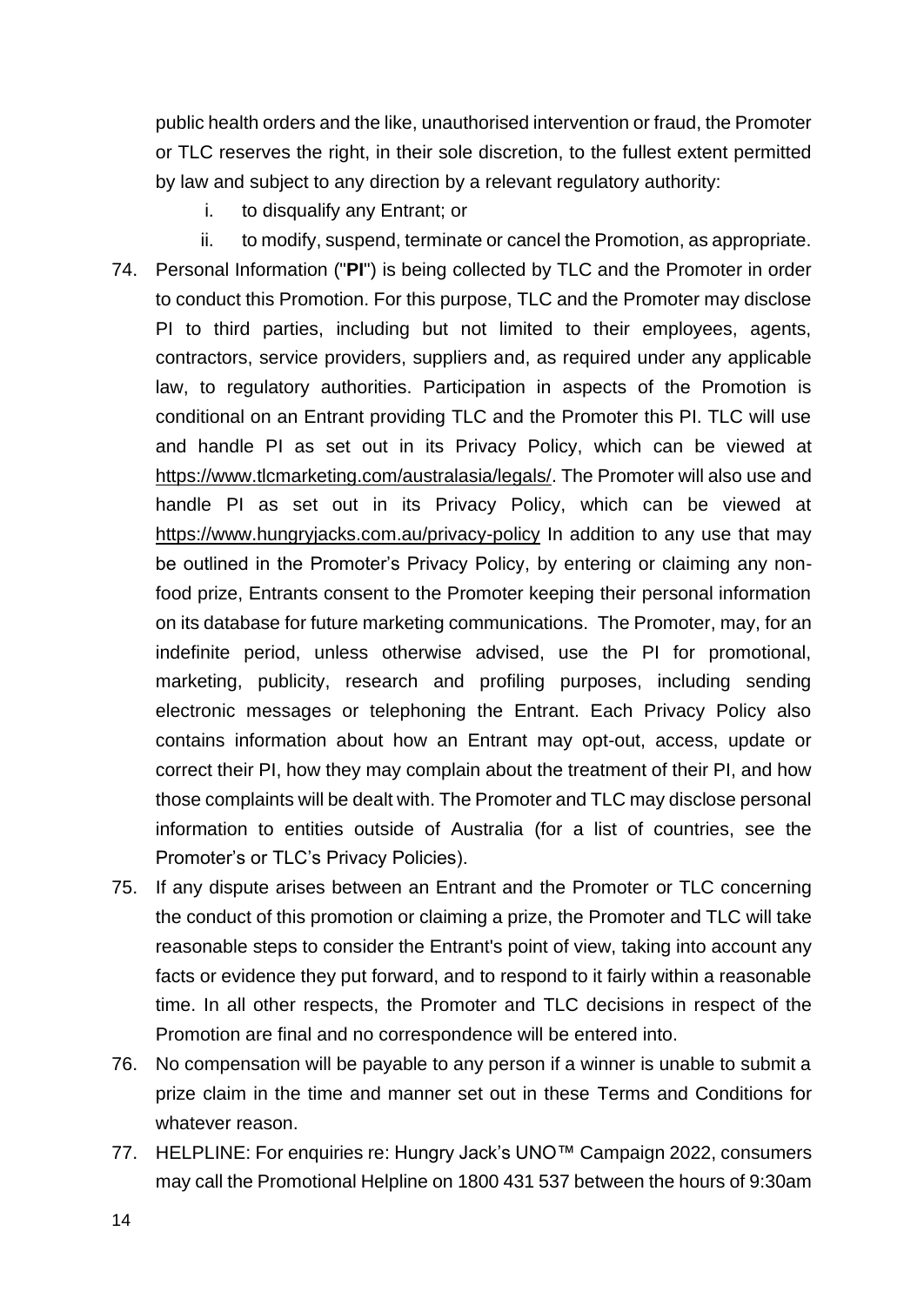AEST and 5:00pm AEST or email [contact@hjuno.com.au](file:///C:/NRPortbl/VICProduction1/JFL/contact@hjuno.com.au) during the Promotional Period, Monday to Sunday (inclusive) including Public Holidays. For general enquiries consumers may contact Hungry Jack's on [hja.customerservice@hungryjacks.com.au](mailto:hja.customerservice@hungryjacks.com.au) or call Customer Care on 1300 852 326 Monday 8:30am - 4:30pm AEST, Tuesday to Friday 8:30am – 8:30pm AEST, Saturday 9:00am – 5:00pm AEST, not available on Sundays.

- 78. Calls to the Promotional Helpline from public telephones or mobiles may incur an additional charge. Calls may be recorded for the purposes of promotional security and/or training purposes.
- 79. This Promotion is in no way sponsored, endorsed or administered by, or associated with any social media platform, including Facebook, Instagram and Twitter. Entrants provide information to the Promoter and not to any social media platform. Entrants completely release any relevant social media platforms from any and all liability.
- 80. Authorised under: NSW Authority No. TP/01246, ACT Permit No. TP21/01746 SA Licence No. TP21/1595.
- 81. UNO™ and associated trademarks and trade dress are owned by, and used under license from, Mattel. ©2022 Mattel.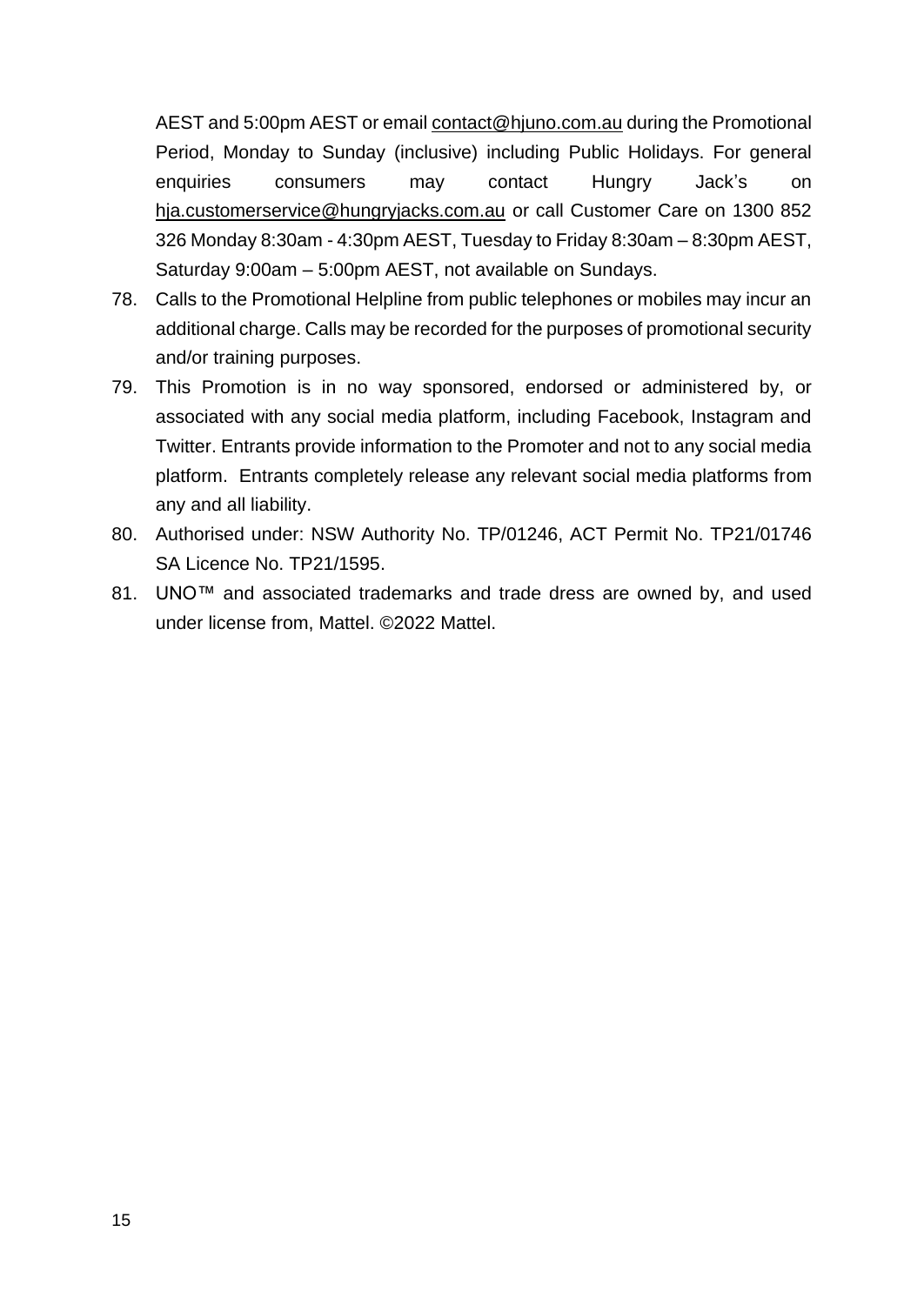# **Schedule 1 - ADDITIONAL TERMS AND CONDITIONS FOR INSTANT WIN FOOD PRIZE**

| <b>INSTANT WIN FOOD PRIZE POOL</b> |                                                                         |                          |                                |
|------------------------------------|-------------------------------------------------------------------------|--------------------------|--------------------------------|
| <b>Instant Win Food Prize</b>      | Value of each<br>Recommended Retail Price)<br>Prices may vary by store. | <b>Max No. of Prizes</b> | <b>Total Value (Total RRP)</b> |
| Small Chips                        | \$2.40                                                                  | 335,437                  | \$805,048.80                   |
| <b>Small Drink</b>                 | \$2.90                                                                  | 335,437                  | \$972,767.30                   |
| Small Sundae                       | \$3.40                                                                  | 335,437                  | \$1,140,485.80                 |
| Cheeseburger                       | \$3.50                                                                  | 335,437                  | \$1,174,029.5                  |
| Whopper                            | \$7.10                                                                  | 335,437                  | \$2,381,602.70                 |
| <b>Bacon Deluxe</b>                | \$7.80                                                                  | 335,437                  | \$2,616,408.60                 |
| Classic Jack's Fried Chicken       | \$8.65                                                                  | 335,437                  | \$2,901,530.05                 |
| 6 Nuggets                          | \$5.70                                                                  | 335,437                  | \$1,911,990.90                 |
| Hash Brown                         | \$2.00                                                                  | 335,437                  | \$670,874                      |
| <b>Small Coffee</b>                | \$3.95                                                                  | 335,437                  | \$1,324,976.15                 |
| <b>Total</b>                       |                                                                         | 3,354,370                | \$15,899,713.80                |

#### **INSTANT WIN FOOD PRIZE GENERAL**

- 1. The value of each Instant Win Food Prize, the total number of possible Instant Win Food Prizes to be awarded for the promotion and the total value of the Instant Win Food Prizes are in accordance with the table above. Each prize is valued in Australian Dollars inclusive of GST (if any) based on the recommended retail value at the time of printing. The Promoter takes no responsibility for any variations in the value of a prize.
- 2. The maximum number of Instant Win Food Prizes given away for this promotion is 3,354,370, and the maximum total value of the Instant Win Food Prizes in the Promotion is up to \$15,899,713.8. The final number of prizes distributed by the Promoter will be the number of prizes redeemed by the Entrants.
- 3. Entrants must claim Instant Win Food Prizes in accordance with the 'HOW TO REDEEM THE INSTANT WIN "FOOD" PRIZE' section, otherwise their Instant Win Food Prize(s) will be forfeited.
- 4. Instant Win Food Prizes are valid for the individual food/beverage item(s) listed on the winning Instant Win Food Prize UNO™ Game Card Panel only and cannot be used in combination to claim or discount any other meal or bundle.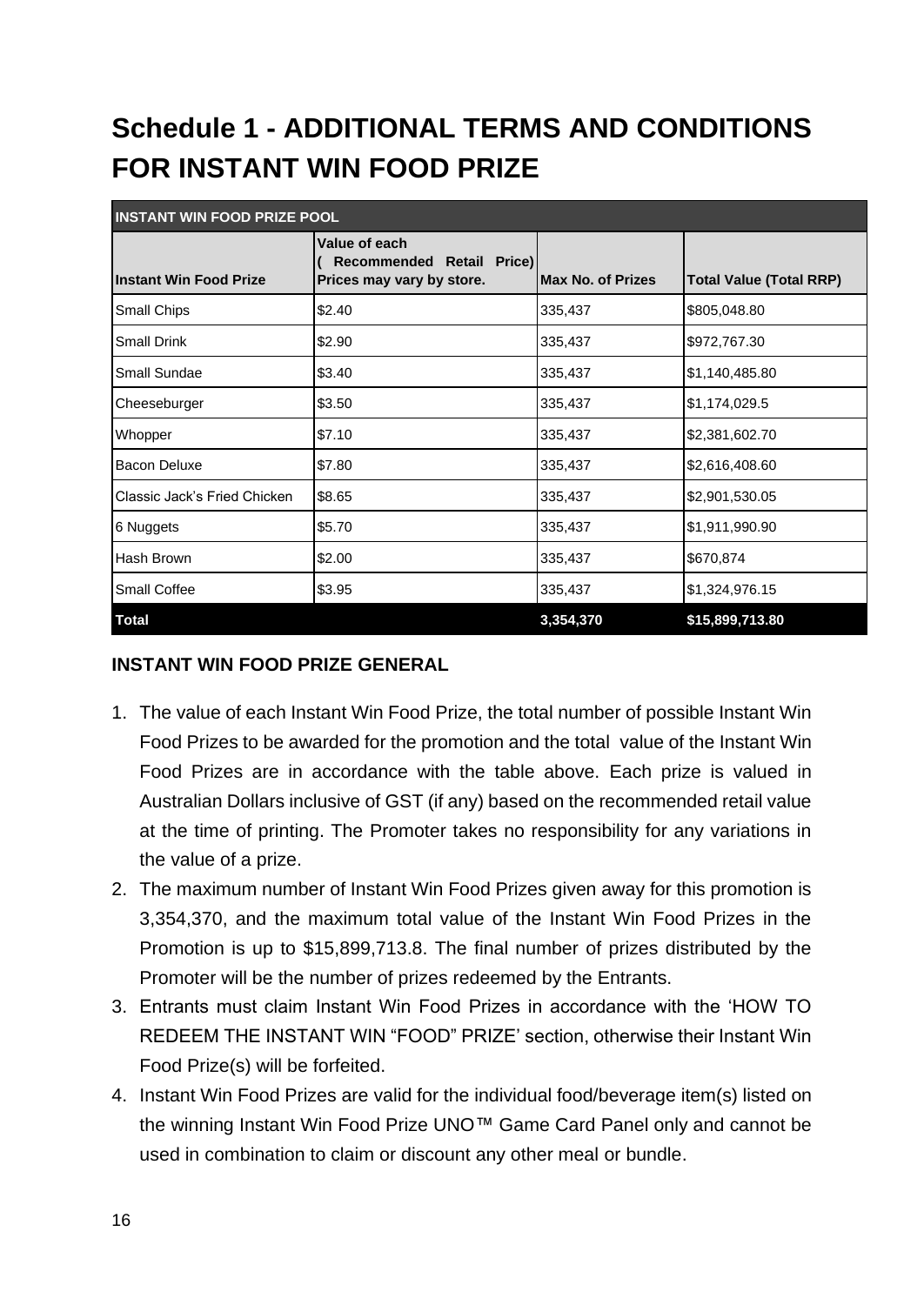- 5. Instant Win Food Prize is valid for the particular size, type and flavour of the Instant Win Food Prize item only and cannot be used in combination to claim or discount any other sizes of food or beverage item.
- 6. The Promoter and Hungry Jack's Restaurants reserve the right to substitute ingredients of any Instant Win Food Prize as a result of other variability outside the reasonable control of the Promoter. No requests by an Entrant to substitute or vary an Instant Win Food Prize will be accepted.
- 7. Redemption of an Instant Win Food Prize is subject to availability at each Hungry Jack's Restaurant and may not be available at a particular Hungry Jack's Restaurant. The Promoter accepts no responsibility for an Instant Win Food Prize being unavailable at a Hungry Jack's Restaurant, an Entrant may attempt to claim the Instant Win Food Prize at another Hungry Jack's Restaurant or at a later time and/or date at the same Hungry Jack's Restaurant during the Redemption Period.
- 8. Entrants are responsible for ensuring that the Instant Win Food Prize is consistent with their dietary requirements.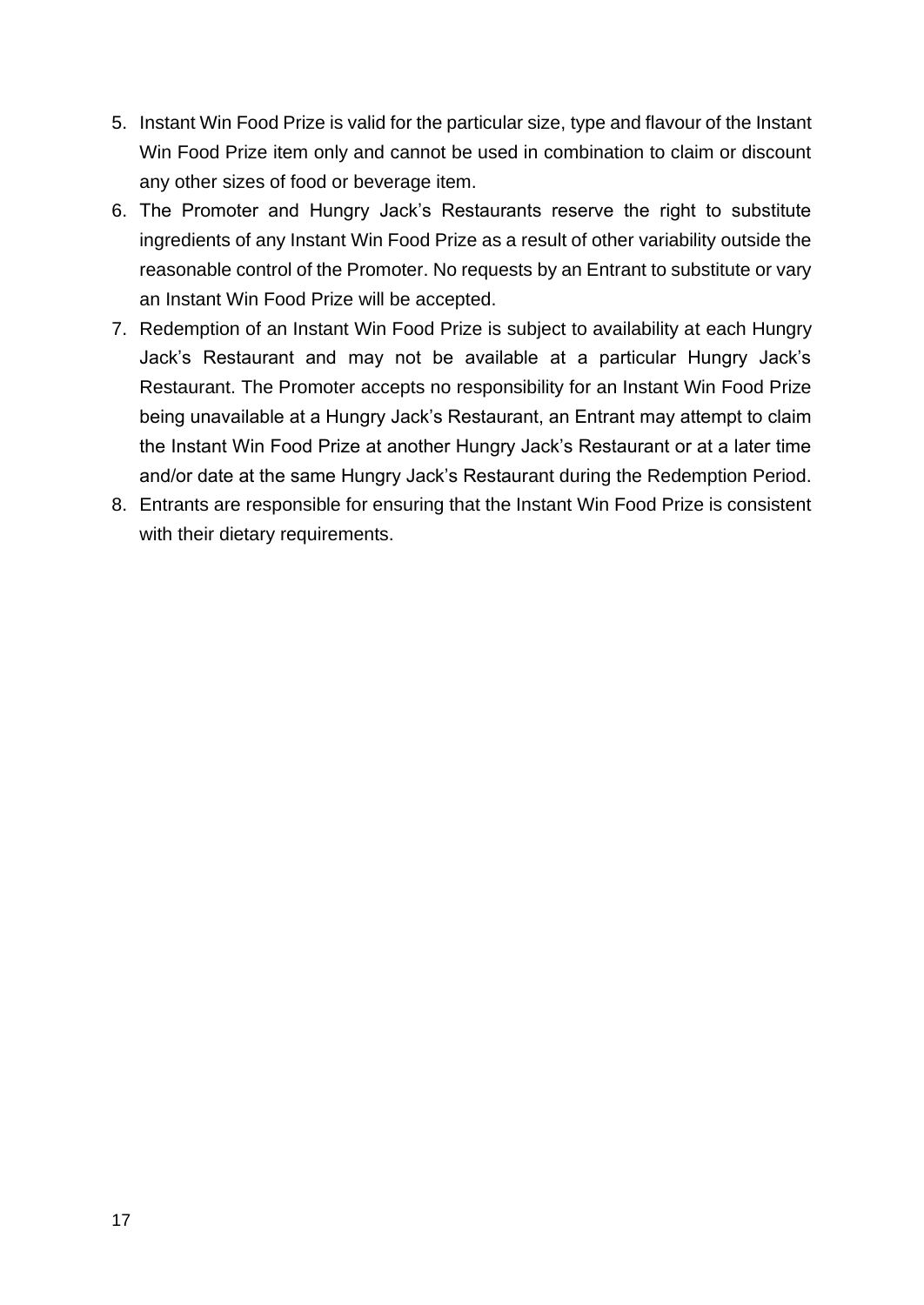# **Schedule 2 - ADDITIONAL TERMS AND CONDITIONS FOR INSTANT WIN NON-FOOD PRIZE**

|               | <b>INSTANT WIN NON-FOOD PRIZE POOL</b> |                  |                             |                                                           |
|---------------|----------------------------------------|------------------|-----------------------------|-----------------------------------------------------------|
|               | <b>Instant Win Non-Food Prize</b>      | Value of<br>each | Max No. of<br><b>Prizes</b> | <b>Total</b><br><b>Max</b><br><b>Value</b><br>(Total RRP) |
|               | Suzuki Vitara                          | \$29,490         | $\mathbf{1}$                | \$29,490                                                  |
|               | Suzuki Swift                           | \$23,490         | $\mathbf{1}$                | \$23,490                                                  |
|               | Suzuki Ignis                           | \$21,990         | 1                           | \$21,990                                                  |
|               | \$5,000 in Westfield Gift Cards        | \$5,000          | $\overline{\mathbf{4}}$     | \$20,000                                                  |
|               | Fuel for a Year with Shell             | \$4,700          | 5                           | \$23,500                                                  |
|               | Suzuki Address 110 Scooter             | \$3,790          | $\mathbf{1}$                | \$3,790                                                   |
|               | Suzuki QuadSport Z50 Kids ATV          | \$3,765          | $\mathbf{1}$                | \$3,765                                                   |
| <b>Grand</b>  | Samsung Home Entertainment System      | \$4,547          | $\overline{c}$              | \$9,094                                                   |
| prizes        | \$2,500 Booking.com Travel Escape      | \$2,500          | $\overline{2}$              | \$5,000                                                   |
|               | Free Menulog for a Year                | \$2,080          | 10                          | \$20,800                                                  |
|               | Legion by Lenovo Gaming Laptop         | \$2,299          | 6                           | \$13,794                                                  |
|               | Samsung 65" The Frame TV               | \$3,048          | 3                           | \$9,144                                                   |
|               | Beko AutoDose Washing Machine          | \$1,499          | 5                           | \$7,495                                                   |
|               | Beko AutoDose Dishwasher               | \$1,199          | 5                           | \$5,995                                                   |
|               | \$1,000 JB Hi-Fi eGift Card            | \$1,000          | $\overline{2}$              | \$2,000                                                   |
|               | \$1,000 Shell Gift Card                | \$1,000          | 10                          | \$10,000                                                  |
|               | \$1,000 in Westfield Gift Cards        | \$1,000          | 10                          | \$10,000                                                  |
|               | Beko PowerClean Stick Vacuum           | \$699            | 25                          | \$17,475                                                  |
|               | Beko Espresso Coffee Machine           | \$599            | 25                          | \$14,975                                                  |
|               | Weber Traveler Portable BBQ            | \$599            | 30                          | \$17,970                                                  |
|               | \$500 BCF eGift Card                   | \$500            | 5                           | \$2,500                                                   |
|               | \$500 JB Hi-Fi eGift Card              | \$500            | 5                           | \$2,500                                                   |
|               | \$500 Experience Oz Voucher            | \$500            | 10                          | \$5,000                                                   |
|               | \$500 Shell Gift Card                  | \$500            | 25                          | \$12,500                                                  |
|               | \$500 Westfield Digital Gift Card      | \$500            | 20                          | \$10,000                                                  |
|               | Lenovo Chromebook                      | \$549            | 10                          | \$5,490                                                   |
|               | Beko Vacuum Blender                    | \$299            | 25                          | \$7,475                                                   |
|               | \$200 BCF eGift Card                   | \$200            | 10                          | \$2,000                                                   |
| <b>Major</b>  | \$200 Experience Oz Voucher            | \$200            | 15                          | \$3,000                                                   |
| <b>Prizes</b> | \$200 Surf Dive 'n Ski Voucher         | \$200            | 15                          | \$3,000                                                   |
|               | 12 months Readly Magazine Subscription | \$119.88         | 80                          | \$9,590.40                                                |
|               | Lenovo Tablet                          | \$329            | 20                          | \$6,580                                                   |
|               | <b>FUJIFILM instax Camera Pack</b>     | \$143.67         | 80                          | \$11,493.60                                               |
|               | American Tourister Backpack            | \$119.95         | 25                          | \$2998.75                                                 |
|               | \$100 BCF eGift Card                   | \$100            | 5                           | \$500                                                     |
|               | \$100 Booktopia Gift Card              | \$100            | 10                          | \$1,000                                                   |
|               | \$100 JB Hi-Fi eGift Card              | \$100            | 5                           | \$500                                                     |
|               | \$100 Shell Gift Card                  | \$100            | 150                         | \$15,000                                                  |
|               | \$100 Westfield Digital Gift Card      | \$100            | 100                         | \$10,000                                                  |
|               | Annual Access to The Mindfulness App   | \$89.99          | 100                         | \$8,999                                                   |
|               | \$50 Experience Oz Voucher             | \$50             | 250                         | \$12,500                                                  |
|               | \$50 Shell Gift Card                   | \$50             | 230                         | \$11,500                                                  |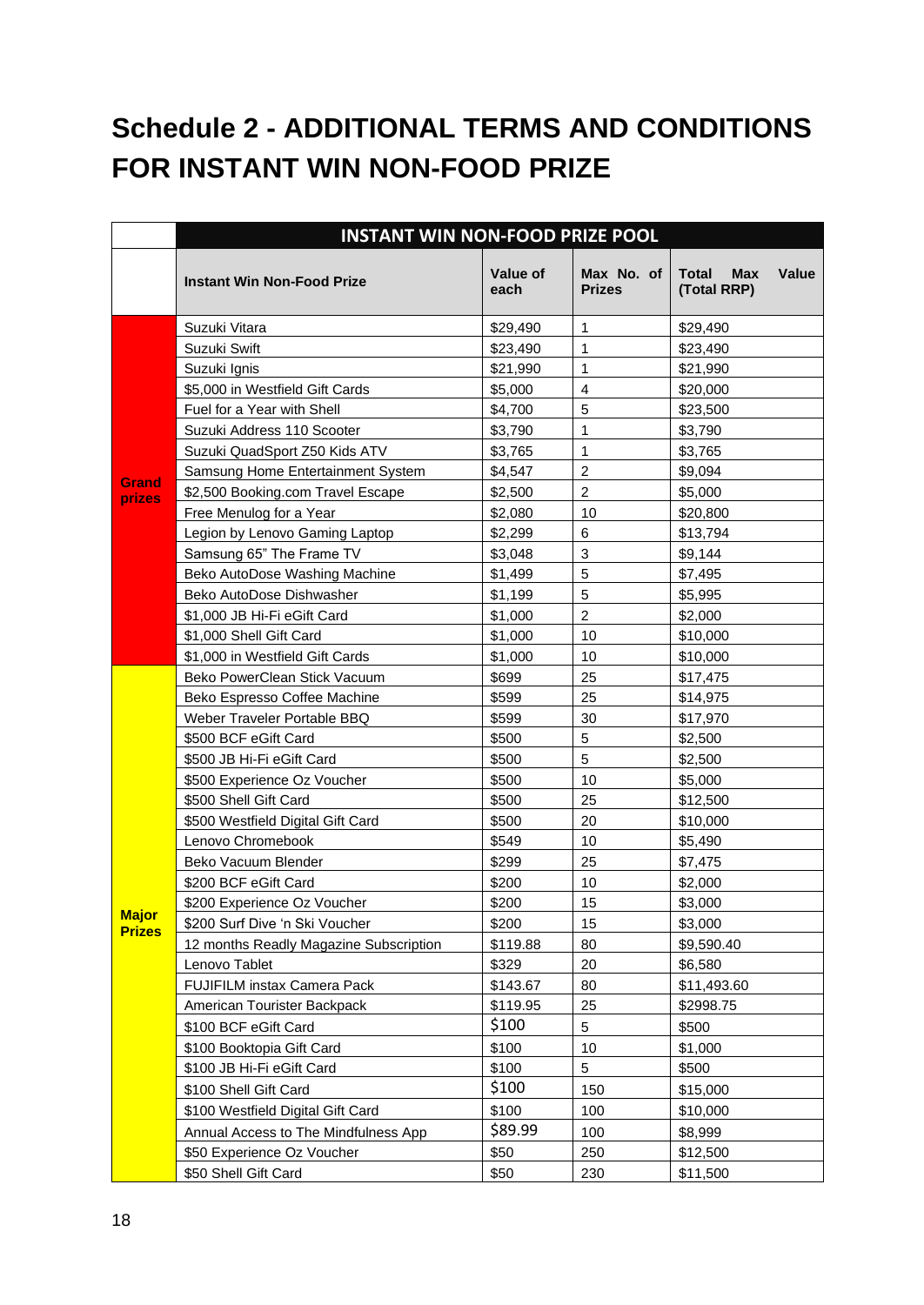|               | Annual Access to WithU Fitness App         | \$119.88 | 200,000   | \$23,976,000     |
|---------------|--------------------------------------------|----------|-----------|------------------|
|               | \$100 Beko Home Appliance Voucher          | \$100    | 20,000    | \$2,000,000      |
|               | \$100 Samsung Voucher                      | \$100    | 2,500     | \$250,000        |
|               | Annual Go Gamers Premium Membership        | \$80     | 250,000   | \$20,000,000     |
|               | \$50 Beko Home Appliance Voucher           | \$50     | 100,000   | \$5,000,000      |
|               | \$50 Europcar Rental Voucher               | \$50     | 150,000   | \$7,500,000      |
|               | 3 months Free to The Mindfulness App       | \$44.97  | 200,000   | \$8,994,000      |
|               | 10% booking.com Accommodation Voucher      | \$35     | 500,000   | \$17,500,000     |
|               | \$35 Europcar Rental Voucher               | \$35     | 150,000   | \$5,250,000      |
|               | 3 Months Free Readly Magazine Subscription | \$29.97  | 200,000   | \$5,994,000      |
| Mass-         | \$25 American Tourister Voucher            | \$25     | 250,000   | \$6,250,000      |
| tier          | Event Cinema eVoucher                      | \$24     | 10,000    | \$240,000        |
| <b>Prizes</b> | Free Photo Book by Snapfish                | \$22.95  | 200,000   | \$4,590,000      |
|               | \$20 CAT WORKWEAR Voucher                  | \$20     | 100,000   | \$2,000,000      |
|               | \$20 Experience Oz Voucher                 | \$20     | 200,000   | \$4,000,000      |
|               | \$20 NBLSTORE Jersey eGift card            | \$20     | 100,000   | \$2,000,000      |
|               | \$20 Surf Dive 'n Ski Voucher              | \$20     | 10,000    | \$200,000        |
|               | \$15 Menulog Voucher                       | \$15     | 15,000    | \$225,000        |
|               | \$15 Ticketek Voucher                      | \$15     | 100,000   | \$1,500,000      |
|               | One Free Rental with Cinebuzz On Demand    | \$14.99  | 10,000    | \$149,900        |
|               | \$10 Booktopia Voucher                     | \$10     | 200,000   | \$2,000,000      |
|               | \$10 LOOKFANTASTIC Voucher                 | \$10     | 250,000   | \$2,500,000      |
|               | \$10 Star Car Wash Voucher                 | \$10     | 250,000   | \$2,500,000      |
|               | \$10 Menulog Voucher                       | \$10     | 70,000    | \$700,000        |
|               | <b>Total</b>                               |          | 3,538,844 | \$125,732,793.75 |

#### **INSTANT WIN NON-FOOD PRIZE GENERAL**

- 1. The value of each Instant Win Non-Food Prize, the total number of possible Instant Win Non-Food Prizes to be awarded for the promotion and the total maximum value of the Instant Win Non-Food Prizes are in accordance with the table above. Each prize is valued in Australian Dollars inclusive of GST (if any) based on the recommended retail value as of the time of permit application. The Promoter or TLC takes no responsibility for any variations in the value of a prize.
- 2. The maximum number of Instant Win Non-Food Prizes given away for this promotion is 3,538,844, and the maximum total value of the Instant Win Non-Food Prizes in the Promotion is up to AUD\$125,732,793.75. The final number of prizes distributed by the Promoter or TLC will be the number of prizes redeemed by the Entrants.

### PRIZE REDEMPTION PROCEDURE

- 3. Mass-tier Prizes
	- a) For each Qualified Claim for Mass-tier Prizes, Entrants will receive an email ("**Qualified Claim Email**") on receipt of the claim. The email will include a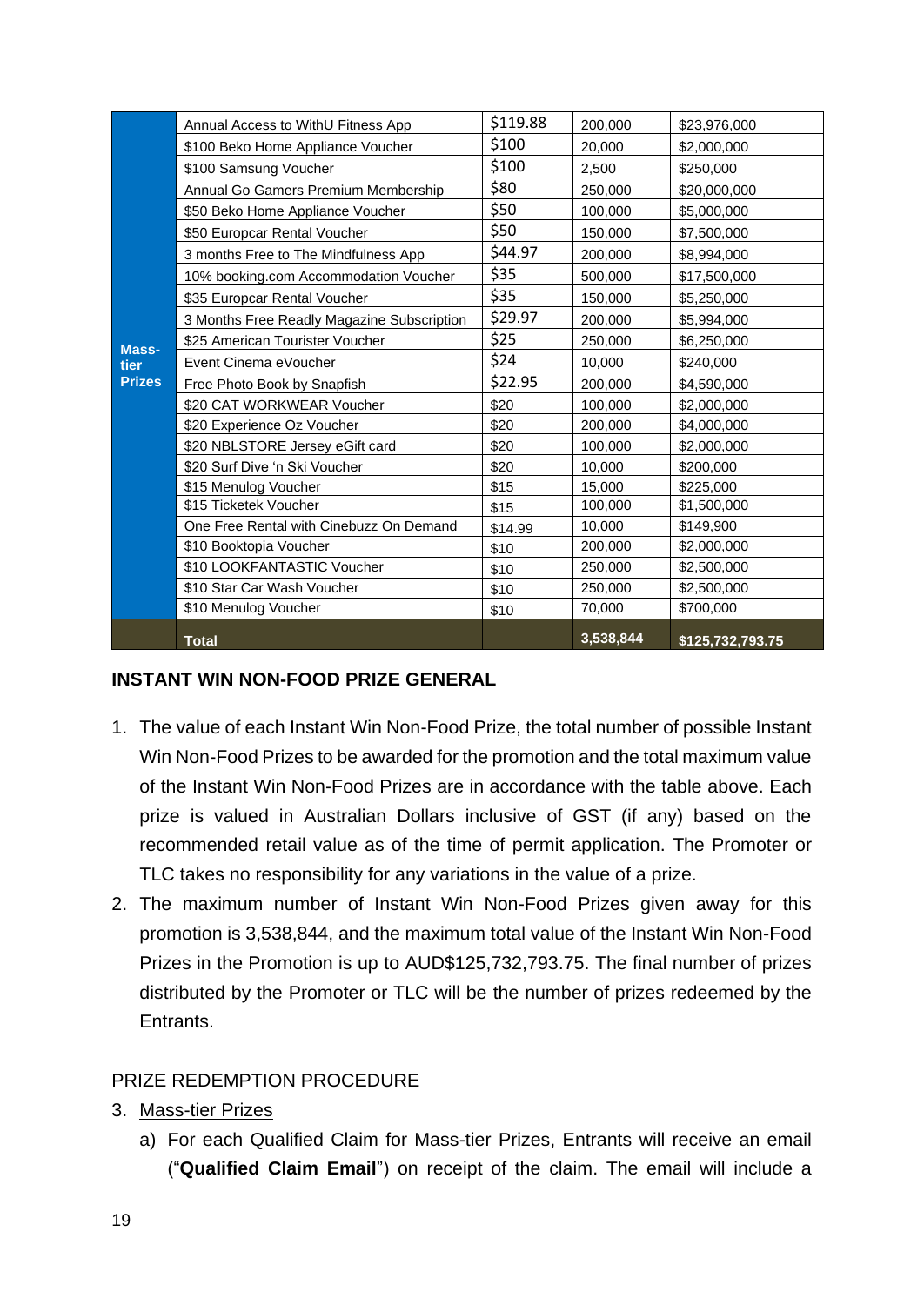Unique Reward Code ("**Unique Reward Code**") and instructions to redeem the prize.

- b) The Unique Reward Code is valid for three (3) months from date of issue if not otherwise stated.
- c) Some Unique Reward Codes require activation, including the Event Cinema eVoucher, Free Rental with Cinebuzz On Demand and \$15 Ticketek Voucher. To activate, Entrants simply access the Activation link from the Qualified Claim Email and they will be redirected to the Promotional Website to confirm their name and email address before clicking the "SUBMIT" button. The respective Prize Voucher will then be sent to the winner within two (2) business days and is valid for three (3) calendar days.

#### 4. Major Prizes

- a) For each Qualified Claim for Major Prizes, Entrants will receive an email ("**Qualified Claim Email**") on receipt of the claim confirming they are a provisional winner of the prize won.
- b) The claim will be verified within 3 business days. Entrants may be requested to provide a scanned copy of the UNO™ Game Card Panel that bears the winning Unique Game Card Code. **IMPORTANT:** In order to be eligible to redeem the Major Prize, the Entrant must be able to supply the image of the winning UNO™ Game Card Panel within 1 week if requested for validation otherwise the claim will be deemed ineligible and the prize will be deemed unclaimed.
- c) For the winning of Major Prizes, a nominated agent of TLC may personally call the contact number provided by the Entrant within three (3) business days ("**Major Prize Verification Call**"). The nominated agent may call at any time Monday to Sunday between the hours of 9:30am AEST and 5:00pm AEST including Public Holidays.
- d) For the winning of all digital prizes, the prize will be sent via email after the verification.
- e) For the winning of all physical prizes, entrants will be required to confirm their nominated postal address and the prize will be arranged for delivery within 3-6 weeks after the verification. **IMPORTANT:** The Entrant must confirm their postal address within 4 weeks otherwise the prize may be forfeited with no compensation payable.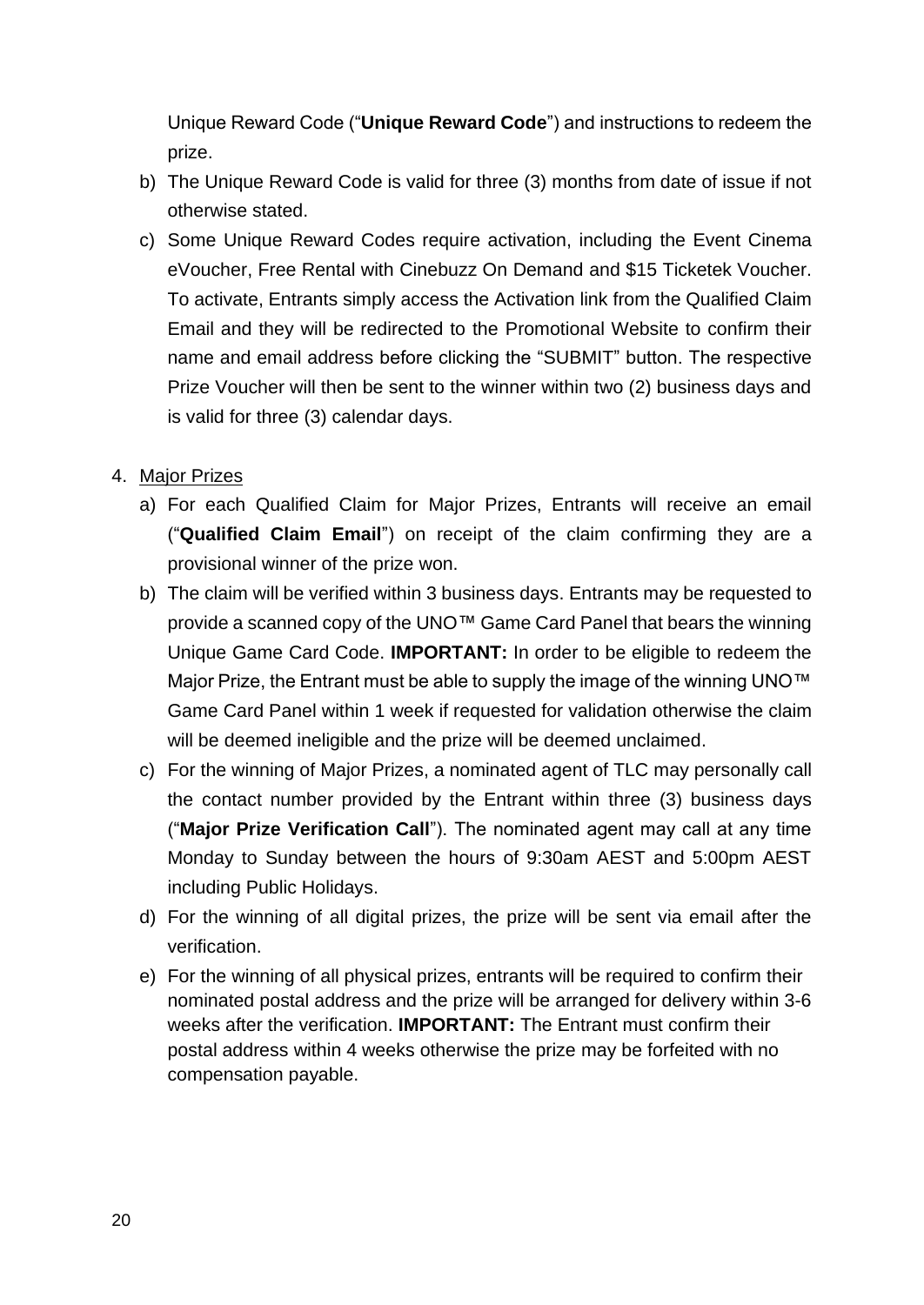#### 5. Grand Prizes

- a) For each Qualified Claim for Grand Prizes, Entrants will receive an email ("**Qualified Claim Email**") on receipt of the claim confirming they are a provisional winner of the prize won.
- b) The claim will be verified within 3 business days. Entrants may be requested to provide a scanned copy of the UNO™ Game Card Panel that bears the winning Unique Game Card Code. **IMPORTANT:** In order to be eligible to redeem the Grand Prize, the Entrant must be able to supply the image of the winning UNO™ Game Card Panel within 1 week if requested for validation otherwise the claim will be deemed ineligible and the prize will be deemed unclaimed.
- c) For the winning of all Grand Prizes, a nominated agent of TLC will personally call the contact number provided by the Entrant within three (3) business days ("**Grand Prize Verification Call**"). The nominated agent may call at any time Monday to Sunday between the hours of 9:30am AEST and 5:00pm AEST including Public Holidays.
- d) During the Grand Prize Verification Call, the Entrant may be requested to provide the relevant information on the winning Unique Game Card Code, and information that is personal to the Entrant, including their full name, date of birth, postal address and email address. For any Entrant under the age of 18, details of the Entrant's parent or legal guardian and confirmation of consent must also be provided and that parent or legal guardian must also be present at the time of the Grand Prize Verification Call.
- e) **IMPORTANT:** If an Entranfort does not receive a Grand Prize Verification Call within three (3) business days after receiving the Qualified Claim Email, the Entrant (or their parent or legal guardian where the Entrant is under the age of 18) must contact the Promotional Helpline Monday to Sunday between the hours of 9:30am AEST and 5:00pm AEST including Public Holidays or email [contact@hjuno.com.au](file:///C:/NRPortbl/VICProduction1/JFL/contact@hjuno.com.au) within the next three (3) business days in order to be eligible to claim the Grand Prize.
- f) After a Grand Prize Verification Call has been satisfactorily completed, a nominated agent from TLC will send a Declaration Form ("**Prize Claim Declaration Form**") to the Entrant's nominated email address within the same business day. The Entrant is required to respond with a signed Declaration Form within three (3) business days to be eligible to claim the prize.
- g) **IMPORTANT:** If an Entrant does not receive the Declaration Form via email within the same business day of the Grand Prize Verification Call, the Entrant (or their parent or legal guardian where the Entrant is under the age of 18) must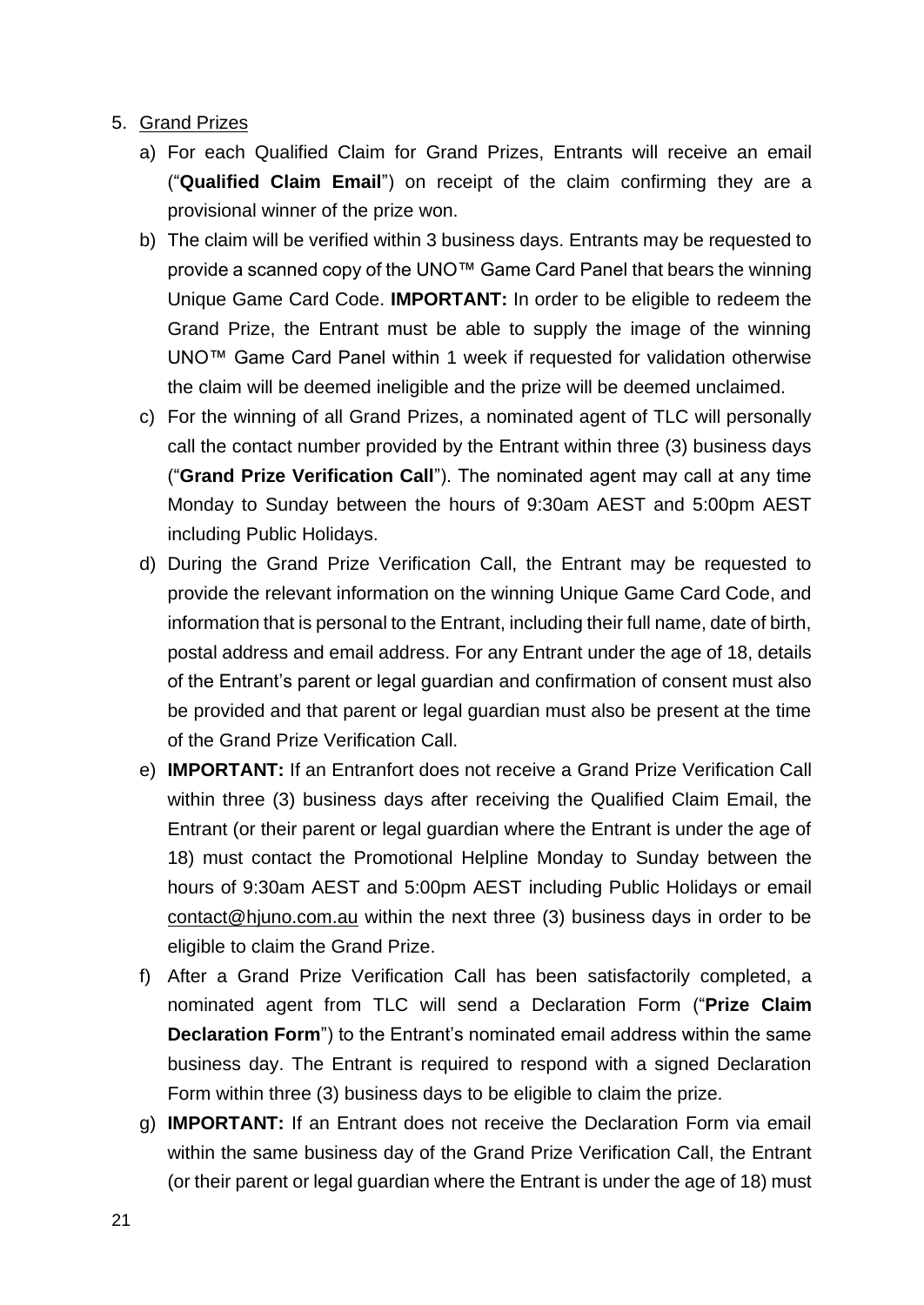contact the Promotional Helpline Monday to Sunday between the hours of 9:30am AEST and 5:00pm AEST including Public Holidays or email [contact@hjuno.com.au](file:///C:/NRPortbl/VICProduction1/JFL/contact@hjuno.com.au) within the next three (3) business days in order to be eligible to claim the Grand prize.

- h) Once the signed Declaration Form is received and verified by the Promoter or TLC, the relevant Instant Win Grand Prize will be dispatched by post, courier or electronically (as determined by the Promoter or TLC in its sole discretion) to the Entrant's nominated postal address or email address or otherwise as stated in Schedule 2 "Additional Terms & Conditions attaching to the Instant Win Non-Food Prizes".
- 6. If an Entrant does not receive a Qualified Claim Email within two (2) days of a claim being made, it is the responsibility of the Entrant to call the Promotional Helpline Monday to Sunday between the hours of 9:30am AEST and 5:00pm AEST including Public Holidays or email [contact@hjuno.com.au.](mailto:contact@hjuno.com.au)
- 7. Entrants who are in the process of redeeming their prize may be redirected to the website of the relevant Promotional Partner ("**Promotional Partner Website**") to submit the Unique Reward Code for the relevant Instant Win Non-Food Prize and all other details requested via the Promotional Partner Website, including but not limited to the Entrant's name, email address, date of birth, postal address and contact number. Where applicable, Entrants must agree to the Promotional Partner's Terms & Conditions for the relevant prize and satisfy themselves with the collection statements and privacy policies of any Promotional Partners, as the Promoter will not accept any responsibility for the collection, use and handling of personal information by Promotional Partners.
- 8. If a winner fails to redeem an Instant Win Prize in the manner required, as stated in these Terms and Conditions and in the reasonable opinion of the Promoter or TLC, the Instant Win Prize will be forfeited with no compensation payable.
- 9. For each prize claim that an Entrant submits, the Entrant must keep their UNO™ Game Card Panel that bears the Unique Game Card Code submitted at the time of claim or entry.
- 10.Incomprehensible, indecipherable and incomplete entries may, at the Promoter's and TLC's discretion, be deemed invalid and not eligible for a prize.
- 11.The Promoter (including its directors, officers, employees and agents) and TLC reserve the right, at any time, to verify the validity of claims and the Entrant (including the Entrant's identity, age and place of residence) and reserve the right, in their discretion, to disqualify any individual who they have reason to believe has breached any of these Terms and Conditions, tampered with the claim process or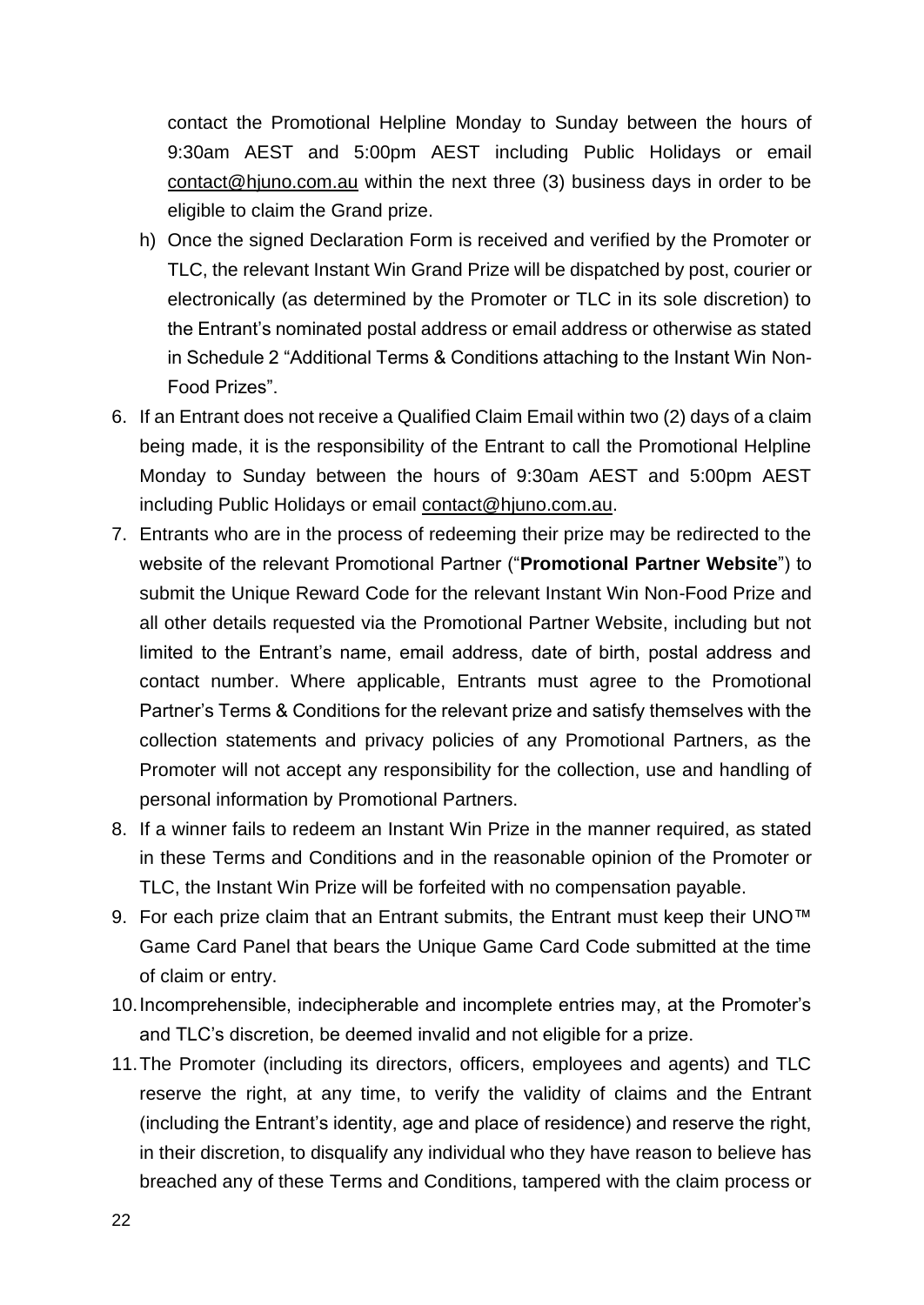engaged in any unlawful or other improper conduct calculated to jeopardise fair and proper conduct of the Promotion. Errors and omissions may be accepted at the Promoter's and TLC's discretion. The Promoter's and TLC's legal rights to recover damages or other compensation in such circumstances are reserved.

- 12.Failure by the Promoter or TLC to enforce any of their rights at any stage does not constitute a waiver of those rights. The Promoter's and TLC's legal rights to recover damages or other compensation arising as a result of such conduct are reserved.
- 13.If a prize (or part of a prize) becomes unavailable, for any reason beyond the Promotional Partner or Promoter's reasonable control (as applicable), then a comparable prize (or part of a prize) of equal or greater value will be awarded in lieu, at the Promotional Partner or Promoter's discretion, subject to any written approval of the relevant regulatory authorities.
- 14.All Promotion advertisements depicting prizes, prize descriptions and/or trademark references are illustrative rather than definitive and do not imply any association with the Promoter.
- 15.It is the responsibility of the winning Entrant to use their prize by any specified expiry date. The prizes are issued with the understanding that they will not be extended or replaced. Any unused balance of the prize will not be awarded as cash. Redemption of the prize is subject to any Terms and Conditions of the issuer.
- 16.Timeframes for delivery indicated in these Terms and Conditions may be affected by circumstances outside of the control of TLC and the Promoter, including, but not limited to strikes, fires, floods, earthquakes, other natural disasters, epidemic, pandemic, government directive, public health orders acts of terrorism, blackouts and the like. TLC and the Promoter will not be liable for delays caused by circumstances outside of its control.
- 17.Should an Entrant's contact details change during the Promotion, it is the Entrant's responsibility to notify TLC on 1800 431 537 between the hours of 9:30am AEST and 5:00pm AEST or email [contact@hjuno.com.au](file:///C:/NRPortbl/VICProduction1/JFL/contact@hjuno.com.au) during the Promotional Period (inclusive) Monday to Sunday including Public Holidays. A request to access or modify any information provided in claim/entry should be directed to TLC.
- 18.The terms of the prize are as stated in these Terms and Conditions, and no other representations (written or oral) shall apply. Nothing in these terms affects any statutory rights an Entrant may have, including under the Australian Consumer Law.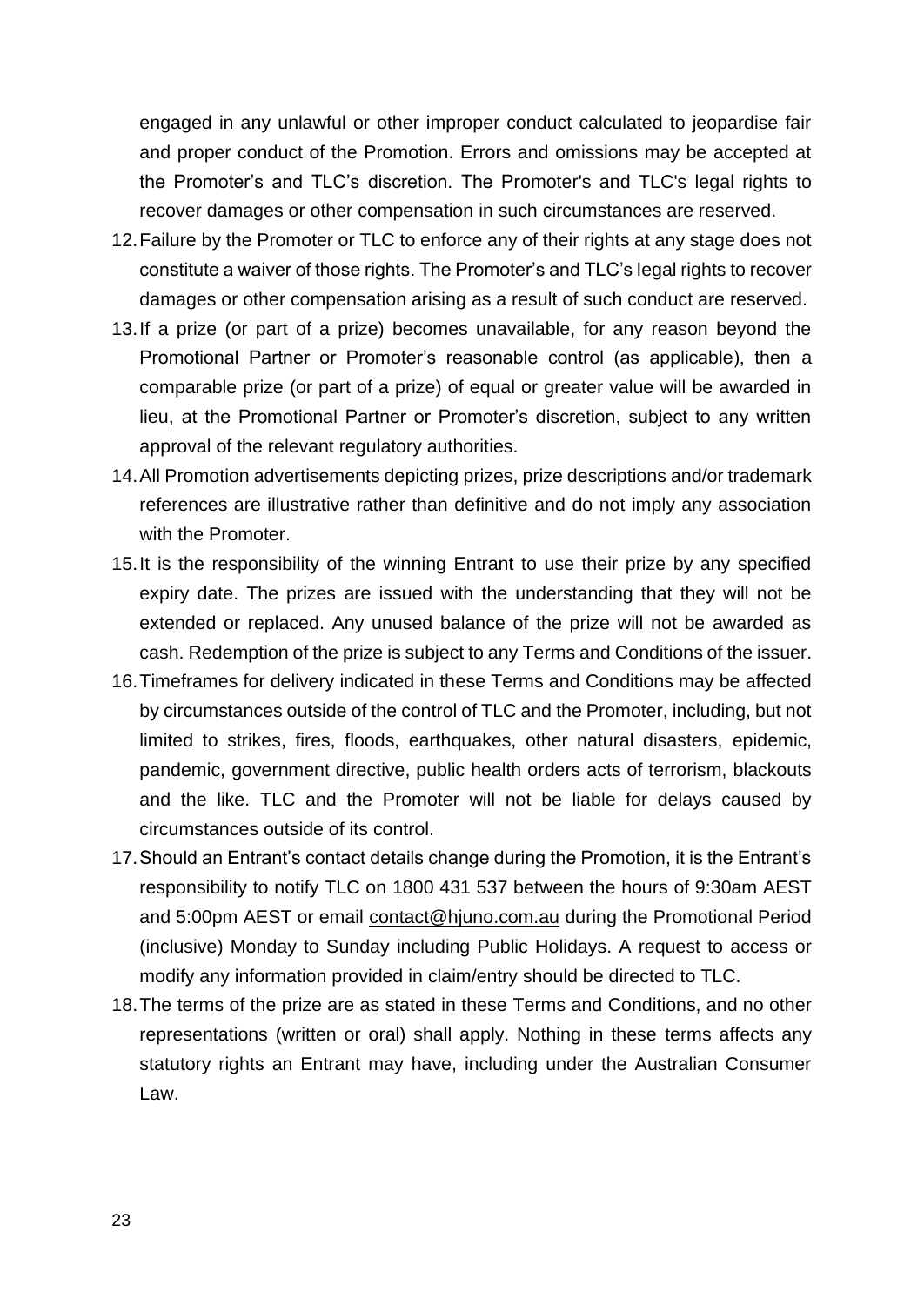### **ADDITIONAL TERMS & CONDITIONS ATTACHING TO THE INSTANT WIN NON-FOOD PRIZES**

#### **GRAND PRIZES**

#### **Suzuki Vitara**

- 1. Each Suzuki Vitara Prize consists of one (1) Suzuki Vitara and is valued up to \$29,490 (inclusive of GST and on road costs). The Promotional Partner for the Suzuki Vitara prize is Suzuki Australia Pty Ltd (ABN 57 001 828 164).
- 2. Vehicle has automatic transmission. The car will be supplied in White with standard number plates.
- 3. White colour is subject to availability and may vary from any Prize image shown. Any vehicles depicted in the promotional material are not necessarily the same colour or grade as the prize vehicle, and are for illustration purposes only.
- 4. The prize includes standard fittings, twelve (12) months registration in the place of residence of the winner, twelve (12) months third party compulsory insurance, on road costs, stamp duty and dealer delivery costs, dependent on the residential address of the winner.
- 5. Comprehensive insurance and any other insurance not stated as included in the prize, operational costs and any other ancillary costs or accessories not expressly provided are the responsibility of the winner.
- 6. A winner (or their parent or legal guardian where a winner is aged 14 years and older but less than 18 years) will be contacted by the Promotional Partner to arrange for collection of the Suzuki Vitara from the Promotional Partner dealership nearest to the winner's (or their parent's or legal guardian's where a winner is aged 14 years and older but less than 18 years) usual residential address.
- 7. Delivery or collection of a vehicle is subject to availability of the vehicle. If a vehicle is collected, the winner (or their parent or legal guardian where a winner is aged 14 years and older but less than 18 years) is responsible for all costs incurred by them to travel to and from the nearest dealership to collect the vehicle.
- 8. To be eligible to claim a Suzuki vehicle prize, the winner must be capable of obtaining motor vehicle registration of the Suzuki vehicle in his or her name in accordance with the applicable legislation where the vehicle is collected. If a winner is, through any legal incapacity or otherwise, unable to register a Suzuki vehicle in his or her name then such winner may assign the Suzuki vehicle prize to another person with legal capacity for the purpose of registration. The Promoter and Promotional Partner take no responsibility for any such arrangements between the winner and the assignee. The winner must provide the Promoter with certified copies of all required documentation as required by the Promoter before the car is awarded. It is a condition of accepting the prize that the winner may be required to sign a legal release in a form to be determined, in the Promoter's sole discretion. When the Suzuki Vitara is collected, a winner (or their parent or legal guardian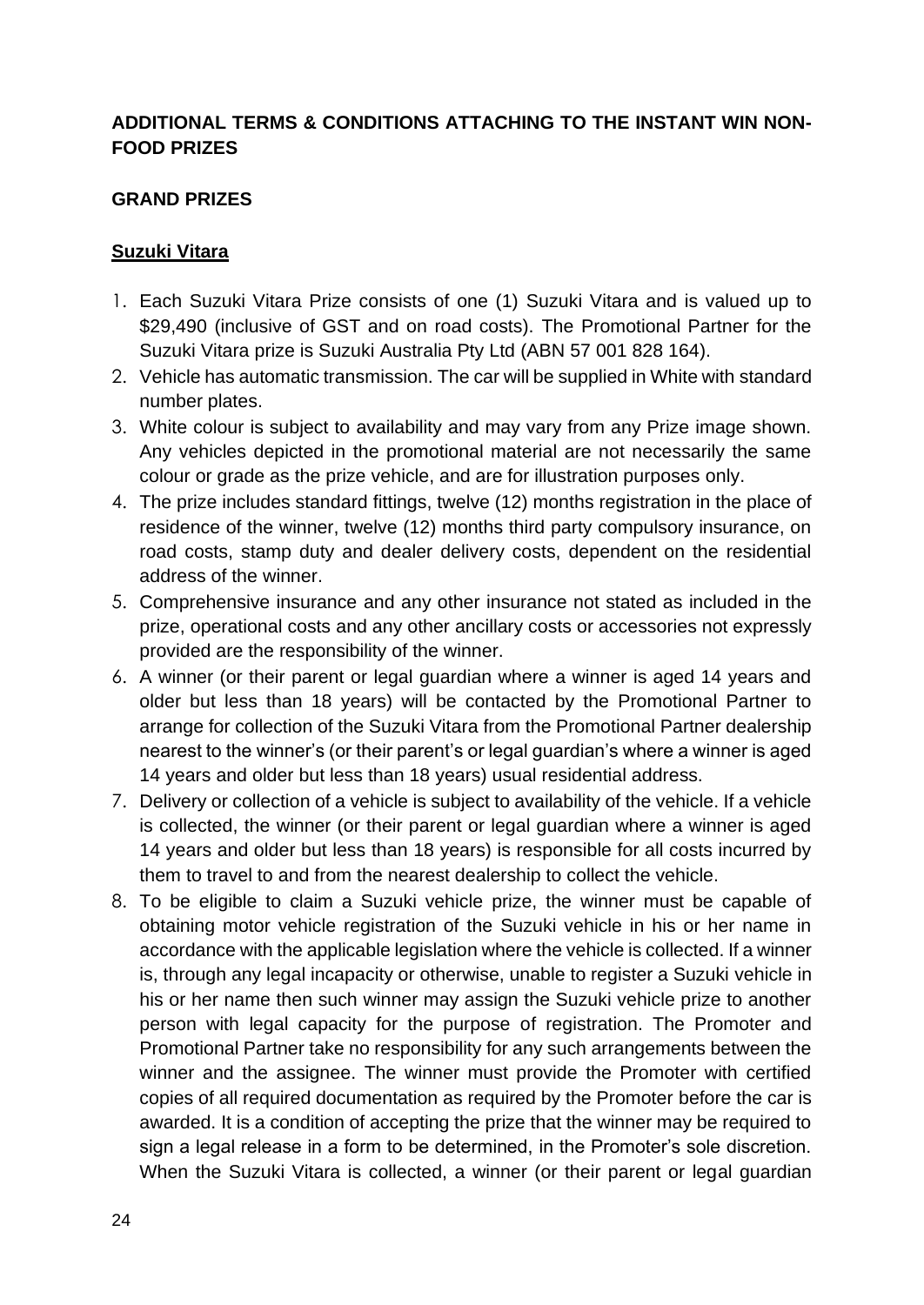where a winner is aged 14 years and older but less than 18 years) must provide a current valid driver's licence for inspection before the Suzuki Vitara may be driven away from the collection point.

9. The Promoter accepts no responsibility for any mechanical, body or paint repairs or repairs of maintenance of any kind relating to the prize after the date of prize collection by the winner.

#### **Suzuki Swift**

- 1. The Suzuki Swift Prize consists of one (1) Suzuki Swift GL Navigator and is valued at up to \$23,490 (inclusive of GST and on road costs). The Promotional Partner for the Suzuki Swift Prize is Suzuki Australia Pty Ltd (ABN 57 001 828 164).
- 2. Vehicle has automatic transmission. The car will be supplied in White with standard number plates.
- 3. White colour is subject to availability and may vary from any Prize image shown. Any vehicles depicted in the promotional material are not necessarily the same colour or grade as the prize vehicle, and are for illustration purposes only.
- 4. The prize includes standard fittings, twelve (12) months registration in the place of residence of the winner, twelve (12) months third party compulsory insurance, on road costs, stamp duty and dealer delivery costs, dependent on the residential address of the winner.
- 5. Comprehensive insurance and any other insurance not stated as included in the prize, operational costs and any other ancillary costs or accessories not expressly provided are the responsibility of the winner.
- 6. A winner (or their parent or legal guardian where a winner is aged 14 years and older but less than 18 years) will be contacted by the Promotional Partner to arrange for collection of the Suzuki Swift GL Navigator from the Promotional Partner dealership nearest to the winner's (or their parent's or legal guardian's where a winner is aged 14 years and older but less than 18 years) usual residential address.
- 7. Delivery or collection of a vehicle is subject to availability of the vehicle. If a vehicle is collected, the winner (or their parent or legal guardian where a winner is aged 14 years and older but less than 18 years) is responsible for all costs incurred by them to travel to and from the nearest dealership to collect the vehicle.
- 8. To be eligible to claim a Suzuki vehicle prize, the winner must be capable of obtaining motor vehicle registration of the Suzuki vehicle in his or her name in accordance with the applicable legislation where the vehicle is collected. If a winner is, through any legal incapacity or otherwise, unable to register a Suzuki vehicle in his or her name then such winner may assign the Suzuki vehicle prize to another person with legal capacity for the purpose of registration. The Promoter and Promotional Partner take no responsibility for any such arrangements between the winner and the assignee. The winner must provide the Promoter with certified copies of all required documentation as required by the Promoter before the car is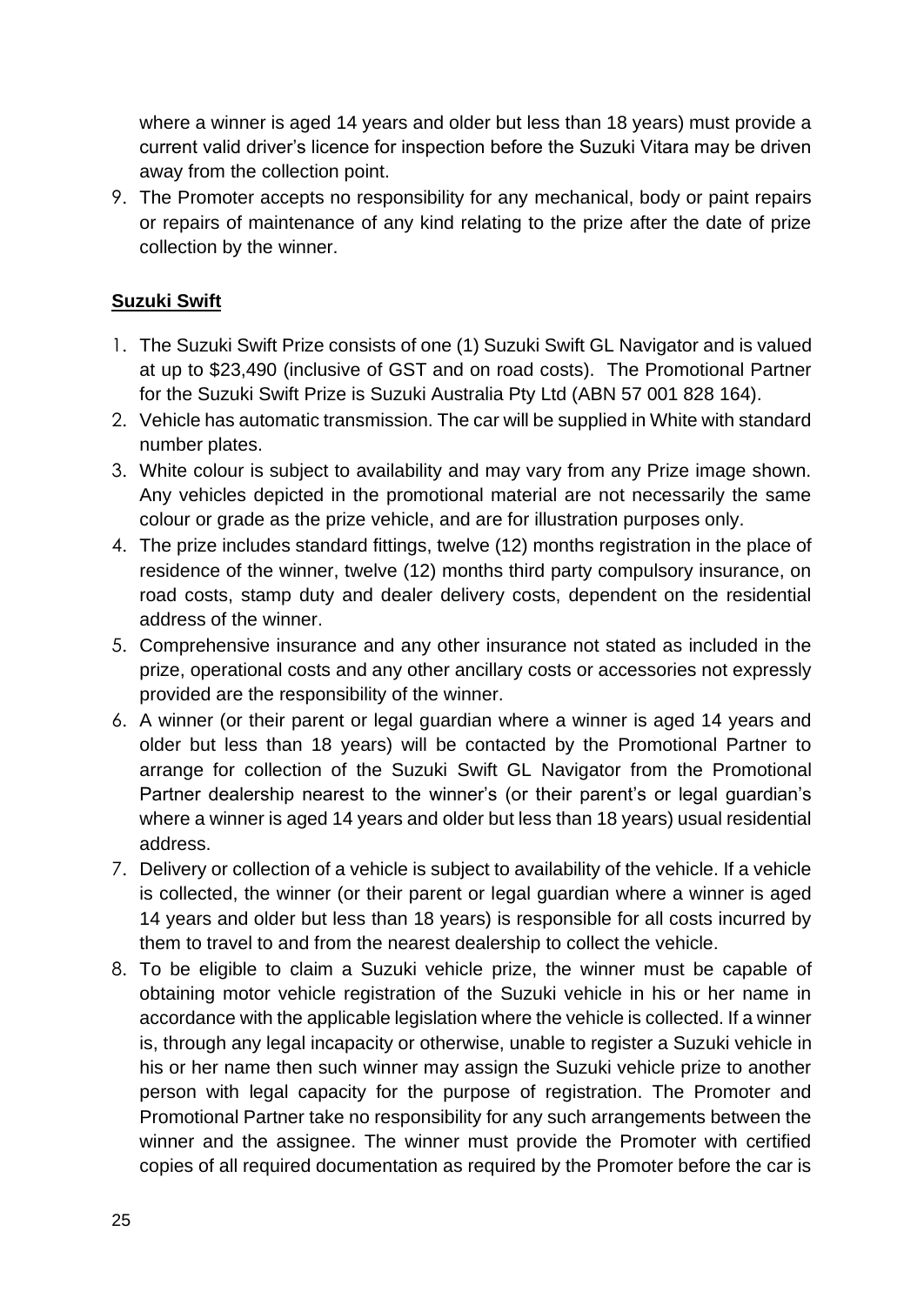awarded. It is a condition of accepting the prize that the winner may be required to sign a legal release in a form to be determined, in the Promoter's sole discretion. When the Suzuki Swift GL Navigator is collected, a winner (or their parent or legal guardian where a winner is aged 14 years and older but less than 18 years) must provide a current valid driver's licence for inspection before the Suzuki Swift GL Navigator may be driven away from the collection point.

9. The Promoter accepts no responsibility for any mechanical, body or paint repairs or repairs of maintenance of any kind relating to the prize after the date of prize collection by the winner.

#### **Suzuki Ignis**

- 1. The Suzuki Ignis Prize consists of one (1) Suzuki Ignis GL and is valued at up to \$21,990 (inclusive of GST and on road costs). The Promotional Partner for the Suzuki Ignis Prize is Suzuki Australia Pty Ltd (ABN 57 001 828 164).
- 2. Vehicle has automatic transmission. The car will be supplied in White with standard number plates.
- 3. White colour is subject to availability and may vary from any Prize image shown. Any vehicles depicted in the promotional material are not necessarily the same colour or grade as the prize vehicle, and are for illustration purposes only.
- 4. The prize includes standard fittings, twelve (12) months registration in the place of residence of the winner, twelve (12) months third party compulsory insurance, on road costs, stamp duty and dealer delivery costs, dependent on the residential address of the winner.
- 5. Comprehensive insurance and any other insurance not stated as included in the prize, operational costs and any other ancillary costs or accessories not expressly provided are the responsibility of the winner.
- 6. A winner (or their parent or legal guardian where a winner is aged 14 years and older but less than 18 years) will be contacted by the Promotional Partner to arrange for collection of the Suzuki Ignis GL from the Promotional Partner dealership nearest to the winner's (or their parent's or legal guardian's where a winner is aged 14 years and older but less than 18 years) usual residential address.
- 7. Delivery or collection of a vehicle is subject to availability of the vehicle. If a vehicle is collected, the winner (or their parent or legal guardian where a winner is aged 14 years and older but less than 18 years) is responsible for all costs incurred by them to travel to and from the nearest dealership to collect the vehicle.
- 8. To be eligible to claim a Suzuki vehicle prize, the winner must be capable of obtaining motor vehicle registration of the Suzuki vehicle in his or her name in accordance with the applicable legislation where the vehicle is collected. If a winner is, through any legal incapacity or otherwise, unable to register a Suzuki vehicle in his or her name then such winner may assign the Suzuki vehicle prize to another person with legal capacity for the purpose of registration. The Promoter and Promotional Partner take no responsibility for any such arrangements between the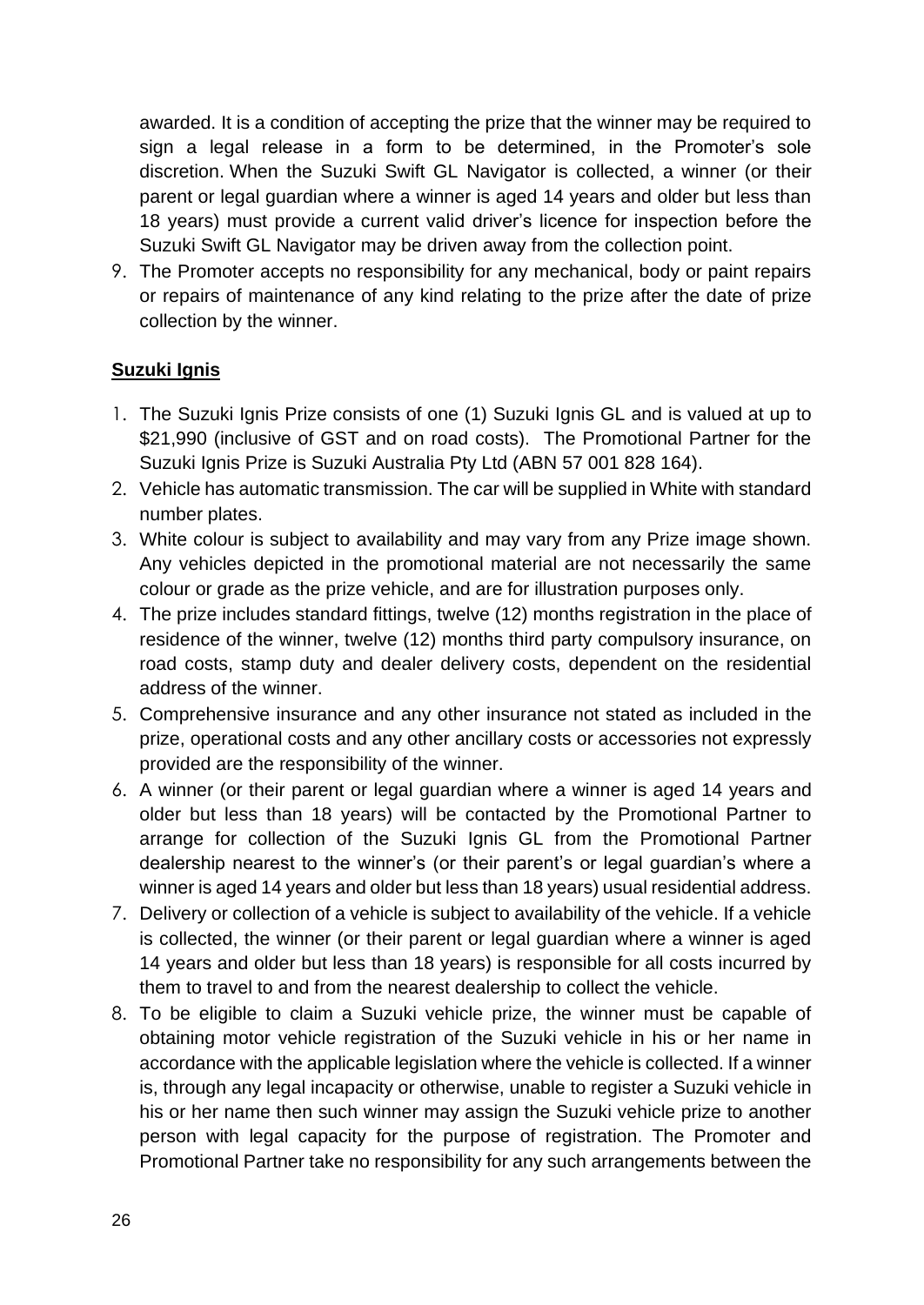winner and the assignee. The winner must provide the Promoter with certified copies of all required documentation as required by the Promoter before the car is awarded. It is a condition of accepting the prize that the winner may be required to sign a legal release in a form to be determined, in the Promoter's sole discretion. When the Suzuki Ignis GL is collected, a winner (or their parent or legal guardian where a winner is aged 14 years and older but less than 18 years) must provide a current valid driver's licence for inspection before the Suzuki Ignis GL may be driven away from the collection point.

9. The Promoter accepts no responsibility for any mechanical, body or paint repairs or repairs of maintenance of any kind relating to the prize after the date of prize collection by the winner.

# **\$5,000 in Westfield Gift Cards**

- 1. Each \$5,000 in Westfield Gift Cards prize consists of ten (10) x \$500 Westfield Gift Cards.
- 2. The Promotional Partner and the distributor of the \$5,000 in Westfield Gift Cards is Westfield Gift Cards No 2 Pty Limited ("**Westfield**") (ACN 130 151 861).
- 3. Westfield is responsible for providing certain cardholder services, including providing the Gift Card and assisting customers with any enquiries regarding the use of the Westfield Gift Card.
- 4. Westfield Gift Card Product Terms and Conditions Apply and are available at [https://www.westfield.com.au/terms-and-conditions#gift-card-product-terms-and](https://www.westfield.com.au/terms-and-conditions#gift-card-product-terms-and-conditions)[conditions.](https://www.westfield.com.au/terms-and-conditions#gift-card-product-terms-and-conditions) Westfield Gift Cards are redeemable at retailers that accepts eftpos.
- 5. Westfield Gift Cards are not exchangeable for cash. No cash out facilities are available to the card. The Gift Card is not a cash substitute. You have no rights to, and You agree that You will not attempt to:
	- a) redeem a Gift Card for cash, reload it, return it for a refund or have balances of multiple Gift Cards consolidated to a new Gift Card; or
	- b) use a Gift Card for cash equivalent transactions (such as bill payments, purchase of financial products or foreign currency or gambling transactions).
- 6. If the purchase(s) are greater than the balance remaining on the Card, customer will be liable for the payment of any excess purchase amount.
- 7. Westfield Gift Cards will expire on the date indicated on the face of the Gift Card.

### **Fuel for a Year with Shell**

- 1. Each Fuel for a Year with Shell consists of one (1) Shell Coles Express Gift Card with a credit of up to the value of \$4,700 (only redeemable at Shell Coles Express Service Stations).
- 2. The Promotional Partner for the Fuel for a Year prize is Viva Energy Australia Pty Ltd ("**Shell**") (ABN 46 004 610 459).
- 3. Shell Coles Express Gift Card is subject to its prevailing terms and conditions of use and is not replaceable or refundable if lost, stolen or damaged.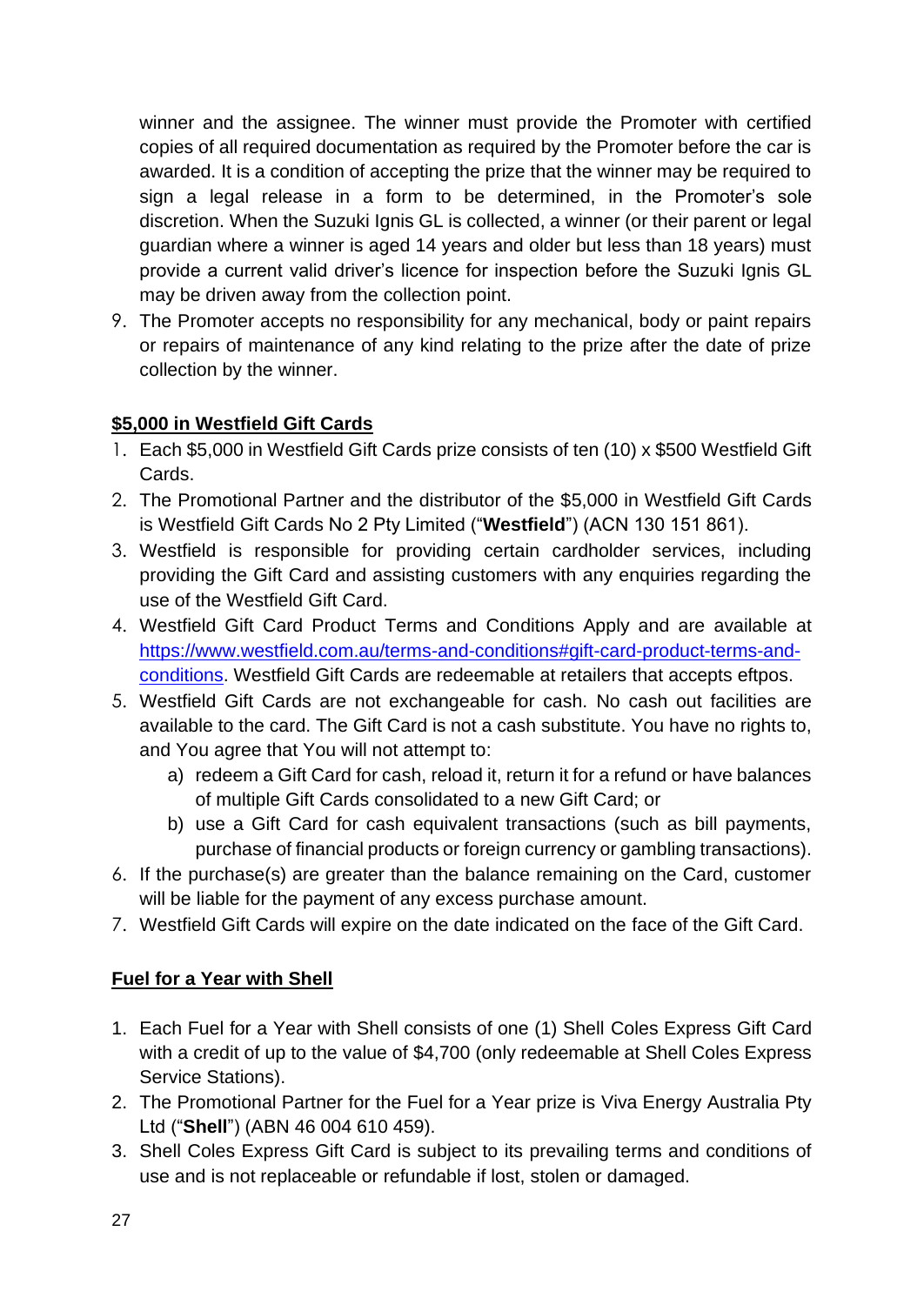- 4. Shell Coles Express Gift Cards may be used to purchase all fuel grades excluding LPG and AdBlue® and instore products excluding gift cards in participating Shell service stations across Australia. It is not valid for use at Coles Supermarkets and Shell Dealer Owned Service Stations.
- 5. Not redeemable for cash or payments of credit or store accounts.
- 6. Shell Coles Express Gift Card cannot be reloaded and is not exchangeable for cash. No cash out facilities are available to the card.
- 7. No change will be given, balance will remain on the card for use against future purchases.
- 8. If the purchase(s) are greater than the balance remaining on the Card, customer will be liable for the payment of any excess purchase amount.
- 9. Any unused value on the card after expiry will not be refunded or credited.
- 10.Winner's full name, mobile phone number and address is required for card issuance.
- 11.No part or whole of the value of the prize can be transferred to any other person or exchanged for cash.
- 12.Shell Coles Express Gift Cards cannot be used in conjunction with any other promotion or offer.
- 13.Any ancillary costs associated with redeeming the Shell Coles Express Gift Card are not included.
- 14.Redemption of the Shell Coles Express Gift Card is subject to any terms and conditions of the issuer including those specified on the Shell Gift Card available at<https://www.shell.com.au/motorists/promotions-and-offers.html>
- 15.Terms and Conditions apply to the Shell Coles Express Gift Card. [https://www.giftcards.com.au/CMS/Page/giftcardtermsofuse](https://eur02.safelinks.protection.outlook.com/?url=https%3A%2F%2Fwww.giftcards.com.au%2FCMS%2FPage%2Fgiftcardtermsofuse&data=04%7C01%7Ccindy.tsang%40tlcmarketing.com%7C15f111f21e9846771d8208da025336f2%7C8b7b3fe96adb47119dc68b15f551b872%7C1%7C0%7C637824853713809540%7CUnknown%7CTWFpbGZsb3d8eyJWIjoiMC4wLjAwMDAiLCJQIjoiV2luMzIiLCJBTiI6Ik1haWwiLCJXVCI6Mn0%3D%7C3000&sdata=dERc0dnyZMyVz5FAEGPj88tfwTHKt%2BXDc2cNhR2Kv8E%3D&reserved=0)

#### **Suzuki Address 110 Scooter**

- 1. The Suzuki Address 110 Scooter Prize consists of one (1) Suzuki Address 110 Scooter and is valued up to \$3,790 (inclusive of GST and on road costs).
- 2. The Promotional Partner for the Suzuki Address 110 Scooter prize is Suzuki Australia Pty Ltd (ABN 57 001 828 164).
- 3. Vehicle has automatic transmission. The motorcycle will be supplied in White with standard number plates.
- 4. White colour is subject to availability and may vary from any Prize image shown. Any vehicles depicted in the promotional material are not necessarily the same colour or grade as the prize vehicle, and are for illustration purposes only.
- 5. The prize includes standard fittings, twelve (12) months registration in the place of residence of the winner, twelve (12) months third party compulsory insurance, on road costs, stamp duty and dealer delivery costs, dependent on the residential address of the winner.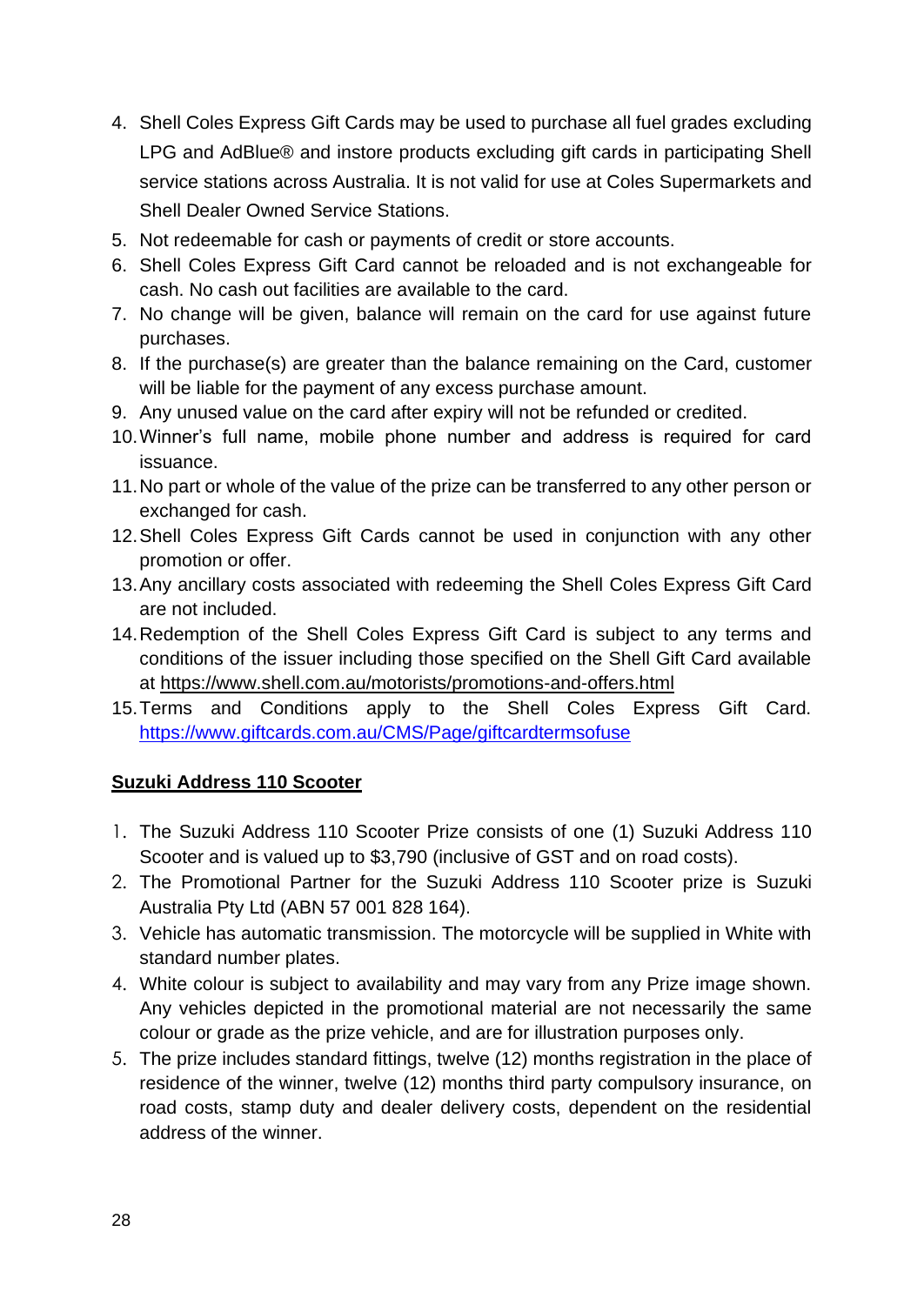- 6. Comprehensive insurance and any other insurance not stated as included in the prize, operational costs and any other ancillary costs or accessories not expressly provided are the responsibility of the winner.
- 7. A winner (or their parent or legal guardian where a winner is aged 14 years and older but less than 18 years) will be contacted by the Promotional Partner to arrange for collection of the Suzuki Address 110 Scooter from the Promotional Partner dealership nearest to the winner's (or their parent's or legal guardian's where a winner is aged 14 years and older but less than 18 years) usual residential address.
- 8. Delivery or collection of a vehicle is subject to availability of the vehicle. If a vehicle is collected, the winner (or their parent or legal guardian where a winner is aged 14 years and older but less than 18 years) is responsible for all costs incurred by them to travel to and from the nearest dealership to collect the vehicle.
- 9. To be eligible to claim a Suzuki vehicle prize, the winner must be capable of obtaining motor vehicle registration of the Suzuki vehicle in his or her name in accordance with the applicable legislation where the vehicle is collected. If a winner is, through any legal incapacity or otherwise, unable to register a Suzuki vehicle in his or her name then such winner may assign the Suzuki vehicle prize to another person with legal capacity for the purpose of registration. The Promoter and Promotional Partner take no responsibility for any such arrangements between the winner and the assignee. The winner must provide the Promoter with certified copies of all required documentation as required by the Promoter before the car is awarded. It is a condition of accepting the prize that the winner may be required to sign a legal release in a form to be determined, in the Promoter's sole discretion. When the Suzuki Address 110 Scooter is collected, a winner (or their parent or legal guardian where a winner is aged 14 years and older but less than 18 years) must provide a current valid driver's licence for inspection before the Suzuki Address 110 Scooter may be driven away from the collection point.
- 10.The Promoter accepts no responsibility for any mechanical, body or paint repairs or repairs of maintenance of any kind relating to the prize after the date of prize collection by the winner.

### **Suzuki QuadSport Z50 Kids ATV**

- 1. The Suzuki QuadSport Z50 Kids ATV Prize consists of one (1) Suzuki QuadSport Z50 Kids ATV and is valued up to \$3,765.
- 2. The Promotional Partner for the Suzuki QuadSport Z50 Kids ATV prize is Suzuki Australia Pty Ltd (SAPL) (ABN 57 001 828 164). Entry is open to Australian residents residing in Australia only.
- 3. Any other ancillary costs or accessories not expressly provided are the responsibility of the winner.
- 4. A winner (or their parent or legal guardian where a winner is aged 14 years and older but less than 18 years) will be contacted by the Promotional Partner to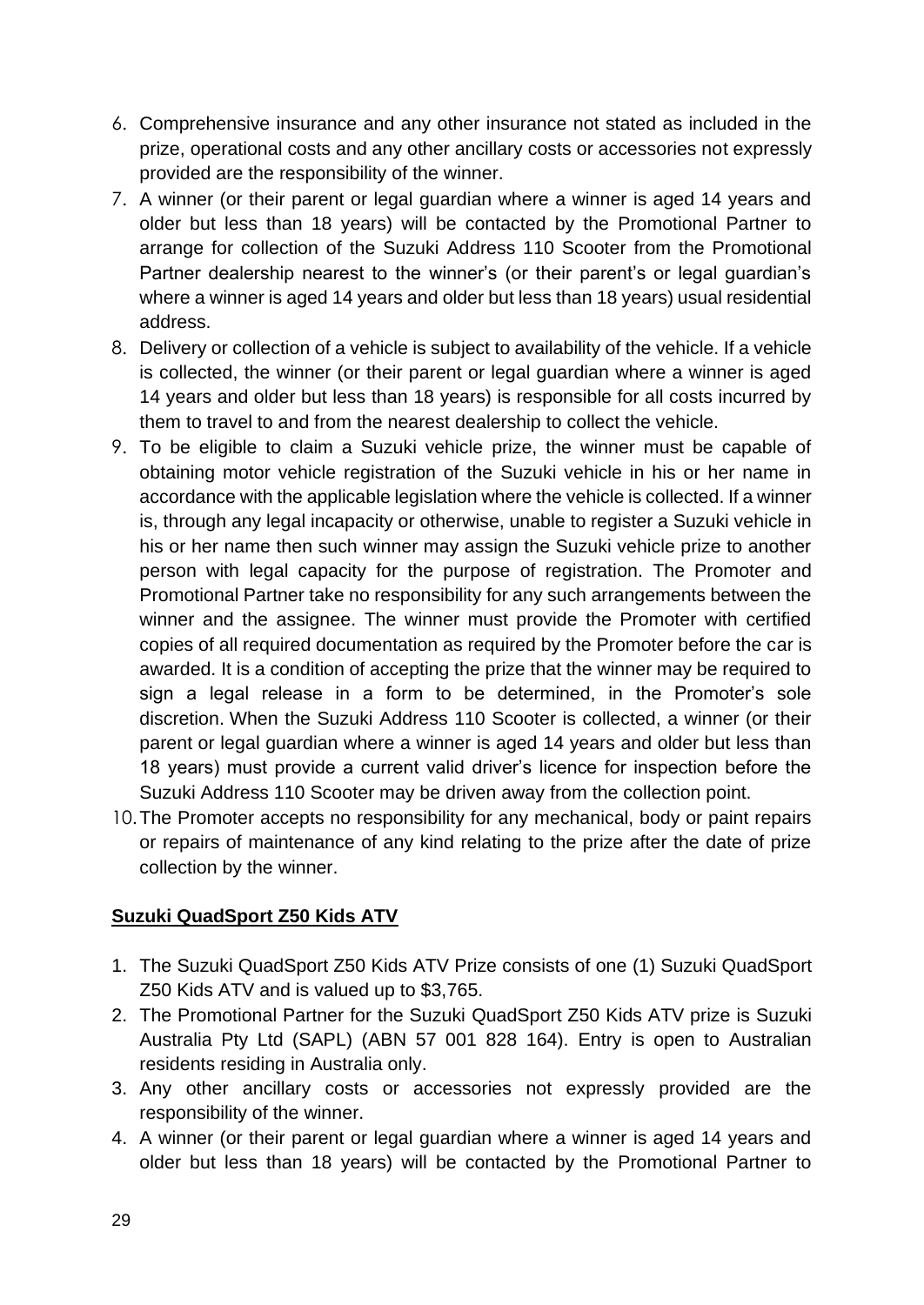arrange for collection of the Suzuki Kids ATV from the Promotional Partner dealership nearest to the winner's (or their parent's or legal guardian's where a winner is aged 14 years and older but less than 18 years) usual residential address.

5. Delivery or collection of a vehicle is subject to availability of the vehicle. If a vehicle is collected, the winner (or their parent or legal guardian where a winner is aged 14 years and older but less than 18 years) is responsible for all costs incurred by them to travel to and from the nearest dealership to collect the vehicle.

#### **Samsung Home Entertainment System**

- 1. Each Samsung Home Entertainment System prize comprises of one (1) Samsung 65 INCH The Frame TV valued at \$3,048 and one (1) Samsung soundbar valued at \$1,499, the total value of the Samsung Home Entertainment System prize is \$4,547.
- 2. The Promotional Partner for the Samsung Home Entertainment System prize is Samsung Electronics Australia Pty Limited (ACN 002 915 648).
- 3. This prize has no cash value, cannot be exchange and is not for resale.
- 4. All ancillary costs or accessories not expressly included are the responsibility of the winners.
- 5. Distribution to Australian addresses only.
- 6. All information in regard to Samsung Australia's Warranty Terms and Conditions can be found at <https://www.samsung.com/au/support/your-service/main/>.

#### **\$2,500 Booking.com Travel Escape**

- 1. The Promotional Partner for the \$2,500 Booking.com Travel Escape prize is TLC Marketing Worldwide Australia & NZ Pty Ltd (ABN 75 622 802 180).
- 2. Information on how to claim and redeem the \$2,500 Booking.com Travel Escape forms part of these Terms and Conditions.
- 3. The \$2,500 Travel Escape prize is awarded in the form of \$2,500 cash via bank transfer for the Winner to spend towards holiday booking at [booking.com.](https://eur02.safelinks.protection.outlook.com/?url=http%3A%2F%2Fbooking.com%2F&data=04%7C01%7Ccindy.tsang%40tlcmarketing.com%7C382c81572b274b5ea6fb08d98932391f%7C8b7b3fe96adb47119dc68b15f551b872%7C1%7C0%7C637691671248530078%7CUnknown%7CTWFpbGZsb3d8eyJWIjoiMC4wLjAwMDAiLCJQIjoiV2luMzIiLCJBTiI6Ik1haWwiLCJXVCI6Mn0%3D%7C1000&sdata=UsIQnJGG44YLTu%2BTvDUvP8NB0QFjTEhis%2FZpi5dRgzA%3D&reserved=0) The \$2,500 Travel Escape prize is valued at a total of \$2,500.
- 4. Where the price of Travel Escape booking exceeds the amount of the prize, the balance must be paid by an alternative payment method by the Winner.
- 5. Following TLC's receipt of the properly-completed details form, the prize will be paid in Australian Dollars into the Australian bank account nominated by the prize winner via Electronic Funds Transfer (EFT).
- 6. A winner is responsible for supplying the correct bank details to receive the prize amount. In the event that an incorrect bank account details are supplied and the funds have been transferred, the funds cannot be replaced or resend except the error was caused by fraud or negligence by TLC or its employees.
- 7. In the event that wrong bank account details were supplied by the prize winner, the funds will not be replaceable.
- 8. Winner's full name, mobile phone number and billing address might be required for bank transfer issuance.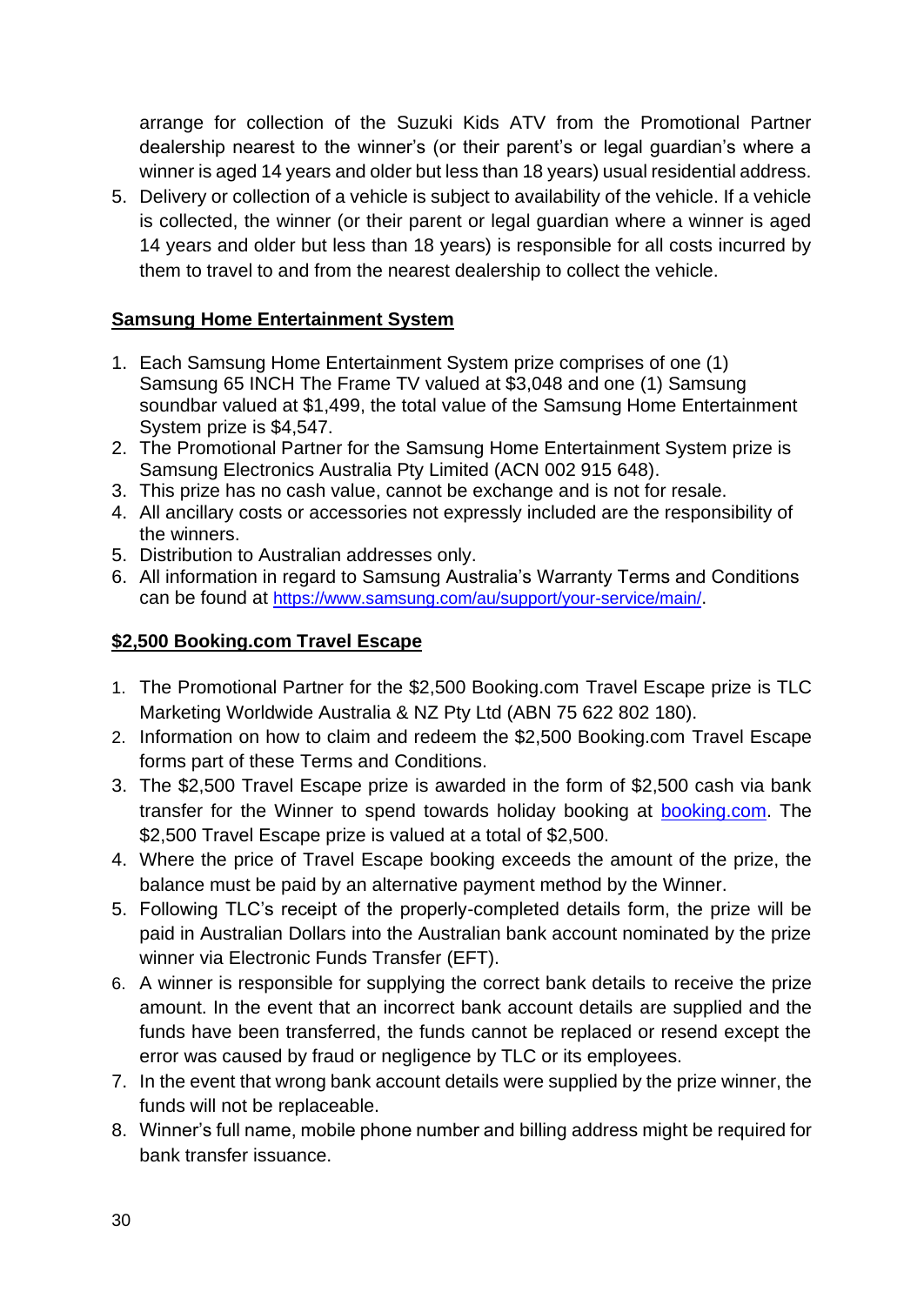- 9. The prize does not include travel insurance, passports, visas, meals, taxes not included in the price of the ticket, ground transportation, flights, accommodation or any other costs of a personal nature. Compliance with any health or other government requirements is the responsibility of each prize-winner and companion. The Promoter makes no representation as to the safety, conditions or other issues that may exist at any destination.
- 10. The prize must be taken as stated and no compensation will be payable if a winner is unable to use the prize as stated.
- 11. If for some reason beyond the Promotional Partner's control, it is not possible to supply a prize or prize element as advertised, the Promotional Partner will substitute a comparable prize or prize element of equal or greater value in lieu, in Promotional Partner's discretion, subject to any written directions made under applicable State or Territory legislation.
- 12. The Promoter, TLC or the Participating Outlets shall not be liable for any claim, loss or damage whatsoever which is suffered (including but not limited to indirect or consequential loss) or for personal injury which is suffered or sustained, except for any liability which cannot be excluded by law and the users of the Booking.com Travel Escape Prize indemnifies the Promoter and the Participating Outlet in relation to any claim, loss or damage whatsoever which is suffered (including but not limited to indirect or consequential loss) or for any personal injury which is suffered or sustained.

#### **Free Menulog for a Year**

- 1. The Promotional Partner for Free Menulog for a Year Prize is Menulog Pty Ltd (ABN 76 120 943 615) ("**Menulog**")
- 2. Free Menulog for a Year entitled the winner to Fifty-two (52) lots of \$40 Menulog Vouchers valued at \$2,080, the prize is valid for 365 days from the date of issue.
- 3. Each Menulog Voucher is awarded as a Menulog Voucher Code and is valid ordering online at [www.menulog.com.au.](http://www.menulog.com.au/)
- 4. Each Voucher has a minimum spend of \$40.01. Excludes service and delivery fees.
- 5. Each Menulog Voucher cannot be used towards service and delivery fees.
- 6. Each Menulog Voucher code must be used in full in one transaction and is only valid for a maximum of one code per transaction.
- 7. Each Menulog Voucher code is not valid for use in conjunction with any other voucher code.
- 8. Each Menulog Voucher code has no cash value and is not for resale.
- 9. Each Menulog Voucher code is not transferable.
- 10.It is the responsibility of the holder to use the Free Menulog Voucher Code by the specified expiry date. The Free Menulog Voucher Code has been awarded with the understanding that codes will not be extended or replaced.
- 11.Where the price of the order exceeds the amount of the voucher, the balance must be paid by an alternative payment method.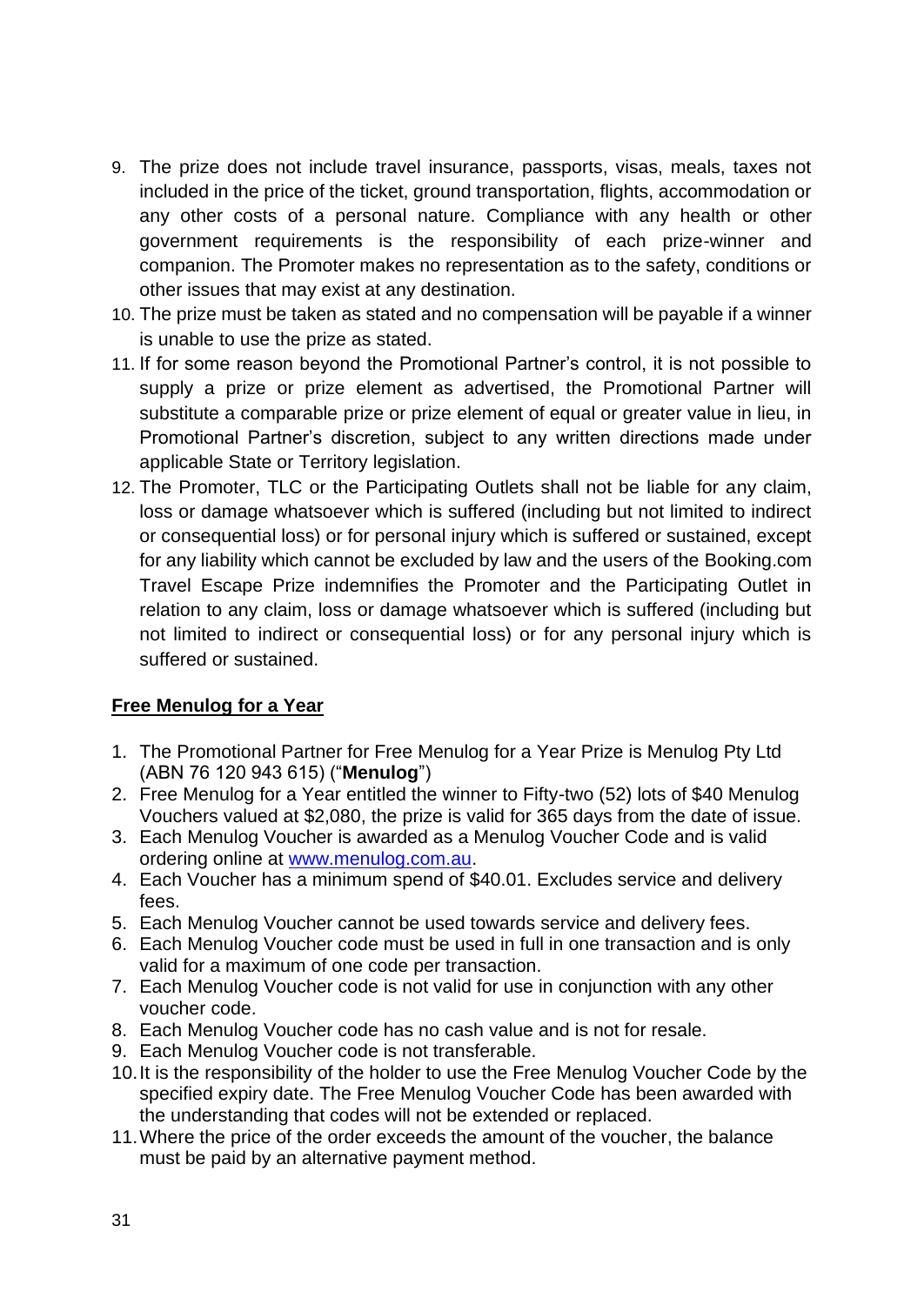12.Full terms and conditions for use of Menulog Voucher codes can be found at [https://www.menulog.com.au/info/privacy-policy.](https://www.menulog.com.au/info/privacy-policy)

#### **Legion by Lenovo Gaming Laptop**

- 1. Each Lenovo Gaming Laptop prize consists of one (1) Lenovo Legion 5 PRO Gaming Laptop and is valued at \$2,299.
- 2. The Promotional Partner for the Lenovo Laptop prize is Lenovo (Australia & New Zealand) Pty Ltd. (ABN 70 112 394 411 15).
- 3. Colours may vary depending on availability.
- 4. All ancillary costs or accessories not expressly included and extended product warranties are the responsibility of the winners.
- 5. Distribution to Australian addresses only.
- 6. Should the exact prize not be available due to reasons beyond the promotional partners control, a laptop prize of equal value will be provided.

# **Samsung 65" The Frame TV**

- 1. Each Samsung 65" The Frame TV prize comprises of one (1) Samsung 65 INCH The Frame TV valued at \$3,048.
- 2. The Promotional Partner for the Samsung 65" The Frame TV prize is Samsung Electronics Australia Pty Limited (ACN 002 915 648).
- 3. This prize has no cash value, cannot be exchange and is not for resale.
- 4. All ancillary costs or accessories not expressly included are the responsibility of the winners.
- 5. Distribution to Australian addresses only.
- 6. All information in regard to Samsung Australia's Warranty Terms and Conditions can be found at <https://www.samsung.com/au/support/your-service/main/>.

### **Beko AutoDose Washing Machine**

- 1. The Promotional Partner for the Beko AutoDose Washing Machine prize is Beko A&NZ Pty Ltd (ABN 49 152 055 162)
- 2. Each Beko Washing Machine prize consists of one (1) Beko 10kg Front Load AutoDose Washing Machine valued at \$1,499.
- 3. Distribution to Australian addresses only.
- 4. All information in regard to Beko Washing Machine's Warranty Terms and Conditions can be found at [https://www.beko.com/au-en/support/warranty](https://eur02.safelinks.protection.outlook.com/?url=https%3A%2F%2Fwww.beko.com%2Fau-en%2Fsupport%2Fwarranty-registration&data=04%7C01%7Ccindy.tsang%40tlcmarketing.com%7C15d45b05ffb84e91c7c008d9ecf0a4fa%7C8b7b3fe96adb47119dc68b15f551b872%7C1%7C0%7C637801340600014218%7CUnknown%7CTWFpbGZsb3d8eyJWIjoiMC4wLjAwMDAiLCJQIjoiV2luMzIiLCJBTiI6Ik1haWwiLCJXVCI6Mn0%3D%7C3000&sdata=swVjVdeZ7NWT2OkEwMcDrkATVzf2OQZCaBr3ilT3z3M%3D&reserved=0)[registration](https://eur02.safelinks.protection.outlook.com/?url=https%3A%2F%2Fwww.beko.com%2Fau-en%2Fsupport%2Fwarranty-registration&data=04%7C01%7Ccindy.tsang%40tlcmarketing.com%7C15d45b05ffb84e91c7c008d9ecf0a4fa%7C8b7b3fe96adb47119dc68b15f551b872%7C1%7C0%7C637801340600014218%7CUnknown%7CTWFpbGZsb3d8eyJWIjoiMC4wLjAwMDAiLCJQIjoiV2luMzIiLCJBTiI6Ik1haWwiLCJXVCI6Mn0%3D%7C3000&sdata=swVjVdeZ7NWT2OkEwMcDrkATVzf2OQZCaBr3ilT3z3M%3D&reserved=0).

### **Beko AutoDose Dishwasher**

- 1. The Promotional Partner for the Beko AutoDose Dishwasher prize is Beko A&NZ Pty Ltd (ABN 49 152 055 162)
- 2. Each Beko Dishwasher prize consists of one (1) Beko 16 Place Setting AutoDose Dishwaster valued at \$1,199.
- 3. Distribution to Australian addresses only.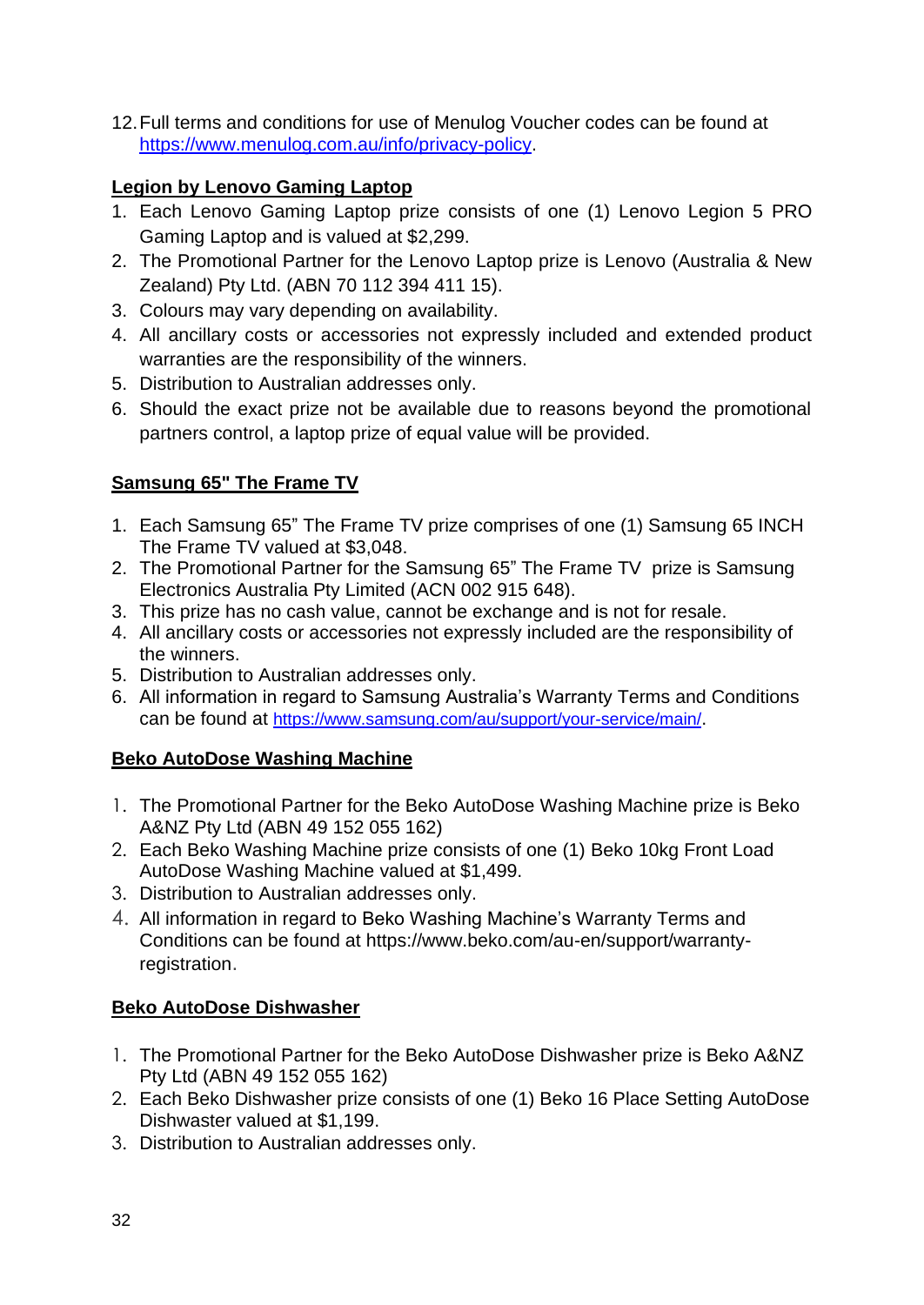4. All information in regard to Beko Dishwasher's Warranty Terms and Conditions can be found at [https://www.beko.com/au-en/support/warranty-registration](https://eur02.safelinks.protection.outlook.com/?url=https%3A%2F%2Fwww.beko.com%2Fau-en%2Fsupport%2Fwarranty-registration&data=04%7C01%7Ccindy.tsang%40tlcmarketing.com%7C15d45b05ffb84e91c7c008d9ecf0a4fa%7C8b7b3fe96adb47119dc68b15f551b872%7C1%7C0%7C637801340600014218%7CUnknown%7CTWFpbGZsb3d8eyJWIjoiMC4wLjAwMDAiLCJQIjoiV2luMzIiLCJBTiI6Ik1haWwiLCJXVCI6Mn0%3D%7C3000&sdata=swVjVdeZ7NWT2OkEwMcDrkATVzf2OQZCaBr3ilT3z3M%3D&reserved=0).

# **\$1,000 JB Hi-Fi eGift Card**

- 1. The Promotional Partner for the \$1,000 JB Hi-Fi eGift Card prize is JB HI-FI GROUP Pty Ltd (ABN 37 093 114 286).
- 2. JB Hi-Fi eGift Cards (Gift Cards) entitle the holder to goods/services equal to the value stated on the Gift Card or remaining after partial redemption.
- 3. Gift Cards are only redeemable within any JB Hi-Fi Store in Australia and the online retail store www.jbhifi.com.au.
- 4. Gift Cards are not redeemable for goods purchased from JB Hi-Fi Solutions (including goods purchased from JB Hi-Fi Solutions websites).
- 5. Gift Cards are not redeemable for JB Hi-Fi Education Orders, BYOD Portal Orders, Family and Friends Orders (Including goods purchased from related websites), Miele, Asko or Agency Products.
- 6. Gift Cards may not be exchanged (wholly or partly) for cash.
- 7. The value shown on a Gift Card includes GST.
- 8. Gift Cards are partially redeemable and any unused balance will remain on the Gift Card and cannot be redeemed for cash.
- 9. If the Gift Card holder's order exceeds the amount of the Gift Card, the Gift Card holder will be required to pay for the difference in price between the value of the Gift Card and the retail price of the goods or services.
- 10.All Gift Cards sold at JB Hi-Fi or at third party locations do not expire. Gift Cards can be redeemed at any time even if a Gift Card specifies an expiry date. This excludes Ultimate Kids Gift Cards and Ultimate Teens Gift Cards, which will be subject to the expiry date stated on those cards.
- 11.Should JB Hi-Fi suspect any fraud relating to a Gift Card, JB Hi-Fi may refuse to redeem the Gift Card until JB Hi-Fi is satisfied that no fraud has occurred.
- 12.JB Hi-Fi is not liable for any lost/stolen Gift Cards. Please contact a JB Hi-Fi store immediately if your Gift Card has been lost/stolen. Lost/stolen Gift Cards can only be replaced if satisfactory proof of purchase is provided and the Gift Card has not been redeemed.
- 13.Gift Cards are not sold and are unable to be redeemed at the Sydney International Airport store.
- 14.Gift Cards are not redeemable for other Gift Cards.

# **\$1,000 Shell Gift Card**

- 1. Each \$1,000 Shell Gift Card prize consists of one (1) Shell Coles Express Gift Card with a credit of \$1,000 (only redeemable at Shell Coles Express Service Stations).
- 2. The Promotional Partner for the \$1,000 Shell Coles Express Gift Card is Viva Energy Australia Pty Ltd (ABN 46 004 610 459).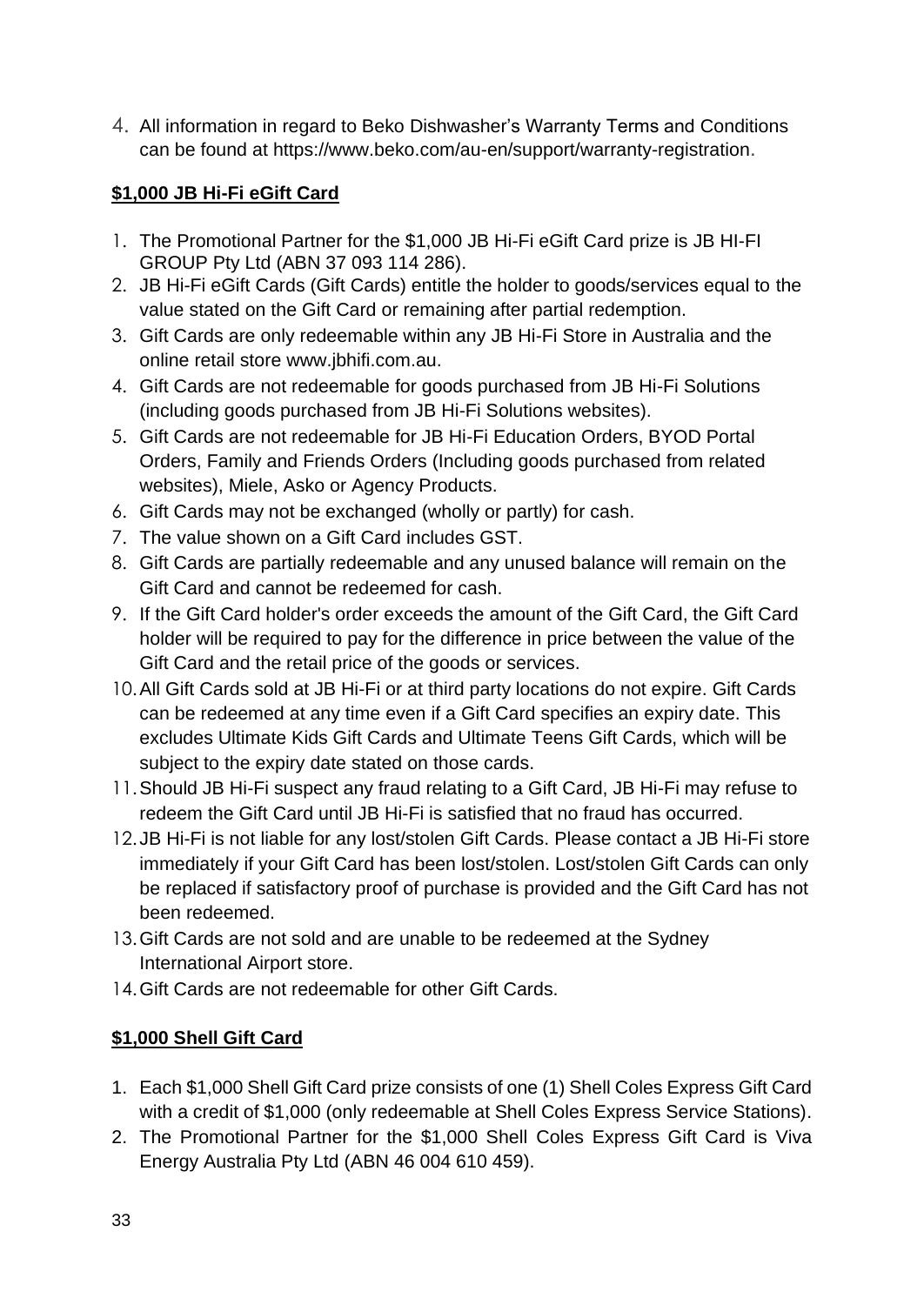- 3. Shell Coles Express Gift Card is subject to its prevailing terms and conditions of use and is not replaceable or refundable if lost, stolen or damaged.
- 4. Shell Coles Express Gift Card may be used to purchase all fuel grades excluding LPG and AdBlue® and instore products excluding gift cards in participating Shell Coles Express Service Station across Australia. It is not valid for use at Coles Supermarkets and Shell Dealer Owned Service Stations.
- 5. Not redeemable for cash or payments of credit or store accounts.
- 6. Shell Coles Express Gift Card cannot be reloaded and is not exchangeable for cash. No cash out facilities are available to the card.
- 7. No change will be given, balance will remain on the card for use against future purchases.
- 8. If the purchase(s) are greater than the balance remaining on the Card, customer will be liable for the payment of any excess purchase amount.
- 9. Any unused value on the card after expiry will not be refunded or credited.
- 10.Winner's full name, mobile phone number and postal address is required for card issuance.
- 11.No part or whole of the value of the prize can be transferred to any other person or exchanged for cash.
- 12.Shell Coles Express Gift Cards cannot be used in conjunction with any other promotion or offer.
- 13.Any ancillary costs associated with redeeming the Shell Coles Express Gift Card are not included.
- 14.Redemption of the Shell Coles Express Gift Card is subject to any terms and conditions of the issuer including those specified on the Shell Gift Card available at [https://www.shell.com.au/motorists/promotions-and-offers.html](https://eur02.safelinks.protection.outlook.com/?url=https%3A%2F%2Fwww.shell.com.au%2Fmotorists%2Fpromotions-and-offers.html&data=04%7C01%7Ccindy.tsang%40tlcmarketing.com%7C9ae219afaf9c4f29631108d873c7cffd%7C8b7b3fe96adb47119dc68b15f551b872%7C1%7C0%7C637386649332817673%7CUnknown%7CTWFpbGZsb3d8eyJWIjoiMC4wLjAwMDAiLCJQIjoiV2luMzIiLCJBTiI6Ik1haWwiLCJXVCI6Mn0%3D%7C1000&sdata=ssiojcCG57y8e0q1IPoHG9g3jItdzYTkwuiQBHakLQw%3D&reserved=0)
- 15.Terms and Conditions apply to the Shell Coles Express Gift Card. [https://www.giftcards.com.au/CMS/Page/giftcardtermsofuse](https://eur02.safelinks.protection.outlook.com/?url=https%3A%2F%2Fwww.giftcards.com.au%2FCMS%2FPage%2Fgiftcardtermsofuse&data=04%7C01%7Ccindy.tsang%40tlcmarketing.com%7C15f111f21e9846771d8208da025336f2%7C8b7b3fe96adb47119dc68b15f551b872%7C1%7C0%7C637824853713809540%7CUnknown%7CTWFpbGZsb3d8eyJWIjoiMC4wLjAwMDAiLCJQIjoiV2luMzIiLCJBTiI6Ik1haWwiLCJXVCI6Mn0%3D%7C3000&sdata=dERc0dnyZMyVz5FAEGPj88tfwTHKt%2BXDc2cNhR2Kv8E%3D&reserved=0)

### **\$1,000 in Westfield Gift Cards**

- 1. Each \$1,000 in Westfield Gift Cards prize consists of two (2) x \$500 Westfield Digital Gift Cards.
- 2. The Promotional Partner and the distributor of the \$1,000 in Westfield Gift Cards is Westfield Gift Cards No 2 Pty Limited ("**Westfield**") (ACN 130 151 861). Westfield Digital Gift Cards are issued by Indue Limited ("**Indue**") (ABN 97 087 822 464) at the request of Westfield. Indue is an authorised deposit-taking institution and a member of Visa.
- 3. Customers are required to download the Westfield+ App and the device needs to have Apple Pay or Google Pay in order to redeem the prize.
- 4. Westfield is responsible for providing certain cardholder services, including providing the Digital Gift Card and assisting customers with any enquiries regarding the use of a Digital Gift Card.
- 5. Westfield Digital Gift Card Product Terms and Conditions Apply and are available at [https://www.westfield.com.au/terms-and-conditions#digital-gift-card-product-](https://www.westfield.com.au/terms-and-conditions#digital-gift-card-product-terms-and-conditions)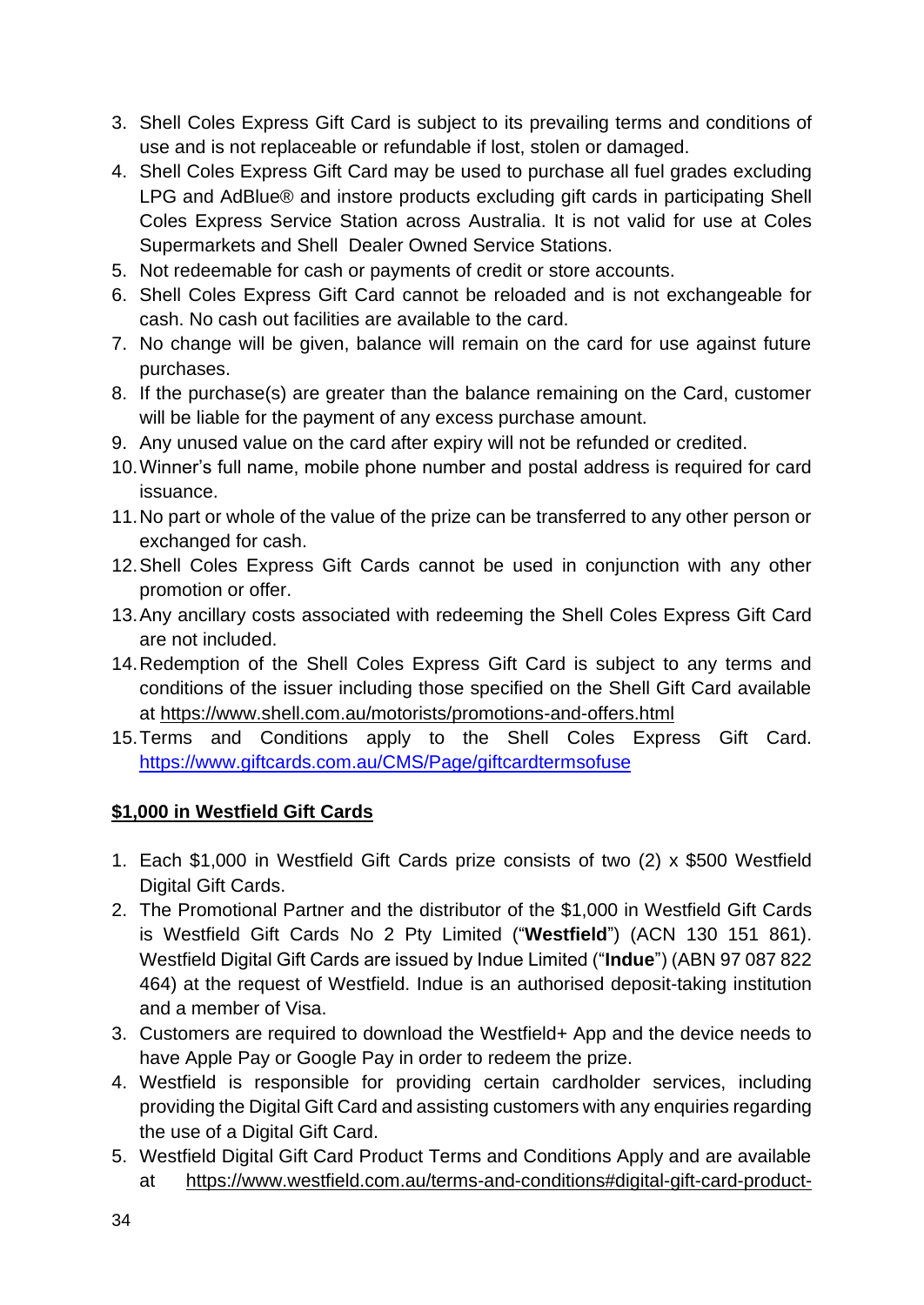[terms-and-conditions.](https://www.westfield.com.au/terms-and-conditions#digital-gift-card-product-terms-and-conditions) Westfield Digital Gift Cards are redeemable at retailers with contactless payment facilities or online merchants which support Apple Pay or Google Pay (some retailers may not accept Digital Gift Cards).

- 6. Westfield Digital Gift Cards are not exchangeable for cash. No cash out facilities are available to the card. The Digital Gift Card is not a cash substitute. You have no rights to, and You agree that You will not attempt to:
	- a. redeem a Digital Gift Card for cash, reload it, return it for a refund or have balances of multiple Digital Gift Cards consolidated to a new Digital Gift Card; or
	- b. use a Digital Gift Card for cash equivalent transactions (such as bill payments, purchase of financial products or foreign currency or gambling transactions).
- 7. If the purchase(s) are greater than the balance remaining on the Card, customer will be liable for the payment of any excess purchase amount.
- 8. Westfield Digital Gift Cards are valid for a period of three (3) years from the date of issue, being the date of the email containing the Digital Gift Card is delivered, and will expire on the date indicated on the face of the Digital Gift Card as shown in Your Westfield Plus App.

# **MAJOR PRIZES**

#### **Beko PowerClean Stick Vacuum**

- 1. The Promotional Partner for the Beko PowerClean Stick Vacuum prize is Beko A&NZ Pty Ltd (ABN 49 152 055 162)
- 2. Each Beko Stick Vacuum prize consists of one (1) Beko PowerClean Rechargeable Stick Vacuum valued at \$699.
- 3. Distribution to Australian addresses only.
- 4. All information in regard to Beko Stick Vaccum's Warranty Terms and Conditions can be found at [https://www.beko.com/au-en/support/warranty-registration](https://eur02.safelinks.protection.outlook.com/?url=https%3A%2F%2Fwww.beko.com%2Fau-en%2Fsupport%2Fwarranty-registration&data=04%7C01%7Ccindy.tsang%40tlcmarketing.com%7C15d45b05ffb84e91c7c008d9ecf0a4fa%7C8b7b3fe96adb47119dc68b15f551b872%7C1%7C0%7C637801340600014218%7CUnknown%7CTWFpbGZsb3d8eyJWIjoiMC4wLjAwMDAiLCJQIjoiV2luMzIiLCJBTiI6Ik1haWwiLCJXVCI6Mn0%3D%7C3000&sdata=swVjVdeZ7NWT2OkEwMcDrkATVzf2OQZCaBr3ilT3z3M%3D&reserved=0).

### **Beko Espresso Coffee Machine**

- 1. The Promotional Partner for the Beko Espresso Coffee Machine prize is Beko A&NZ Pty Ltd (ABN 49 152 055 162)
- 2. Each Beko Espresso Coffee Machine prize consists of one (1) Beko Bean to Cup Espresso Coffee Machine valued at \$599.
- 3. Distribution to Australian addresses only.
- 4. All information in regard to Beko Coffee Machine's Warranty Terms and Conditions can be found at [https://www.beko.com/au-en/support/warranty](https://eur02.safelinks.protection.outlook.com/?url=https%3A%2F%2Fwww.beko.com%2Fau-en%2Fsupport%2Fwarranty-registration&data=04%7C01%7Ccindy.tsang%40tlcmarketing.com%7C15d45b05ffb84e91c7c008d9ecf0a4fa%7C8b7b3fe96adb47119dc68b15f551b872%7C1%7C0%7C637801340600014218%7CUnknown%7CTWFpbGZsb3d8eyJWIjoiMC4wLjAwMDAiLCJQIjoiV2luMzIiLCJBTiI6Ik1haWwiLCJXVCI6Mn0%3D%7C3000&sdata=swVjVdeZ7NWT2OkEwMcDrkATVzf2OQZCaBr3ilT3z3M%3D&reserved=0)[registration](https://eur02.safelinks.protection.outlook.com/?url=https%3A%2F%2Fwww.beko.com%2Fau-en%2Fsupport%2Fwarranty-registration&data=04%7C01%7Ccindy.tsang%40tlcmarketing.com%7C15d45b05ffb84e91c7c008d9ecf0a4fa%7C8b7b3fe96adb47119dc68b15f551b872%7C1%7C0%7C637801340600014218%7CUnknown%7CTWFpbGZsb3d8eyJWIjoiMC4wLjAwMDAiLCJQIjoiV2luMzIiLCJBTiI6Ik1haWwiLCJXVCI6Mn0%3D%7C3000&sdata=swVjVdeZ7NWT2OkEwMcDrkATVzf2OQZCaBr3ilT3z3M%3D&reserved=0).

### **Weber Traveler Portable BBQ**

1. Each Weber Traveler Portable BBQ prize consists of one (1) x Weber Traveler Portable Gas Barbecue (LPG) valued at \$599.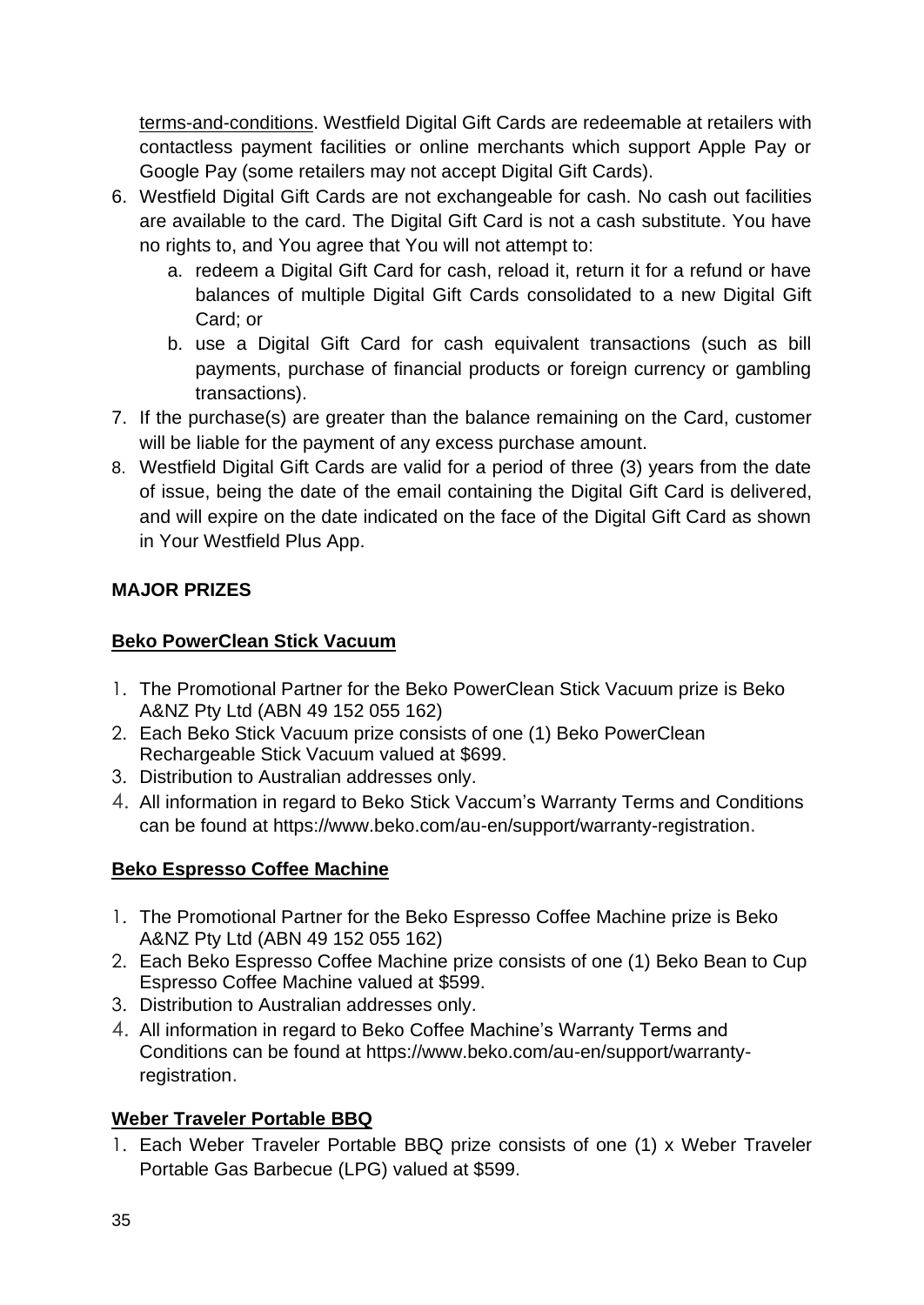- 2. The Promotional Partner of the Weber Traveler Portable Gas Barbecue (LPG) is Weber Stephen Product Co. (Australia) Pty Ltd ("**Weber**") (ABN 18 006 305 237).
- 3. All ancillary costs or accessories not expressly included in the Weber Traveler Portable Gas Barbecue prizes are the responsibility of the winners.
- 4. Distribution to Australian addresses only.
- 5. The Promotional Partner shall not be liable for any loss or damage whatsoever which is suffered (including but not limited to indirect or consequential loss) or for any personal injury suffered or sustained in connection with any Prize Pack except for any liability which cannot be excluded by law.

# **\$500 BCF eGift Card**

- 1. The Promotional Partner for the \$500 BCF eGift Card prize is Super Retail Group Limited trading as Super Retail Commercial Pty Ltd (ABN: 59 153 320 800)
- 2. BCF eGift Cards (Gift Cards) entitle the holder to goods/services equal to \$500 value stated on the Gift Card or remaining after partial redemption.
- 3. Gift Cards are only redeemable within any BCF Store in Australia and the online retail store [www.bcf.com.au.](http://www.bcf.com.au/)
- 4. The Gift Cards has no expiry date.
- 5. Gift Cards may not be exchanged (wholly or partly) for cash.
- 6. Gift Cards are partially redeemable and any unused balance will remain on the Gift Card and cannot be redeemed for cash.
- 7. If the Gift Card holder's order exceeds the amount of the Gift Card, the Gift Card holder will be required to pay for the difference in price between the value of the Gift Card and the retail price of the goods or services.
- 8. BCF is not liable for any lost/stolen Gift Cards.
- 9. Gift Cards are not redeemable for other Gift Cards.

# **\$500 JB Hi-Fi eGift Card**

- 1. The Promotional Partner for the \$500 JB Hi-Fi eGift Card prize is JB HI-FI GROUP Pty Ltd (ABN 37 093 114 286).
- 2. JB Hi-Fi eGift Cards (Gift Cards) entitle the holder to goods/services equal to the value stated on the Gift Card or remaining after partial redemption.
- 3. Gift Cards are only redeemable within any JB Hi-Fi Store in Australia and the online retail store [www.jbhifi.com.au.](http://www.jbhifi.com.au/)
- 4. Gift Cards are not redeemable for goods purchased from JB Hi-Fi Solutions (including goods purchased from JB Hi-Fi Solutions websites).
- 5. Gift Cards are not redeemable for JB Hi-Fi Education Orders, BYOD Portal Orders, Family and Friends Orders (Including goods purchased from related websites), Miele, Asko or Agency Products.
- 6. Gift Cards may not be exchanged (wholly or partly) for cash.
- 7. The value shown on a Gift Card includes GST.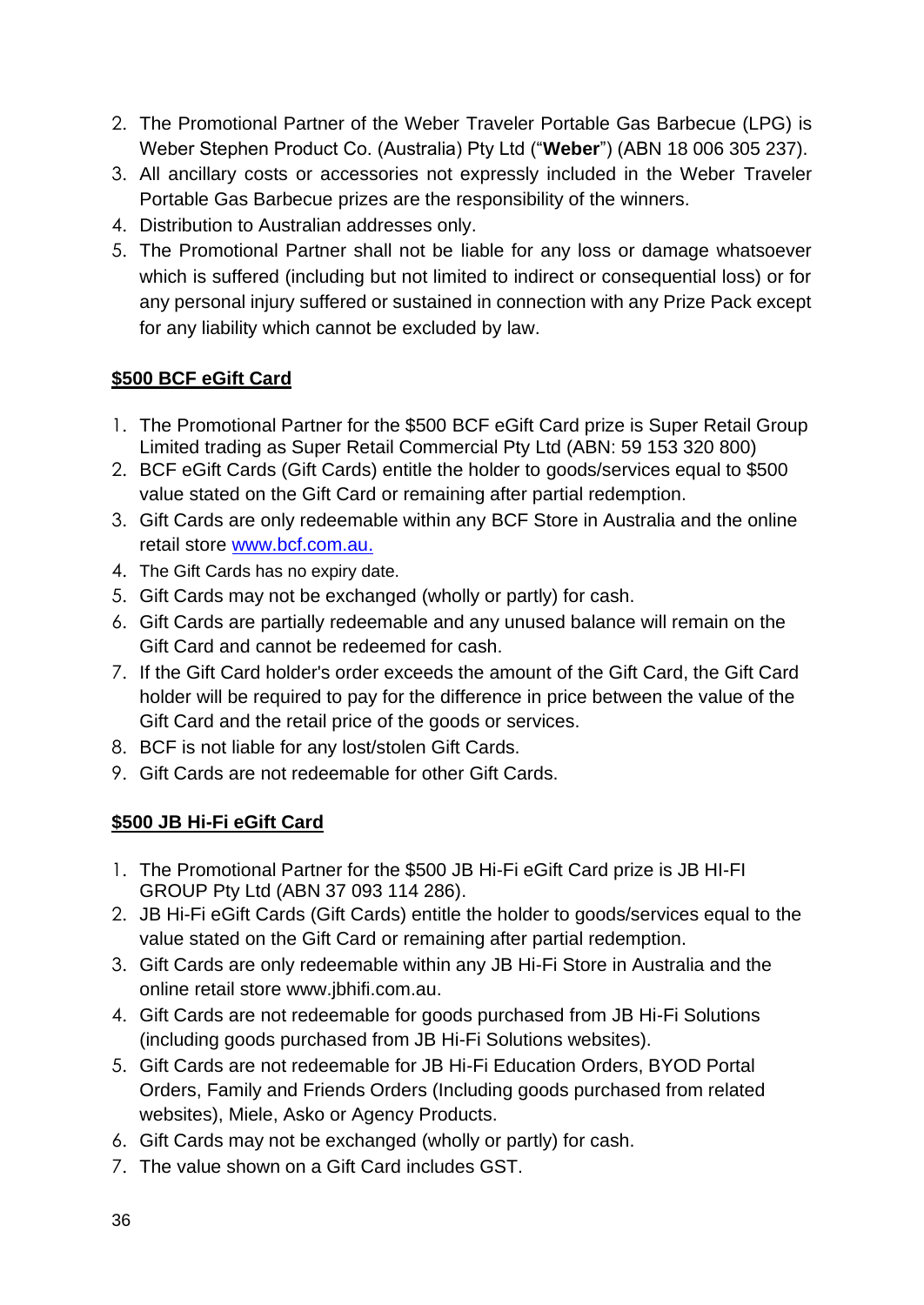- 8. Gift Cards are partially redeemable and any unused balance will remain on the Gift Card and cannot be redeemed for cash.
- 9. If the Gift Card holder's order exceeds the amount of the Gift Card, the Gift Card holder will be required to pay for the difference in price between the value of the Gift Card and the retail price of the goods or services.
- 10.All Gift Cards sold at JB Hi-Fi or at third party locations do not expire. Gift Cards can be redeemed at any time even if a Gift Card specifies an expiry date. This excludes Ultimate Kids Gift Cards and Ultimate Teens Gift Cards, which will be subject to the expiry date stated on those cards.
- 11.Should JB Hi-Fi suspect any fraud relating to a Gift Card, JB Hi-Fi may refuse to redeem the Gift Card until JB Hi-Fi is satisfied that no fraud has occurred.
- 12.JB Hi-Fi is not liable for any lost/stolen Gift Cards. Please contact a JB Hi-Fi store immediately if your Gift Card has been lost/stolen. Lost/stolen Gift Cards can only be replaced if satisfactory proof of purchase is provided and the Gift Card has not been redeemed.
- 13.Gift Cards are not sold and are unable to be redeemed at the Sydney International Airport store.
- 14.Gift Cards are not redeemable for other Gift Cards.

### **\$500 Experience Oz Voucher**

- 1. The Promotional Partner for the \$500 Experience Oz Voucher is TicketMates Australia Pty Ltd (ABN 73 127 532 147) ("**Experience Oz**").
- 2. Each Experience Oz Voucher entitles the winner to \$500 credit to use towards Experience(s) listed on [www.experienceoz.com.au/en.](http://www.experienceoz.com.au/en)
- 3. To redeem the voucher, winner is required to contact Experience Oz reservation team on 07 5592 2233 to activate the credit of the voucher before using it to make a booking.
- 4. Only one voucher can be used per transaction/booking.
- 5. Each Experience Oz Voucher is non-cumulative, cannot be used in conjunction with any other offer and it cannot be redeemed for cash and is not for resale.
- 6. The Voucher is eligible for use in multiple transactions, partial redemption is permitted.
- 7. Additional restrictions on validity, age and height restrictions may apply please check with the chosen participating supplier. The winner acknowledges that a prize may involve a dangerous activity, which may result in injury or death, and participate at their own risk.
- 8. The participating supplier in their absolute discretion, reserves the right to refuse the winners to take part in any or all aspects of a prize if they reasonably believe the winners pose a safety risk or for any other reason.
- 9. Use of Experience Oz Voucher is subject to availability at participating supplier and their use may be limited during public and school holidays and other peak periods.
- 10.Any disputes pertaining to the use of an Experience Oz Voucher are strictly between the winner and the participating supplier.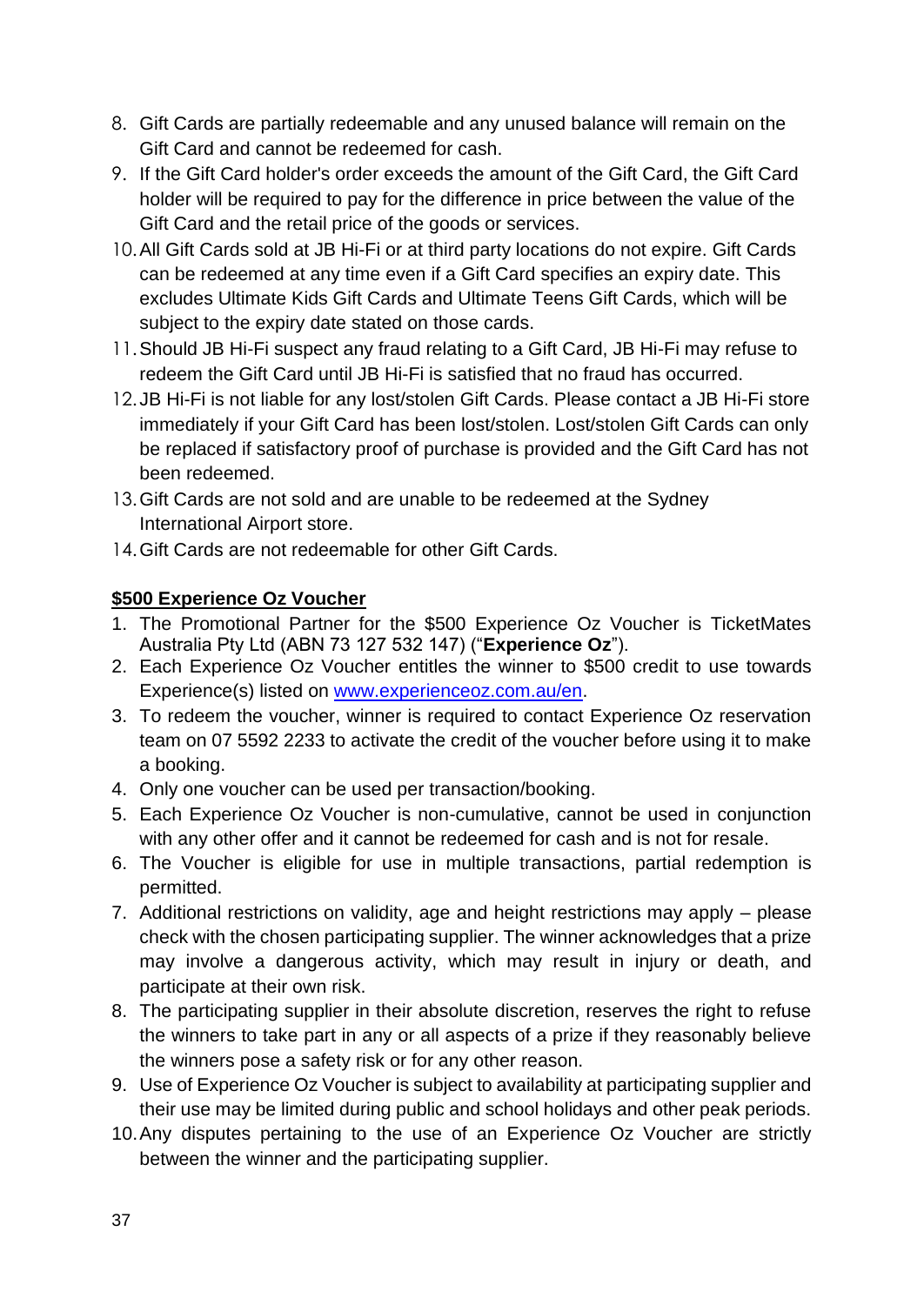11.The Promoter, TLC and the participating supplier shall not be liable for any claim, loss or damage whatsoever which is suffered (including but not limited to indirect or consequential loss) or for personal injury which is suffered or sustained, except for any liability which cannot be excluded by law and the user of the Experience Oz Voucher indemnifies the Promoter, TLC and the participating supplier in relation to any claim, loss or damage whatsoever which is suffered (including but not limited to indirect or consequential loss) or for any personal injury which is suffered or sustained.

# **\$500 Shell Gift Card**

- 1. Each \$500 Shell Gift Card prize consists of one (1) Shell Coles Express Gift Card with a credit of \$500 (only redeemable at Shell Coles Express Service Stations).
- 2. The Promotional Partner for the \$500 Shell Gift Card prize is Viva Energy Australia Pty Ltd (ABN 46 004 610 459).
- 3. Shell Coles Express Gift Card is subject to its prevailing terms and conditions of use and is not replaceable or refundable if lost, stolen or damaged.
- 4. Shell Coles Express Gift Card may be used to purchase all fuel grades excluding LPG and AdBlue® and instore products excluding gift cards in participating Shell Coles Express Service Station across Australia. It is not valid for use at Coles Supermarkets and Shell Dealer Owned Service Stations.
- 5. Not redeemable for cash or payments of credit or store accounts.
- 6. Shell Coles Express Gift Card cannot be reloaded and is not exchangeable for cash. No cash out facilities are available to the card.
- 7. No change will be given, balance will remain on the card for use against future purchases.
- 8. If the purchase(s) are greater than the balance remaining on the Card, customer will be liable for the payment of any excess purchase amount.
- 9. Any unused value on the card after expiry will not be refunded or credited.
- 10.Winner's full name, mobile phone number and address is required for card issuance.
- 11.No part or whole of the value of the prize can be transferred to any other person or exchanged for cash.
- 12.Shell Coles Express Gift Cards cannot be used in conjunction with any other promotion or offer.
- 13.Any ancillary costs associated with redeeming the Shell Coles Express Gift Card are not included.
- 14.Redemption of the Shell Coles Express Gift Card is subject to any terms and conditions of the issuer including those specified on the Shell Gift Card available at [https://www.shell.com.au/motorists/promotions-and-offers.html](https://eur02.safelinks.protection.outlook.com/?url=https%3A%2F%2Fwww.shell.com.au%2Fmotorists%2Fpromotions-and-offers.html&data=04%7C01%7Ccindy.tsang%40tlcmarketing.com%7C9ae219afaf9c4f29631108d873c7cffd%7C8b7b3fe96adb47119dc68b15f551b872%7C1%7C0%7C637386649332817673%7CUnknown%7CTWFpbGZsb3d8eyJWIjoiMC4wLjAwMDAiLCJQIjoiV2luMzIiLCJBTiI6Ik1haWwiLCJXVCI6Mn0%3D%7C1000&sdata=ssiojcCG57y8e0q1IPoHG9g3jItdzYTkwuiQBHakLQw%3D&reserved=0)
- 15. Terms and Conditions apply to the Shell Coles Express Gift Card. [https://www.giftcards.com.au/CMS/Page/giftcardtermsofuse](https://eur02.safelinks.protection.outlook.com/?url=https%3A%2F%2Fwww.giftcards.com.au%2FCMS%2FPage%2Fgiftcardtermsofuse&data=04%7C01%7Ccindy.tsang%40tlcmarketing.com%7C15f111f21e9846771d8208da025336f2%7C8b7b3fe96adb47119dc68b15f551b872%7C1%7C0%7C637824853713809540%7CUnknown%7CTWFpbGZsb3d8eyJWIjoiMC4wLjAwMDAiLCJQIjoiV2luMzIiLCJBTiI6Ik1haWwiLCJXVCI6Mn0%3D%7C3000&sdata=dERc0dnyZMyVz5FAEGPj88tfwTHKt%2BXDc2cNhR2Kv8E%3D&reserved=0)

### **\$500 in Westfield Digital Gift Cards**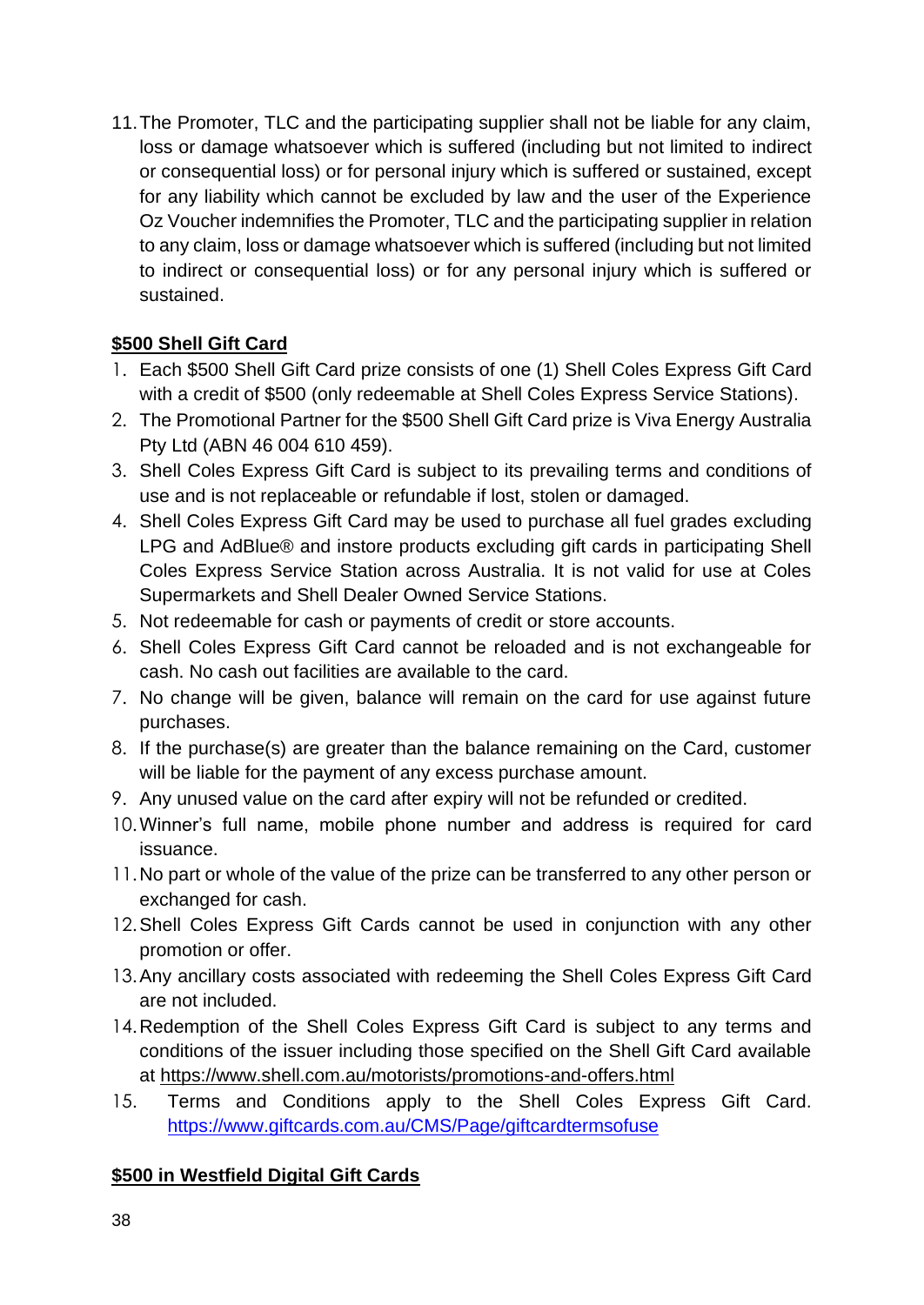- 1. Each \$500 in Westfield Digital Gift Cards prize consists of one (1) x \$500 Westfield Digital Gift Card.
- 2. The Promotional Partner and the distributor of the \$500 Westfield Digital Gift Card is Westfield Gift Cards No 2 Pty Limited ("**Westfield**") (ACN 130 151 861). Westfield Digital Gift Cards are issued by Indue Limited ("**Indue**") (ABN 97 087 822 464) at the request of Westfield. Indue is an authorised deposit-taking institution and a member of Visa.
- 3. Customers are required to download the Westfield+ App and the device needs to have Apple Pay or Google Pay in order to redeem the prize.
- 4. Westfield is responsible for providing certain cardholder services, including providing the Digital Gift Card and assisting customers with any enquiries regarding the use of a Digital Gift Card.
- 5. Westfield Digital Gift Card Product Terms and Conditions Apply and are available at [https://www.westfield.com.au/terms-and-conditions#digital-gift-card-product](https://www.westfield.com.au/terms-and-conditions#digital-gift-card-product-terms-and-conditions)[terms-and-conditions.](https://www.westfield.com.au/terms-and-conditions#digital-gift-card-product-terms-and-conditions) Westfield Digital Gift Cards are redeemable at retailers with contactless payment facilities or online merchants which support Apple Pay or Google Pay (some retailers may not accept Digital Gift Cards).
- 6. Westfield Digital Gift Cards are not exchangeable for cash. No cash out facilities are available to the card. The Digital Gift Card is not a cash substitute. You have no rights to, and You agree that You will not attempt to:
	- a. redeem a Digital Gift Card for cash, reload it, return it for a refund or have balances of multiple Digital Gift Cards consolidated to a new Digital Gift Card; or
	- b. use a Digital Gift Card for cash equivalent transactions (such as bill payments, purchase of financial products or foreign currency or gambling transactions).
- 7. If the purchase(s) is greater than the balance remaining on the Card, the customer will be liable for the payment of any excess purchase amount.
- 8. Westfield Digital Gift Cards are valid until the date indicated on the face of the Digital Gift Card as shown in Your Westfield Plus App.

# **Lenovo Chromebook**

- 1. Each Lenovo Chromebook prize consists of one (1) Lenovo IdeaPad Flex 3i Chromebook and is valued at \$549.
- 2. The Promotional Partner for the Lenovo Chromebook prize is Lenovo (Australia & New Zealand) Pty Ltd. (ABN 70 112 394 411 15).
- 3. Colours may vary depending on availability.
- 4. All ancillary costs or accessories not expressly included and extended product warranties are the responsibility of the winners.
- 5. Distribution to Australian addresses only.
- 6. Should the exact prize not be available due to reasons beyond the promotional partners control, a laptop prize of equal value will be provided.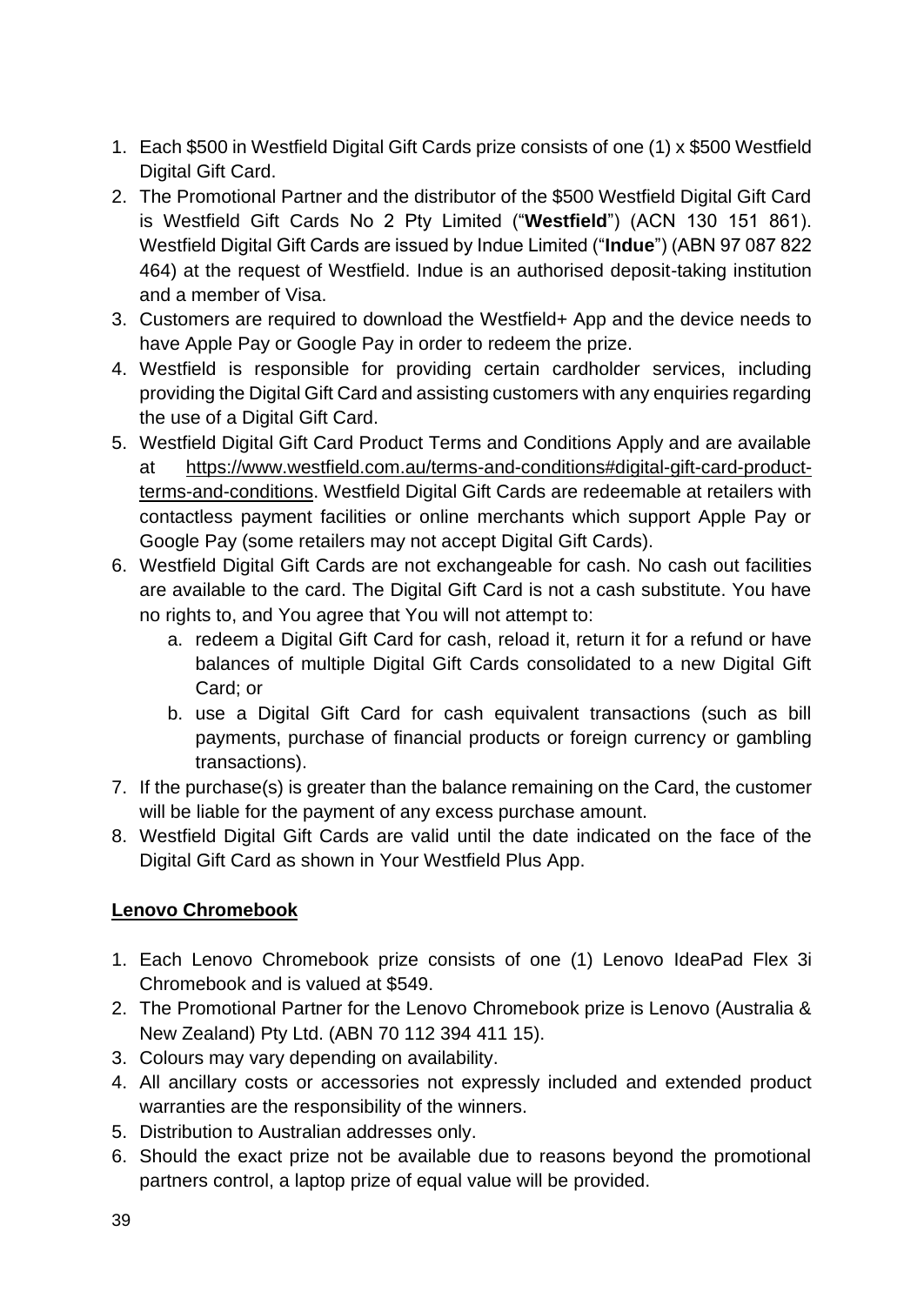#### **Beko Vacuum Blender**

- 1. The Promotional Partner for the Beko Vacuum Blender prize is Beko A&NZ Pty Ltd (ABN 49 152 055 162)
- 2. Each Beko Vacuum Blender prize consists of one (1) Beko Vacuum Blender valued at \$299.
- 3. Distribution to Australian addresses only.
- 4. All information in regard to Beko Vacuum Blender's Warranty Terms and Conditions can be found at [https://www.beko.com/au-en/support/warranty](https://eur02.safelinks.protection.outlook.com/?url=https%3A%2F%2Fwww.beko.com%2Fau-en%2Fsupport%2Fwarranty-registration&data=04%7C01%7Ccindy.tsang%40tlcmarketing.com%7C15d45b05ffb84e91c7c008d9ecf0a4fa%7C8b7b3fe96adb47119dc68b15f551b872%7C1%7C0%7C637801340600014218%7CUnknown%7CTWFpbGZsb3d8eyJWIjoiMC4wLjAwMDAiLCJQIjoiV2luMzIiLCJBTiI6Ik1haWwiLCJXVCI6Mn0%3D%7C3000&sdata=swVjVdeZ7NWT2OkEwMcDrkATVzf2OQZCaBr3ilT3z3M%3D&reserved=0)[registration](https://eur02.safelinks.protection.outlook.com/?url=https%3A%2F%2Fwww.beko.com%2Fau-en%2Fsupport%2Fwarranty-registration&data=04%7C01%7Ccindy.tsang%40tlcmarketing.com%7C15d45b05ffb84e91c7c008d9ecf0a4fa%7C8b7b3fe96adb47119dc68b15f551b872%7C1%7C0%7C637801340600014218%7CUnknown%7CTWFpbGZsb3d8eyJWIjoiMC4wLjAwMDAiLCJQIjoiV2luMzIiLCJBTiI6Ik1haWwiLCJXVCI6Mn0%3D%7C3000&sdata=swVjVdeZ7NWT2OkEwMcDrkATVzf2OQZCaBr3ilT3z3M%3D&reserved=0)

# **\$200 BCF eGift Card**

- 1. The Promotional Partner for the \$200 BCF eGift Card prize is Super Retail Group Limited trading as Super Retail Commercial Pty Ltd (ABN: 59 153 320 800).
- 2. BCF eGift Cards (Gift Cards) entitle the holder to goods/services equal to \$200 value stated on the Gift Card or remaining after partial redemption.
- 3. Gift Cards are only redeemable within any BCF Store in Australia and the online retail store [www.bcf.com.au](http://www.bcf.com.au/)
- 4. The Gift Cards has no expiry date.
- 5. Gift Cards may not be exchanged (wholly or partly) for cash.
- 6. Gift Cards are partially redeemable and any unused balance will remain on the Gift Card and cannot be redeemed for cash.
- 7. If the Gift Card holder's order exceeds the amount of the Gift Card, the Gift Card holder will be required to pay for the difference in price between the value of the Gift Card and the retail price of the goods or services.
- 8. BCF is not liable for any lost/stolen Gift Cards.
- 9. Gift Cards are not redeemable for other Gift Cards.

### **\$200 Experience Oz Voucher**

- 1. The Promotional Partner for the \$200 Experience Oz Voucher is TicketMates Australia Pty Ltd (ABN 73 127 532 147).
- 2. Each Experience Oz Voucher entitles the winner to \$200 credit to use towards Experience(s) listed on <https://www.experienceoz.com.au/en>
- 3. To redeem the voucher, winner is required to contact Experience Oz reservation team on 07 5592 2233 to activate the credit of the voucher before using it to make a booking.
- 4. Only one voucher can be used per transaction/booking.
- 5. Each Experience Oz Voucher is non-cumulative, cannot be used in conjunction with any other offer and it cannot be redeemed for cash and is not for resale.
- 6. The Voucher is eligible for use in multiple transactions, partial redemption is permitted.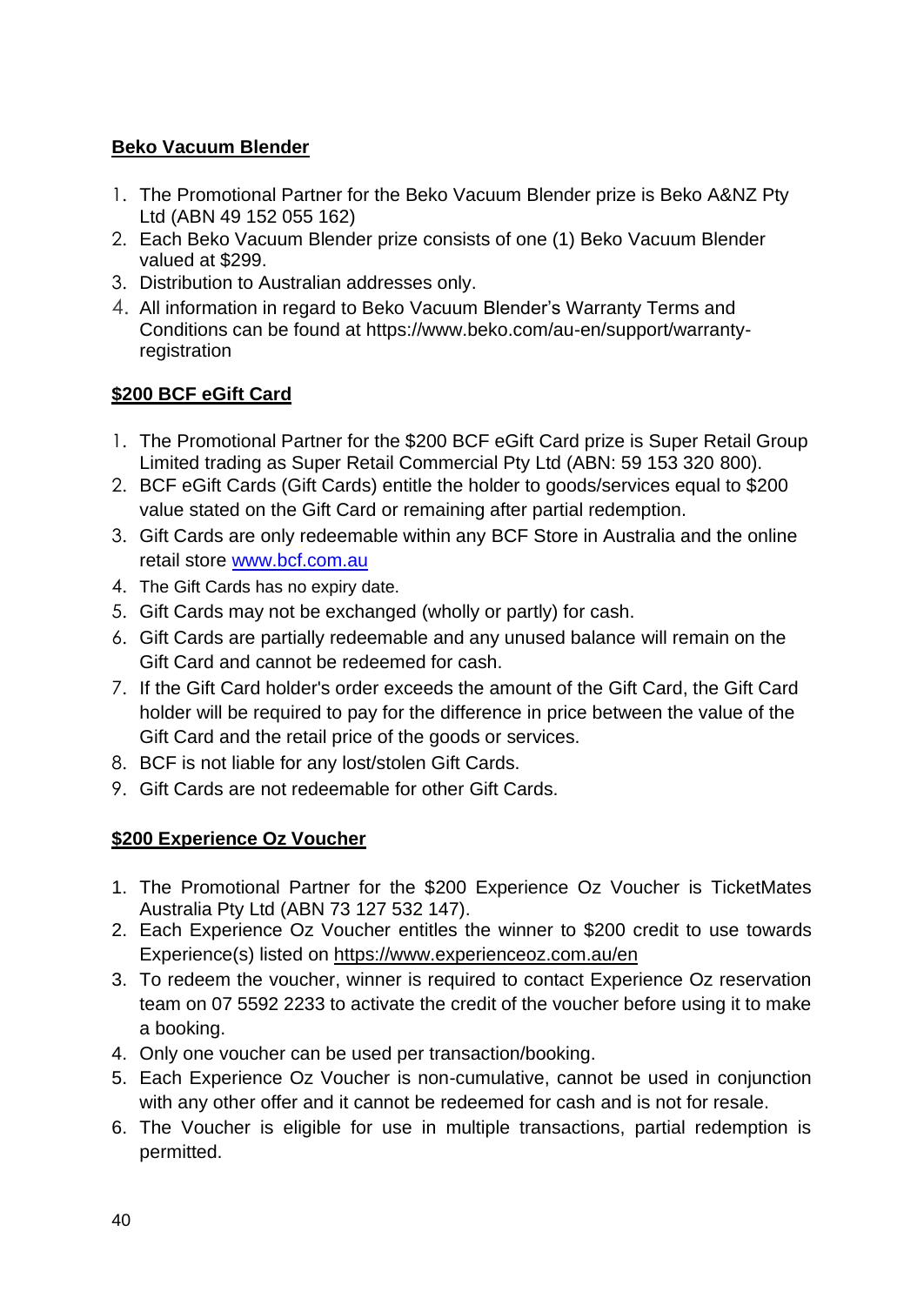- 7. Additional restrictions on validity, age and height restrictions may apply please check with the chosen participating supplier. The winner acknowledges that a prize may involve a dangerous activity, which may result in injury or death, and participate at their own risk.
- 8. The participating supplier in their absolute discretion, reserves the right to refuse the winners to take part in any or all aspects of a prize if they reasonably believe the winners pose a safety risk or for any other reason.
- 9. Use of Experience Oz Voucher is subject to availability at participating supplier and their use may be limited during public and school holidays and other peak periods.
- 10.Any disputes pertaining to the use of an Experience Oz Voucher are strictly between the winner and the participating supplier.
- 11.The Promoter, TLC and the participating supplier shall not be liable for any claim, loss or damage whatsoever which is suffered (including but not limited to indirect or consequential loss) or for personal injury which is suffered or sustained, except for any liability which cannot be excluded by law and the user of the Experience Oz Voucher indemnifies the Promoter, TLC and the participating supplier in relation to any claim, loss or damage whatsoever which is suffered (including but not limited to indirect or consequential loss) or for any personal injury which is suffered or sustained.

### **\$200 Surf Dive 'n Ski Voucher**

- 1. Each \$200 Surf Dive 'n Ski Voucher prize consists of one (1) Voucher valued at \$200.
- 2. The Promotional Partner for the \$200 Surf Dive 'n Ski Voucher prize is Board Sports Retail Pty Ltd (ABN 68 146 562 281)).
- 3. Information on how to claim and redeem the \$200 Surf Dive 'n Ski Voucher prize form part of these terms and conditions.
- 4. Each Surf Dive 'n Ski Voucher can be redeemed at any Surf Dive 'n Ski retail stores in Australia only, it is not valid for use online at [www.sds.com.au](http://www.sds.com.au/)
- 5. Each Surf Dive 'n Ski Voucher is valid for a minimum of 3 months from date of issue.
- 6. The Voucher is eligible for use in multiple transactions, partial redemption is permitted.
- 7. Each Surf Dive 'n Ski Voucher cannot be used in conjunction with any other offer or Voucher. This reward has no cash value, is not exchangeable for cash and is not for resale.
- 8. Only one Surf Dive 'n Ski Voucher can be used per transaction.
- 9. The Surf Dive 'n Ski Voucher cannot be used against cost of delivery.

### **12 months Readly Magazine Subscription**

1. The Promotional Partner for the 12 Months Readly Magazine Subscription is Readly (a company registered in Sweden, Business number: 556921-1120).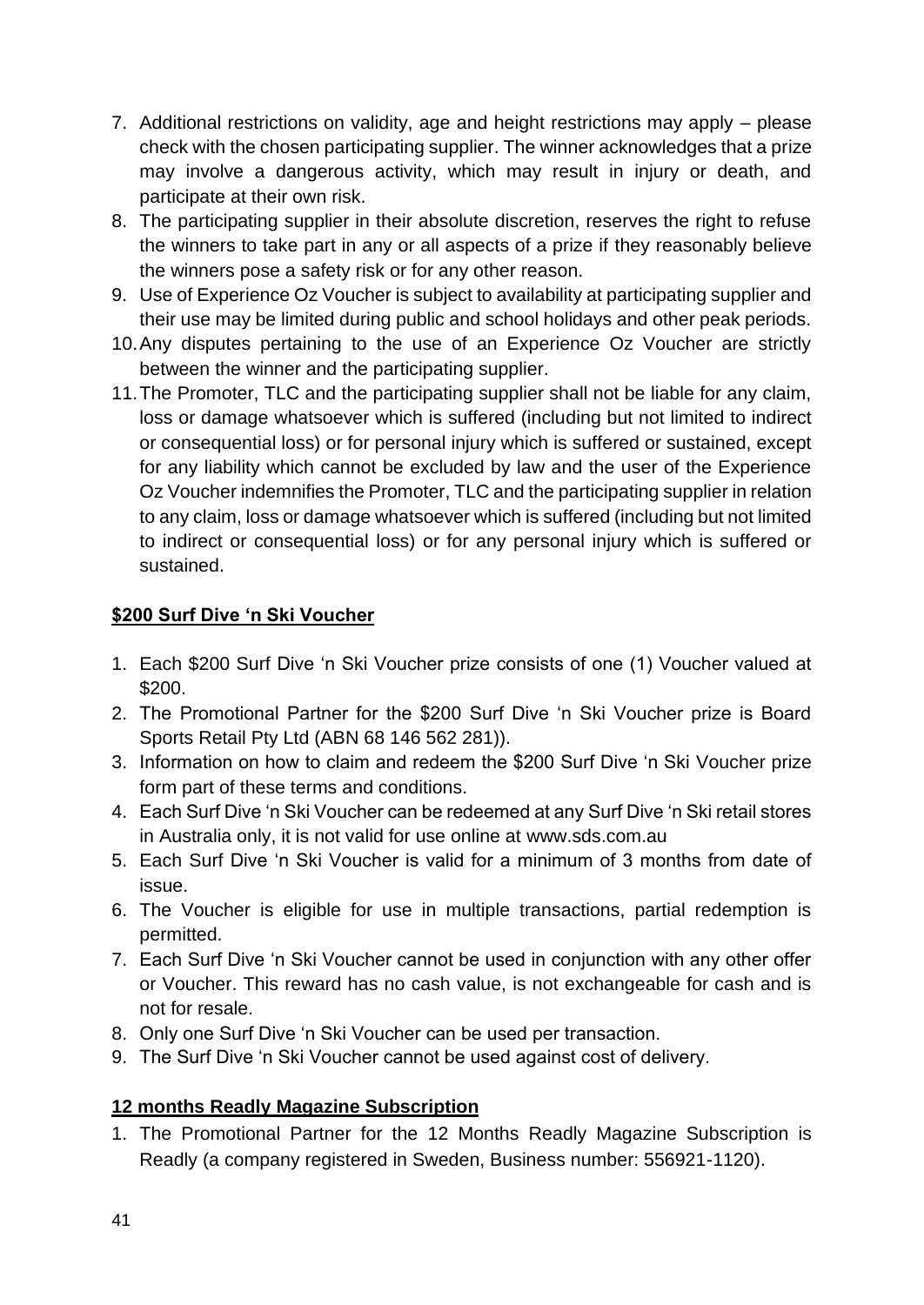- 2. The 12 Months Readly Magazine Subscription comprises twelve (12) month access to thousands of digital magazine titles, both Australian and international, valued at \$119.88.
- 3. Winner can choose their favourite from the curated selection featuring food & home magazines, automotive, health & fitness, fashion, lifestyle & travel and more.
- 4. The magazines are digital versions supplied by Readly. To redeem the offer of the 12 Months Readly Magazine Subscription Gift Card, go to this link: https://au.readly.com/giftcards/redeem], activate the gift card by 31/12/2022 and create your Readly account (no paper/print subscriptions available, digital format only).
- 5. The 12 Months Readly Magazine Subscription cannot be used in conjunction with any other offer or Voucher. This reward has no cash value and is not for resale.
- 6. Magazine selection is subject to change.
- 7. Any disputes between claimants pertaining to the use of the 12 Months Readly Magazine Subscription are strictly between the claimant and the promotional partner.

# **Lenovo Tablet**

- 1. Each Lenovo Tablet prize consists of one (1) Lenovo Tab M10 FHD Plus 2nd Gen Tablet and is valued at \$329.
- 2. The Promotional Partner for the Lenovo Tablet prize is Lenovo (Australia & New Zealand) Pty Ltd. (ABN 70 112 394 411 15).
- 3. Colours may vary depending on availability.
- 4. All ancillary costs or accessories not expressly included and extended product warranties are the responsibility of the winners.
- 5. Distribution to Australian addresses only.
- 6. Should the exact prize not be available due to reasons beyond the promotional partners control, a laptop prize of equal value will be provided.

# **Fujifilm instax Camera Pack**

- 1. The Promotional Partner for the Fujifilm instax Camera Pack is FUJIFILM Australia Pty Ltd (ABN 80 000 064 433).
- 2. Each Fujifilm instax Camera Pack prize consists of one (1) Fujifilm instax mini 11 Camera in blue and 20 pack of film with a total value of \$143.67.
- 3. This prize has no cash value, cannot be exchange and is not for resale.
- 4. Colours may vary depending on availability.
- 5. All ancillary costs or accessories not expressly included are the responsibility of the winners.
- 6. Distribution to Australian addresses only.
- 7. All information in regards to Fujifilm instax Camera Pack can be found at www.instax.com.au

### **American Tourister Backpack**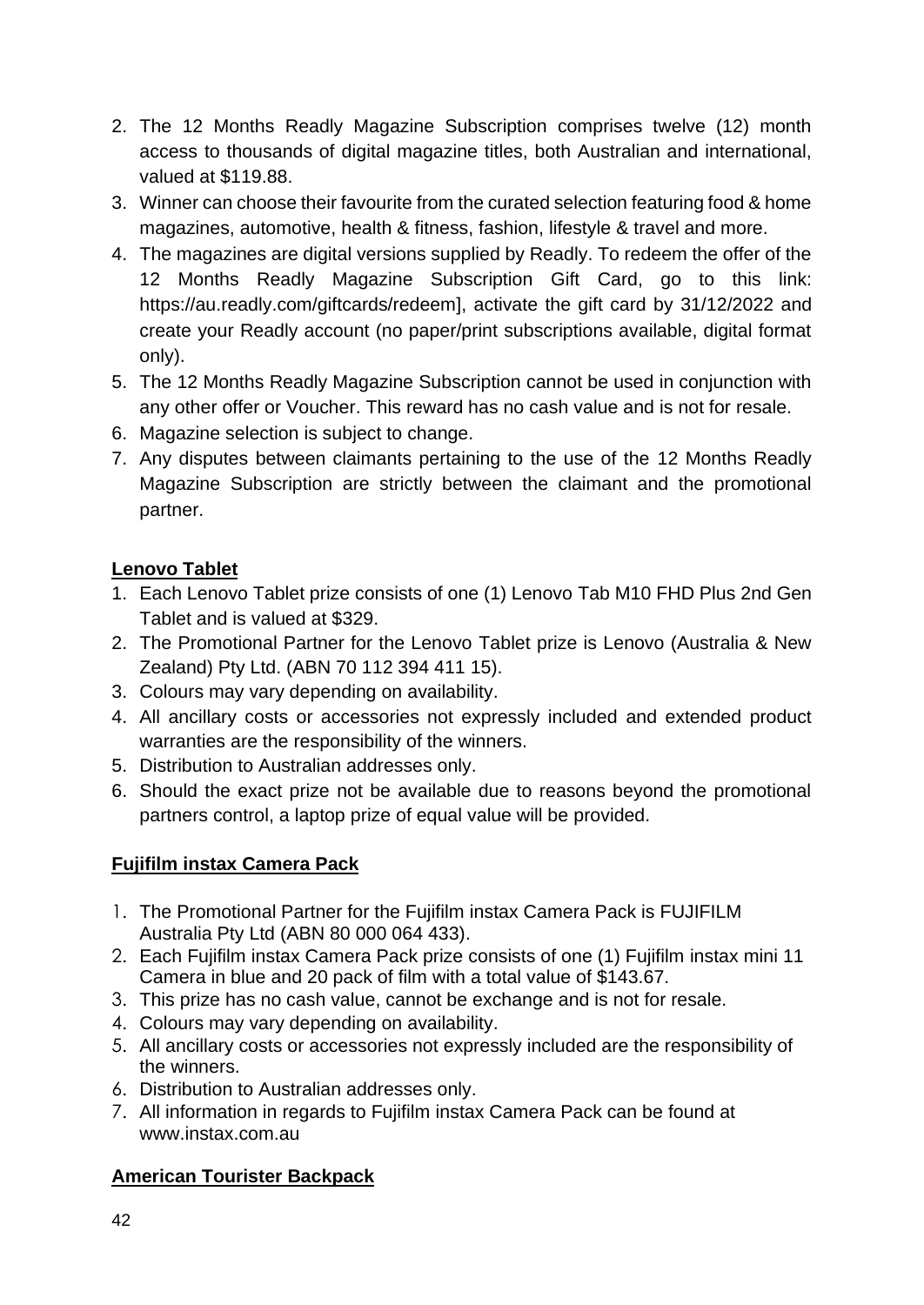- 1. The Promotional Partner for the American Tourister Backpack is Samsonite Australia Pty Ltd (American Tourister Australia) - (ABN 31 006 363 248).
- 2. Each American Tourister Backpack prize consists of one (1) American Tourister WORK:OUT Backpack in black valued at \$119.95.
- 3. This prize has no cash value, cannot be exchange and is not for resale.
- 4. Colours may vary depending on availability.
- 5. All ancillary costs or accessories not expressly included are the responsibility of the winners.
- 6. Distribution to Australian addresses only.
- 7. All information in regards to the American Tourister WORK:OUT Backpack can be found at<https://www.americantourister.com.au/>

# **\$100 BCF eGift Card**

- 1. The Promotional Partner for the \$100 BCF eGift Card prize is Super Retail Group Limited trading as Super Retail Commercial Pty Ltd (ABN: 59 153 320 800).
- 2. BCF eGift Cards (Gift Cards) entitle the holder to goods/services equal to \$100 value stated on the Gift Card or remaining after partial redemption.
- 3. Gift Cards are only redeemable within any BCF Store in Australia and the online retail store [www.bcf.com.au](http://www.bcf.com.au/)
- 4. Gift Cards may not be exchanged (wholly or partly) for cash.
- 5. The Gift Cards has no expiry date.
- 6. Gift Cards are partially redeemable and any unused balance will remain on the Gift Card and cannot be redeemed for cash.
- 7. If the Gift Card holder's order exceeds the amount of the Gift Card, the Gift Card holder will be required to pay for the difference in price between the value of the Gift Card and the retail price of the goods or services.
- 8. BCF is not liable for any lost/stolen Gift Cards.
- 9. Gift Cards are not redeemable for other Gift Cards.

### **\$100 Booktopia Gift Card**

- 1. Each \$100 Booktopia Gift Card prize consists of one (1) Gift Card valued at \$100.
- 2. The Promotional Partner for the \$100 Booktopia Gift Card is Booktopia Pty Ltd (ACN 096 845 126).
- 3. Information on claiming and redeeming the \$100 Booktopia Gift Card prize forms part of these terms and conditions.
- 4. Each \$100 Booktopia Gift Card is valid until 25 April 2025.
- 5. Each \$100 Booktopia Gift Card cannot be used in conjunction with any other offer or Voucher. This reward has no cash value and is not for resale.
- 6. Gift Cards are partially redeemable and any unused balance will remain on the Gift Card and cannot be redeemed for cash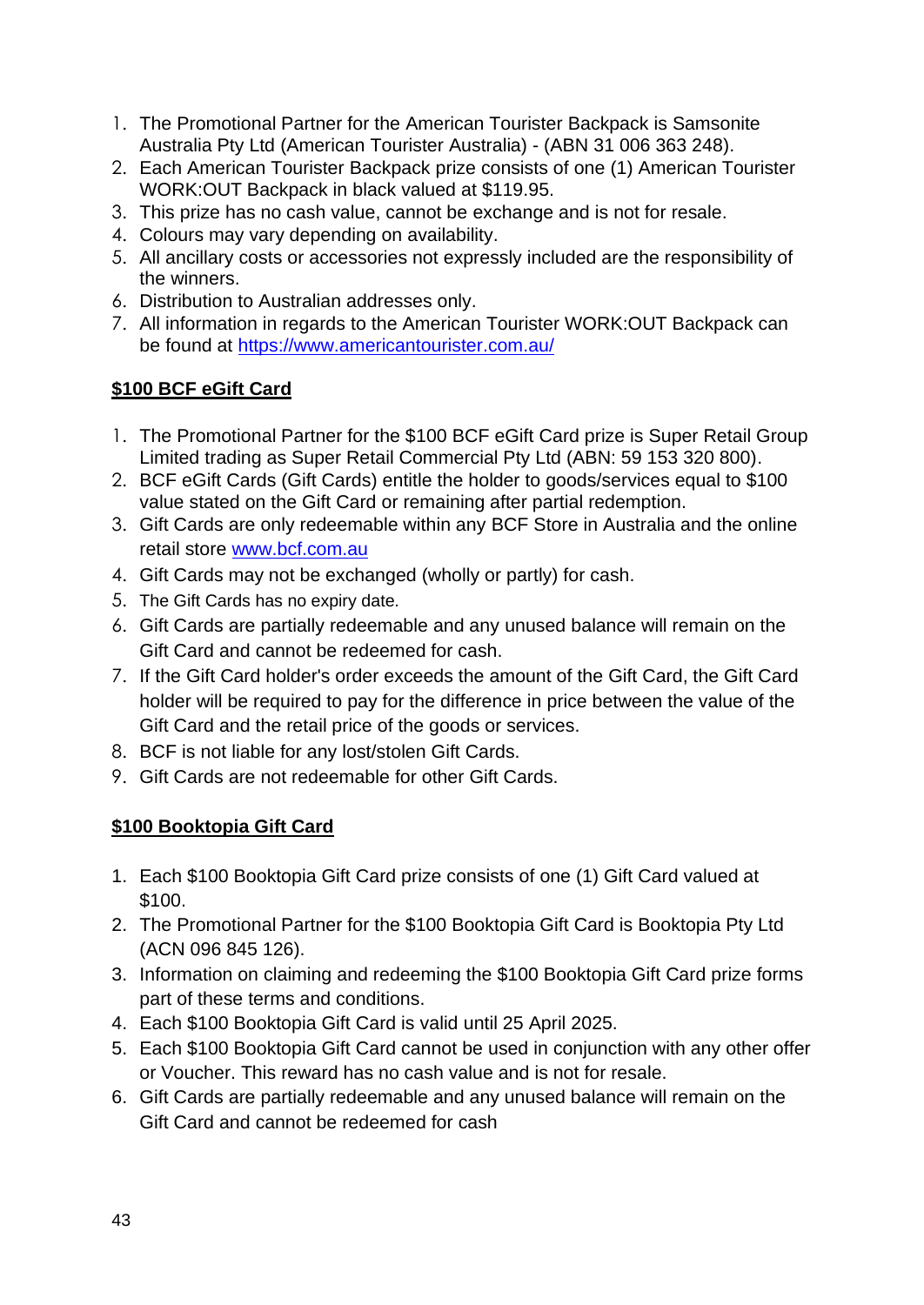7. For full terms, please see [https://www.booktopia.com.au/helpCentre.ep?p=giftCertificatesAndVouchers](https://eur02.safelinks.protection.outlook.com/?url=https%3A%2F%2Fwww.booktopia.com.au%2FhelpCentre.ep%3Fp%3DgiftCertificatesAndVouchers%26o%3Dgift-certificates%23&data=04%7C01%7Cjacob.kong%40tlcmarketing.com%7Cd1ab630524d8473c470608d9c43c30aa%7C8b7b3fe96adb47119dc68b15f551b872%7C1%7C0%7C637756585084520101%7CUnknown%7CTWFpbGZsb3d8eyJWIjoiMC4wLjAwMDAiLCJQIjoiV2luMzIiLCJBTiI6Ik1haWwiLCJXVCI6Mn0%3D%7C3000&sdata=De2I3juygvUrQ048cI93qy%2FKu2%2BmDJPtGINeEsaKBeY%3D&reserved=0) [&o=gift-certificates#](https://eur02.safelinks.protection.outlook.com/?url=https%3A%2F%2Fwww.booktopia.com.au%2FhelpCentre.ep%3Fp%3DgiftCertificatesAndVouchers%26o%3Dgift-certificates%23&data=04%7C01%7Cjacob.kong%40tlcmarketing.com%7Cd1ab630524d8473c470608d9c43c30aa%7C8b7b3fe96adb47119dc68b15f551b872%7C1%7C0%7C637756585084520101%7CUnknown%7CTWFpbGZsb3d8eyJWIjoiMC4wLjAwMDAiLCJQIjoiV2luMzIiLCJBTiI6Ik1haWwiLCJXVCI6Mn0%3D%7C3000&sdata=De2I3juygvUrQ048cI93qy%2FKu2%2BmDJPtGINeEsaKBeY%3D&reserved=0)

### **\$100 JB Hi-Fi eGift Card**

- 1. The Promotional Partner for the \$100 JB Hi-Fi eGift Card prize is JB HI-FI GROUP Pty Ltd (ABN 37 093 114 286).
- 2. JB Hi-Fi eGift Cards (Gift Cards) entitle the holder to goods/services equal to the value stated on the Gift Card or remaining after partial redemption.
- 3. Gift Cards are only redeemable within any JB Hi-Fi Store in Australia and the online retail store [www.jbhifi.com.au](http://www.jbhifi.com.au/).
- 4. Gift Cards are not redeemable for goods purchased from JB Hi-Fi Solutions (including goods purchased from JB Hi-Fi Solutions websites).
- 5. Gift Cards are not redeemable for JB Hi-Fi Education Orders, BYOD Portal Orders, Family and Friends Orders (Including goods purchased from related websites), Miele, Asko or Agency Products.
- 6. Gift Cards may not be exchanged (wholly or partly) for cash.
- 7. The value shown on a Gift Card includes GST.
- 8. Gift Cards are partially redeemable and any unused balance will remain on the Gift Card and cannot be redeemed for cash.
- 9. If the Gift Card holder's order exceeds the amount of the Gift Card, the Gift Card holder will be required to pay for the difference in price between the value of the Gift Card and the retail price of the goods or services.
- 10.All Gift Cards sold at JB Hi-Fi or at third party locations do not expire. Gift Cards can be redeemed at any time even if a Gift Card specifies an expiry date. This excludes Ultimate Kids Gift Cards and Ultimate Teens Gift Cards, which will be subject to the expiry date stated on those cards.
- 11.Should JB Hi-Fi suspect any fraud relating to a Gift Card, JB Hi-Fi may refuse to redeem the Gift Card until JB Hi-Fi is satisfied that no fraud has occurred.
- 12.JB Hi-Fi is not liable for any lost/stolen Gift Cards. Please contact a JB Hi-Fi store immediately if your Gift Card has been lost/stolen. Lost/stolen Gift Cards can only be replaced if satisfactory proof of purchase is provided and the Gift Card has not been redeemed.
- 13.Gift Cards are not sold and are unable to be redeemed at the Sydney International Airport store.
- 14.Gift Cards are not redeemable for other Gift Cards.

### **\$100 Shell Gift Card**

- 1. Each \$100 Shell Gift Card prize consists of one (1) Shell Coles Express Gift Card with a credit of \$100 (only redeemable at Shell Coles Express Service Stations).
- 2. The Promotional Partner for the \$100 Shell Gift Card prize is Viva Energy Australia Pty Ltd (ABN 46 004 610 459).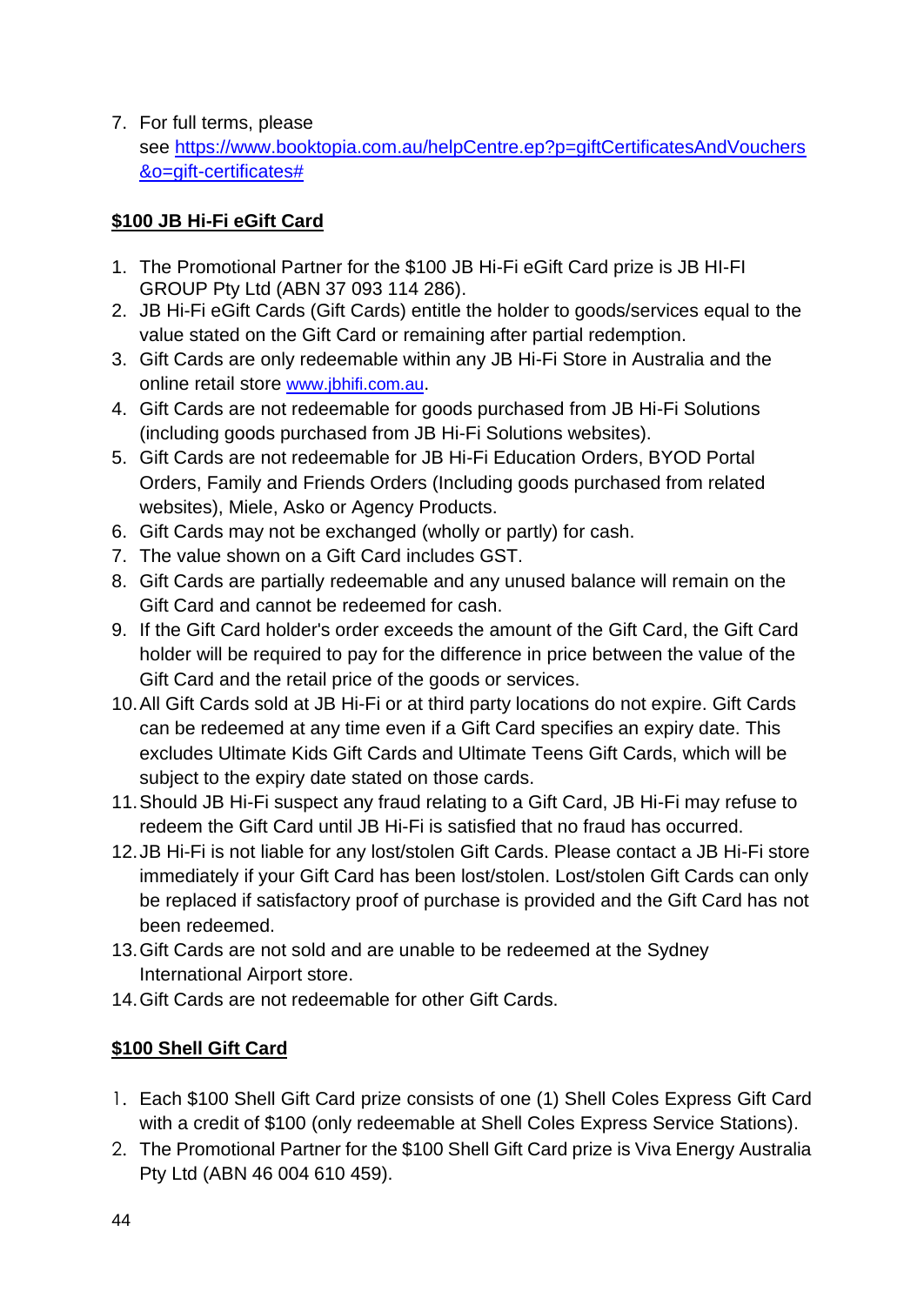- 3. Shell Coles Express Gift Card is subject to its prevailing terms and conditions of use and is not replaceable or refundable if lost, stolen or damaged.
- 4. Shell Coles Express Gift Card may be used to purchase all fuel grades excluding LPG and AdBlue® and instore products excluding gift cards in participating Shell Coles Express Service Station across Australia. It is not valid for use at Coles Supermarkets and Shell Dealer Owned Service Stations.
- 5. Not redeemable for cash or payments of credit or store accounts.
- 6. Shell Coles Express Gift Card cannot be reloaded and is not exchangeable for cash. No cash out facilities are available to the card.
- 7. No change will be given, balance will remain on the card for use against future purchases.
- 8. If the purchase(s) are greater than the balance remaining on the Card, customer will be liable for the payment of any excess purchase amount.
- 9. Any unused value on the card after expiry will not be refunded or credited.
- 10.Winner's full name, mobile phone number and address is required for card issuance.
- 11.No part or whole of the value of the prize can be transferred to any other person or exchanged for cash.
- 12.Shell Coles Express Gift Cards cannot be used in conjunction with any other promotion or offer.
- 13.Any ancillary costs associated with redeeming the Shell Coles Express Gift Card are not included.
- 14.Redemption of the Shell Coles Express Gift Card is subject to any terms and conditions of the issuer including those specified on the Shell Gift Card available at [https://www.shell.com.au/motorists/promotions-and-offers.html](https://eur02.safelinks.protection.outlook.com/?url=https%3A%2F%2Fwww.shell.com.au%2Fmotorists%2Fpromotions-and-offers.html&data=04%7C01%7Ccindy.tsang%40tlcmarketing.com%7C9ae219afaf9c4f29631108d873c7cffd%7C8b7b3fe96adb47119dc68b15f551b872%7C1%7C0%7C637386649332817673%7CUnknown%7CTWFpbGZsb3d8eyJWIjoiMC4wLjAwMDAiLCJQIjoiV2luMzIiLCJBTiI6Ik1haWwiLCJXVCI6Mn0%3D%7C1000&sdata=ssiojcCG57y8e0q1IPoHG9g3jItdzYTkwuiQBHakLQw%3D&reserved=0)
- 15. Terms and Conditions apply to the Shell Coles Express Gift Card. [https://www.giftcards.com.au/CMS/Page/giftcardtermsofuse](https://eur02.safelinks.protection.outlook.com/?url=https%3A%2F%2Fwww.giftcards.com.au%2FCMS%2FPage%2Fgiftcardtermsofuse&data=04%7C01%7Ccindy.tsang%40tlcmarketing.com%7C15f111f21e9846771d8208da025336f2%7C8b7b3fe96adb47119dc68b15f551b872%7C1%7C0%7C637824853713809540%7CUnknown%7CTWFpbGZsb3d8eyJWIjoiMC4wLjAwMDAiLCJQIjoiV2luMzIiLCJBTiI6Ik1haWwiLCJXVCI6Mn0%3D%7C3000&sdata=dERc0dnyZMyVz5FAEGPj88tfwTHKt%2BXDc2cNhR2Kv8E%3D&reserved=0)

### **\$100 Westfield Digital Gift Card**

- 1. Each \$100 Westfield Digital Gift Card prize consists of one (1) x \$100 Westfield Digital Gift Card.
- 2. The Promotional Partner and the distributor of the \$100 Westfield Digital Gift Card is Westfield Gift Cards No 2 Pty Limited ("**Westfield**") (ACN 130 151 861). Westfield Digital Gift Cards are issued by Indue Limited ("**Indue**") (ABN 97 087 822 464) at the request of Westfield. Indue is an authorised deposit-taking institution and a member of Visa.
- 3. Customers are required to download the Westfield+ App and the device needs to have Apple Pay or Google Pay in order to redeem the prize.
- 4. Westfield is responsible for providing certain cardholder services, including providing the Digital Gift Card and assisting customers with any enquiries regarding the use of a Digital Gift Card.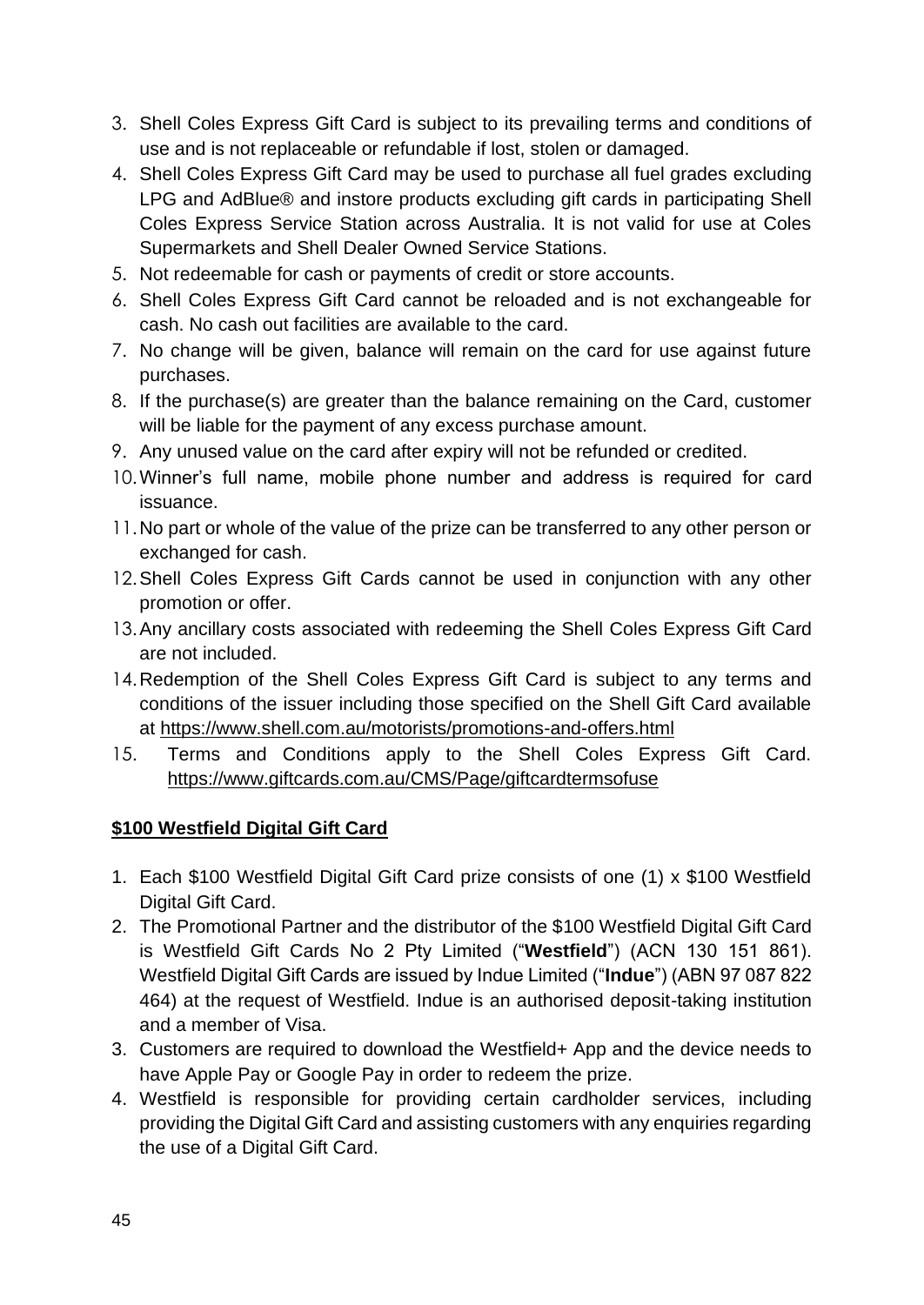- 5. Westfield Digital Gift Card Product Terms and Conditions Apply and are available at [https://www.westfield.com.au/terms-and-conditions#digital-gift-card-product](https://www.westfield.com.au/terms-and-conditions#digital-gift-card-product-terms-and-conditions)[terms-and-conditions.](https://www.westfield.com.au/terms-and-conditions#digital-gift-card-product-terms-and-conditions) Westfield Digital Gift Cards are redeemable at retailers with contactless payment facilities or online merchants which support Apple Pay or Google Pay (some retailers may not accept Digital Gift Cards).
- 6. Westfield Digital Gift Cards are not exchangeable for cash. No cash out facilities are available to the card. The Digital Gift Card is not a cash substitute. You have no rights to, and You agree that You will not attempt to:
	- a. redeem a Digital Gift Card for cash, reload it, return it for a refund or have balances of multiple Digital Gift Cards consolidated to a new Digital Gift Card; or
	- b. use a Digital Gift Card for cash equivalent transactions (such as bill payments, purchase of financial products or foreign currency or gambling transactions).
- 7. If the purchase(s) is greater than the balance remaining on the Card, the customer will be liable for the payment of any excess purchase amount.
- 8. Westfield Digital Gift Cards are valid until the date indicated on the face of the Digital Gift Card as shown in Your Westfield Plus App.

# **Annual Access to The Mindfulness App**

- 1. The Promotional Partner for the Annual Access to The Mindfulness App is MindApps AB (This is a Sweden registered company, corporate ID: 556880-9122).
- 2. The Annual Access to The Mindfulness App prize comprises of twelve (12) months access to The Mindfulness App valued at up to \$89.99.
- 3. The Annual Access to The Mindfulness App prize cannot be used in conjunction with any other offer or Voucher. This reward has no cash value and is not for resale and it is for single use only.
- 4. The Annual Access to The Mindfulness App prize can be redeemed by using the Voucher Code sent with a link in the email sent to the customer. Customer must open the link in the phone and is directed to the App download to enter in the Voucher Code.
- 5. Customers are responsible for any additional purchases they make on the app outside of the free Annual membership offer.

### **\$50 Experience Oz Voucher**

- 1. The Promotional Partner for the \$50 Experience Oz Voucher is TicketMates Australia Pty Ltd (ABN 73 127 532 147).
- 2. Each Experience Oz Voucher entitles the winner to one (1) amount of \$50 off an Experience booking made on<https://www.experienceoz.com.au/en>
- 3. Only one voucher can be used per transaction/booking.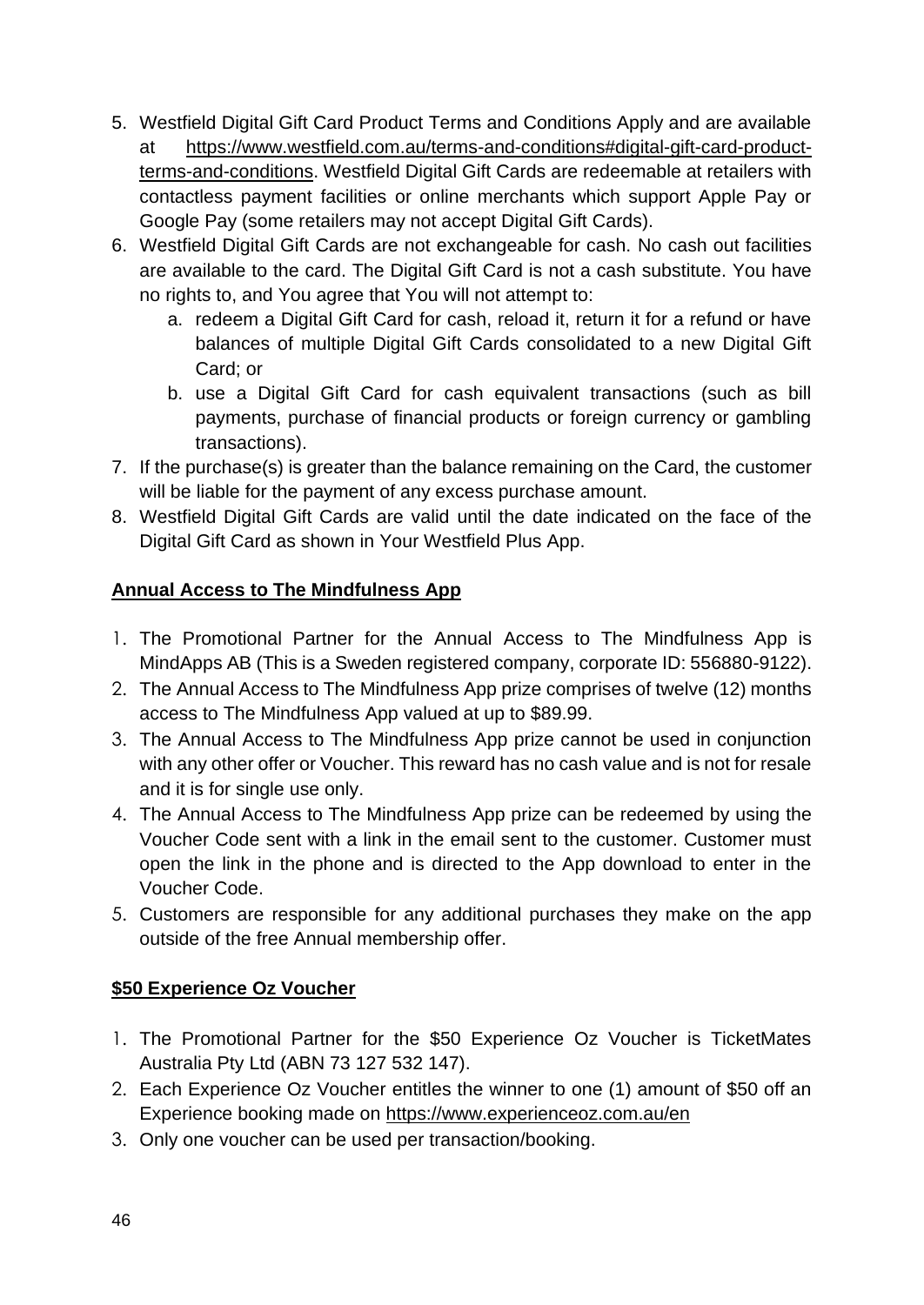- 4. Each Experience Oz Voucher is non-cumulative, cannot be used in conjunction with any other offer and it cannot be redeemed for cash and is not for resale.
- 5. Additional restrictions on validity, age and height restrictions may apply please check with the chosen participating supplier. The winner acknowledges that a prize may involve a dangerous activity, which may result in injury or death, and participates at their own risk.
- 6. The participating supplier in their absolute discretion, reserves the right to refuse the winners to take part in any or all aspects of a prize if they reasonably believe the winners pose a safety risk or for any other reason.
- 7. Use of Experience Oz Voucher is subject to availability at participating suppliers and their use may be limited during public and school holidays and other peak periods.
- 8. Any disputes between claimants pertaining to the use of Experience Oz Voucher are strictly between the claimant and the participating supplier.
- 9. The Promoter, TLC and the participating supplier shall not be liable for any claim, loss or damage whatsoever which is suffered (including but not limited to indirect or consequential loss) or for personal injury which is suffered or sustained, except for any liability which cannot be excluded by law and the user of the Experience Oz Voucher indemnifies the Promoter, TLC and the participating supplier in relation to any claim, loss or damage whatsoever which is suffered (including but not limited to indirect or consequential loss) or for any personal injury which is suffered or sustained.

### **\$50 Shell Gift Card**

- 1. Each \$50 Shell Gift Card prize consists of one (1) Shell Coles Express Gift Card with a credit of \$50 (only redeemable at Shell Coles Express Service Stations).
- 2. The Promotional Partner for the \$50 Shell Coles Express Gift Card prize is Viva Energy Australia Pty Ltd (ABN 46 004 610 459).
- 3. Shell Coles Express Gift Card is subject to its prevailing terms and conditions of use and is not replaceable or refundable if lost, stolen or damaged.
- 4. Shell Coles Express Gift Card may be used to purchase all fuel grades excluding LPG and AdBlue® and instore products excluding gift cards in participating Shell Coles Express Service Station across Australia. It is not valid for use at Coles Supermarkets and Shell Dealer Owned Service Stations.
- 5. Not redeemable for cash or payments of credit or store accounts.
- 6. Shell Coles Express Gift Card cannot be reloaded and is not exchangeable for cash. No cash out facilities are available to the card.
- 7. No change will be given, balance will remain on the card for use against future purchases.
- 8. If the purchase(s) are greater than the balance remaining on the Card, customer will be liable for the payment of any excess purchase amount.
- 9. Any unused value on the card after expiry will not be refunded or credited.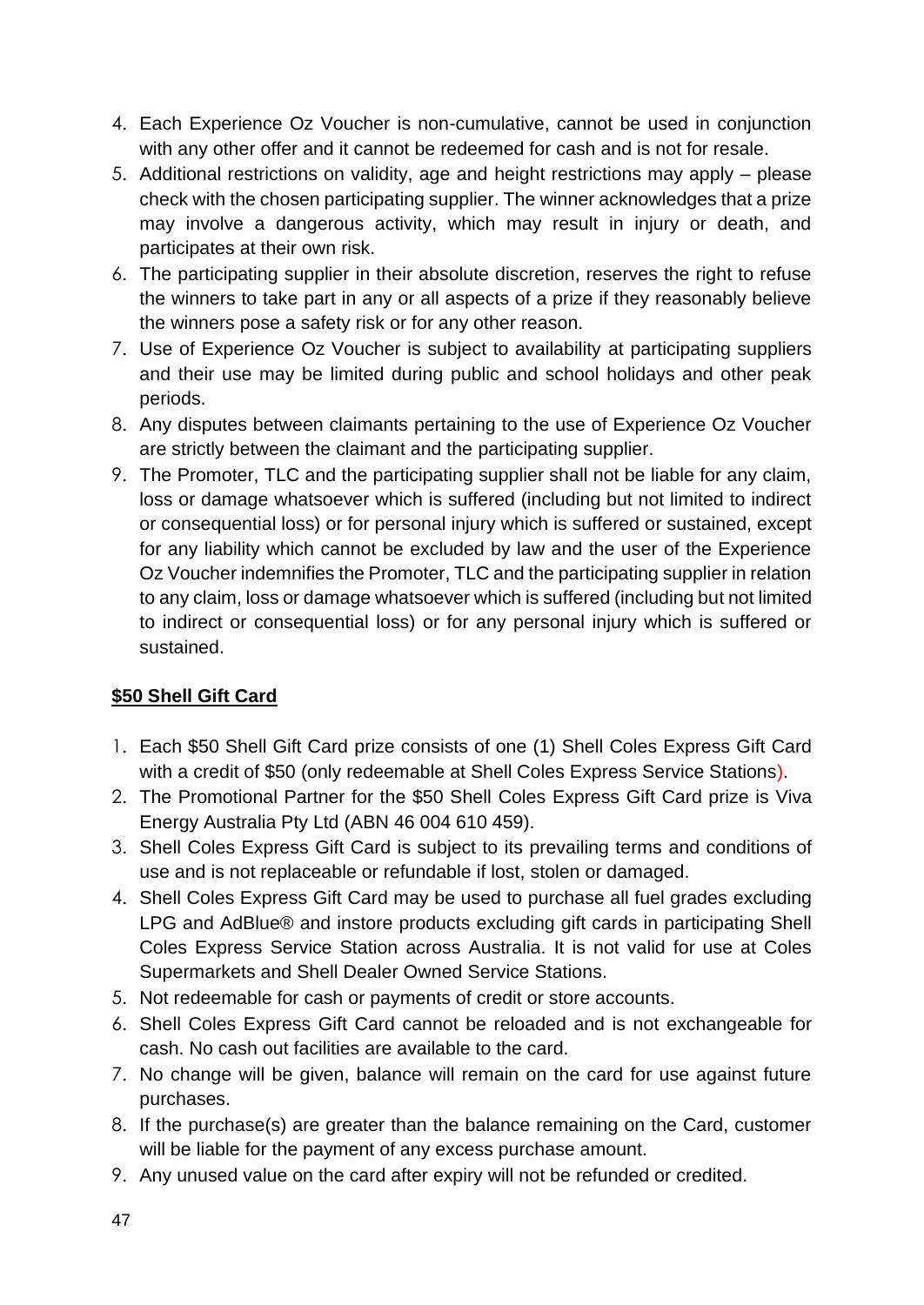- 10.Winner's full name, mobile phone number and address is required for card issuance.
- 11.No part or whole of the value of the prize can be transferred to any other person or exchanged for cash.
- 12.Shell Coles Express Gift Cards cannot be used in conjunction with any other promotion or offer.
- 13.Any ancillary costs associated with redeeming the Shell Coles Express Gift Card are not included.
- 14.Redemption of the Shell Coles Express Gift Card is subject to any terms and conditions of the issuer including those specified on the Shell Gift Card available at [https://www.shell.com.au/motorists/promotions-and-offers.html](https://eur02.safelinks.protection.outlook.com/?url=https%3A%2F%2Fwww.shell.com.au%2Fmotorists%2Fpromotions-and-offers.html&data=04%7C01%7Ccindy.tsang%40tlcmarketing.com%7C9ae219afaf9c4f29631108d873c7cffd%7C8b7b3fe96adb47119dc68b15f551b872%7C1%7C0%7C637386649332817673%7CUnknown%7CTWFpbGZsb3d8eyJWIjoiMC4wLjAwMDAiLCJQIjoiV2luMzIiLCJBTiI6Ik1haWwiLCJXVCI6Mn0%3D%7C1000&sdata=ssiojcCG57y8e0q1IPoHG9g3jItdzYTkwuiQBHakLQw%3D&reserved=0)
- 15. Terms and Conditions apply to the Shell Coles Express Gift Card. [https://www.giftcards.com.au/CMS/Page/giftcardtermsofuse](https://eur02.safelinks.protection.outlook.com/?url=https%3A%2F%2Fwww.giftcards.com.au%2FCMS%2FPage%2Fgiftcardtermsofuse&data=04%7C01%7Ccindy.tsang%40tlcmarketing.com%7C15f111f21e9846771d8208da025336f2%7C8b7b3fe96adb47119dc68b15f551b872%7C1%7C0%7C637824853713809540%7CUnknown%7CTWFpbGZsb3d8eyJWIjoiMC4wLjAwMDAiLCJQIjoiV2luMzIiLCJBTiI6Ik1haWwiLCJXVCI6Mn0%3D%7C3000&sdata=dERc0dnyZMyVz5FAEGPj88tfwTHKt%2BXDc2cNhR2Kv8E%3D&reserved=0)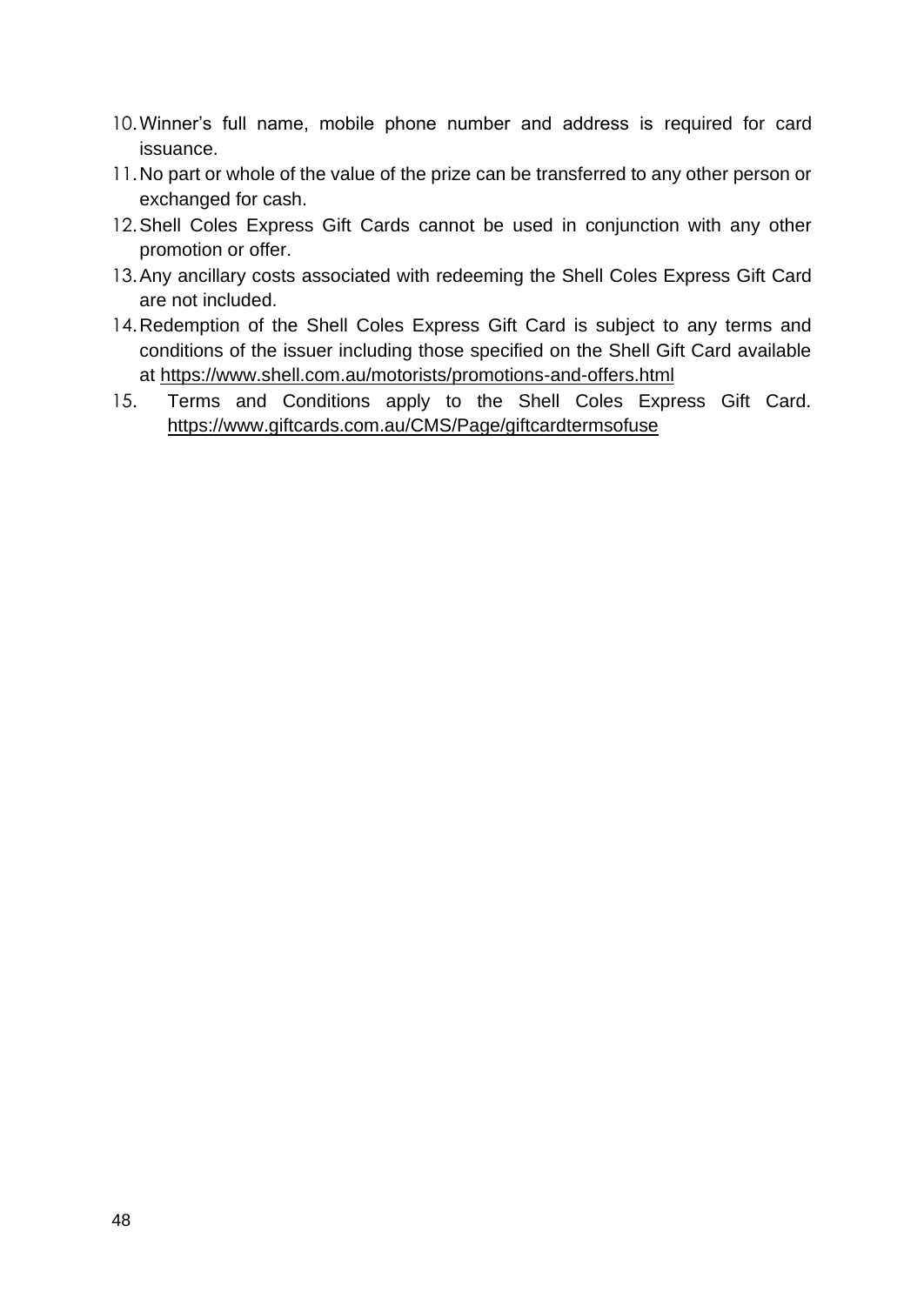#### **MASS-LEVEL PRIZES**

#### **Annual Access to WithU Fitness App**

- 1. The Promotional Partner for the Annual Access to WithU Fitness App is WithU Holdings Limited (UK registered company, Company Number: 1193 8764).
- 2. Each Free Annual Access to WithU Fitness App comprises of 12 months access to the WithU Fitness App valued at \$119.88.
- 3. Customers who received the Annual Access to WithU Fitness App will receive a reward code. To redeem the offer, go to this link: app.withutraining.com/e/hjuno and create an account for the subscription.
- 4. The offer is available for single use only.
- 5. The offer cannot be used in conjunction with any other offer or Voucher. This reward has no cash value and is not for resale.
- 6. At the end of the 12 month subscription, the app will automatically go to a sign-up page for customers to subscribe to a monthly or annual subscription if they wish to continue the subscription.
- 7. Any disputes between claimants pertaining to the use of the Annual Access to WithU Fitness App are strictly between the claimant and the Promotional Partner.

#### **\$100 Beko Home Appliance Voucher**

- 1. The Promotional Partner for the \$100 Beko Voucher is Beko A&NZ Pty Ltd (ABN 49 152 055 162)
- 2. Each Beko Voucher is awarded as a Beko Voucher Code and is valid to use online at a bespoke Bing Lee link towards any Beko product.
- 3. Each Beko Voucher code must be used in full in one transaction and is only valid for a maximum of one code per transaction.
- 4. Each Beko Voucher code is not valid for use in conjunction with any other voucher code.
- 5. Each Beko Voucher code has no cash value and is not for resale.
- 6. Each Beko Voucher code is not transferable.
- 7. It is the responsibility of the holder to use the Free Beko Voucher Code by the specified expiry date. The Free Beko Voucher Code has been awarded with the understanding that codes will not be extended or replaced.
- 8. Where the price of the order exceeds the amount of the voucher, the balance must be paid by an alternative payment method.
- 9. Full terms and conditions for use of Beko Voucher codes can be found at [https://www.beko.com/au-en/hungry-jacks-uno-promotion](https://eur02.safelinks.protection.outlook.com/?url=https%3A%2F%2Fwww.beko.com%2Fau-en%2Fhungry-jacks-uno-promotion&data=04%7C01%7Ccindy.tsang%40tlcmarketing.com%7C73a45c5e3cef4d4b464d08d9ecfe4c56%7C8b7b3fe96adb47119dc68b15f551b872%7C1%7C0%7C637801399257900309%7CUnknown%7CTWFpbGZsb3d8eyJWIjoiMC4wLjAwMDAiLCJQIjoiV2luMzIiLCJBTiI6Ik1haWwiLCJXVCI6Mn0%3D%7C3000&sdata=IwkiahFy615eKPUa1zXu1kmw0PYYVQnd8x2EnL5rP9A%3D&reserved=0)

### **\$100 Samsung Voucher**

1. The Promotional Partner for the \$100 Samsung Voucher is Samsung Electronics Australia Pty Ltd (ABN 63 002 915 648).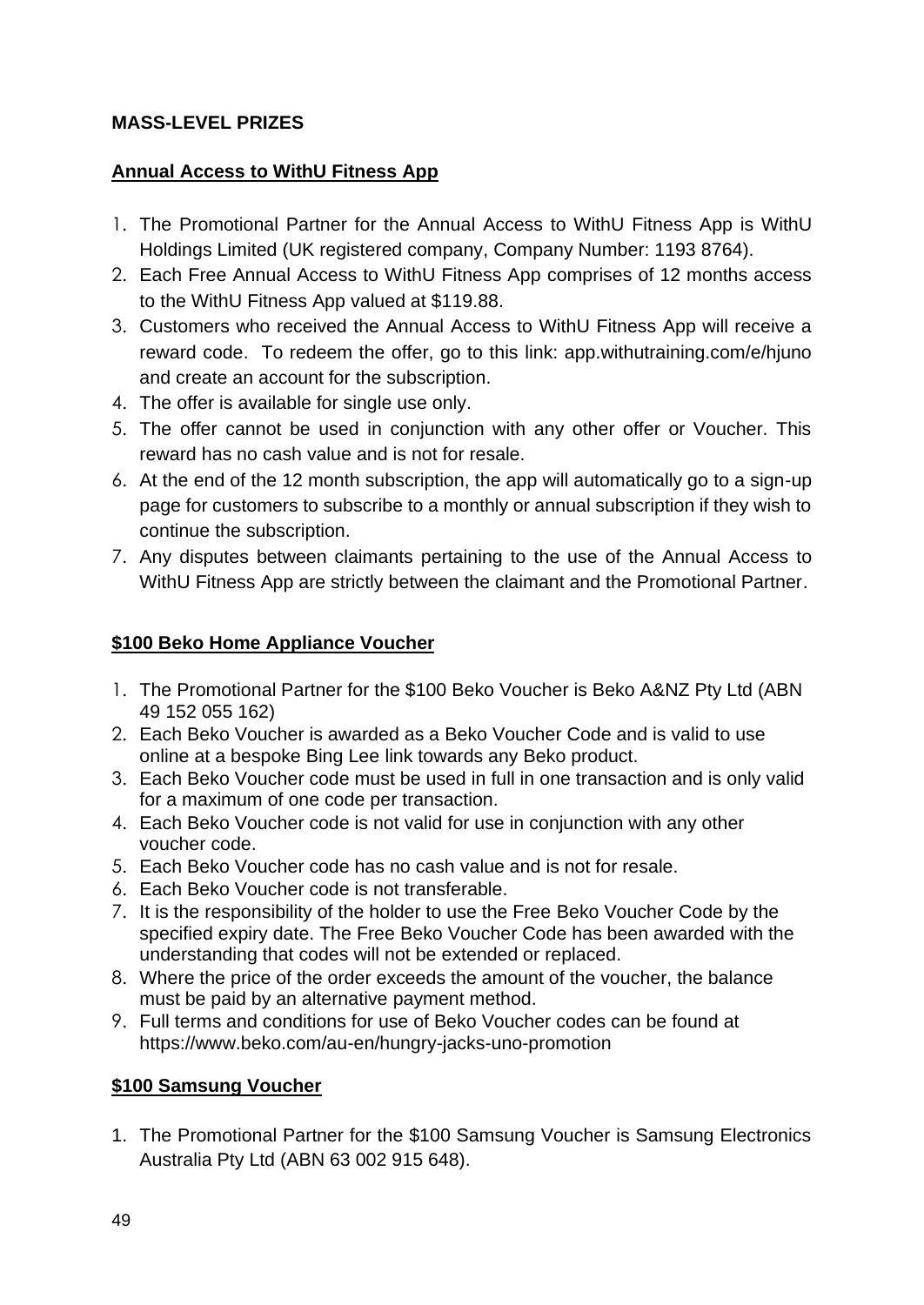- 2. The \$100 Samsung Voucher entitles the winner to \$100 towards purchase of a Samsung product from the selective range.
- 3. The Samsung Voucher is only valid be used online at www.samsung.com/au/
- 4. Selective range is one of the product category from the list below:
	- Mobiles
	- TVs
	- Sound Devices
	- Home Appliances
	- Displays
- 5. The Samsung Voucher is not valid on Mobile Accessories, TV Accessories, Home Appliance Accessories and Memory Storage.
- 6. The Samsung Voucher is not replaceable or refundable if lost, stolen or damaged.
- 7. The Samsung Voucher are not exchangeable for cash and is not for resale.
- 8. The Samsung Voucher is not valid for use in conjunction with any other voucher code.
- 9. Only one voucher can be used per transaction.
- 10. The Samsung Voucher is eligible for one-time use only. Partial redemption is not permitted.
- 11.Full terms and conditions for use of Samsung Voucher can be found at <https://www.samsung.com/au/>

#### **Annual Go Gamers Premium Membership**

- 1. The Promotional Partner for the Annual Go Gamers Premium Membership is Go Gamers, a company registered in the United States, Tax ID: 84-3154956 under Gantt Gaming Group, dba Go Gamers.
- 2. Each Annual Go Gamers Premium Membership prize consists of twelve (12) months access to the Go Gamers Premium Membership valued at USD \$5 per month for twelve months. The Premium Membership provide free access to Go Gamers Tournament Platform. The total value of the prize is valued at up to AUD80.
- 3. Customers who received the Annual Go Gamers Premium Membership will receive a link to complete their redemption.
- 4. The offer is available to new customers only and it is for single use only.
- 5. Each Annual Go Gamers Premium Membership cannot be used in conjunction with any other offer or Voucher. This reward has no cash value and is not for resale.
- 6. An automatic paid monthly subscription to the Go Gamers Premium Membership service will apply. . Customers are required to enter in their credit card details should they decided to renew subscription after twelve (12) months.
- 7. Full terms and conditions in relation to the Go Gamers Premium Membership can be found at [plaform.gogamers.tech](https://platform.gogamers.tech/gg)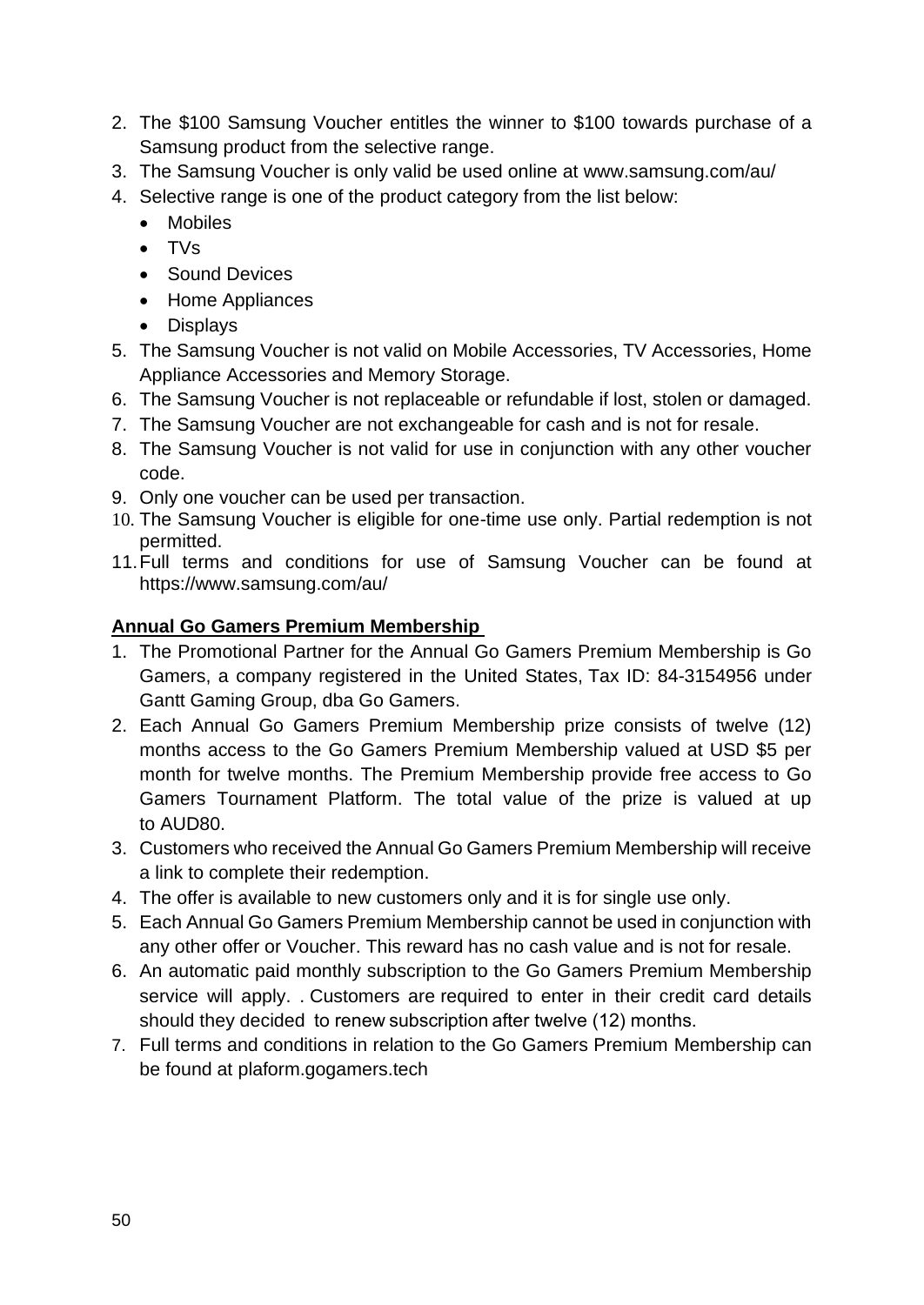#### **\$50 Beko Home Appliance Voucher**

- 1. The Promotional Partner for the \$50 Beko Voucher is Beko A&NZ Pty Ltd (ABN 49 152 055 162)
- 2. Each Beko Voucher is awarded as a Beko Voucher Code and is valid to use online at a bespoke Bing Lee link towards any Beko product.
- 3. Each Beko Voucher code must be used in full in one transaction and is only valid for a maximum of one code per transaction.
- 4. Each Beko Voucher code is not valid for use in conjunction with any other voucher code.
- 5. Each Beko Voucher code has no cash value and is not for resale.
- 6. Each Beko Voucher code is not transferable.
- 7. It is the responsibility of the holder to use the Free Beko Voucher Code by the specified expiry date. The Free Beko Voucher Code has been awarded with the understanding that codes will not be extended or replaced.
- 8. Where the price of the order exceeds the amount of the voucher, the balance must be paid by an alternative payment method.
- 9. Full terms and conditions for use of Beko Voucher codes can be found at [https://www.beko.com/au-en/hungry-jacks-uno-promotion](https://eur02.safelinks.protection.outlook.com/?url=https%3A%2F%2Fwww.beko.com%2Fau-en%2Fhungry-jacks-uno-promotion&data=04%7C01%7Ccindy.tsang%40tlcmarketing.com%7C73a45c5e3cef4d4b464d08d9ecfe4c56%7C8b7b3fe96adb47119dc68b15f551b872%7C1%7C0%7C637801399257900309%7CUnknown%7CTWFpbGZsb3d8eyJWIjoiMC4wLjAwMDAiLCJQIjoiV2luMzIiLCJBTiI6Ik1haWwiLCJXVCI6Mn0%3D%7C3000&sdata=IwkiahFy615eKPUa1zXu1kmw0PYYVQnd8x2EnL5rP9A%3D&reserved=0)

#### **\$50 Europcar Rental Voucher**

- 1. The Promotional Partner for the \$50 Europcar Rental Voucher is CLA Trading Pty Ltd (ABN 81 082 220 399).
- 2. Each \$50 Europcar Rental Voucher comprises of one (1) Voucher valued at \$50.
- 3. Minimum rental period of 5 days applies.
- 4. Valid for bookings made by 5 October 2022 and rental pick-ups by 11 October 2022
- 5. Vehicles subject to availability. A reservation restriction of at least twenty-four (24) hours prior to vehicle pick up applies.
- 6. Valid on all vehicle groups (with the exception of commercial fleet vehicles)
- 7. Valid at all participating Europcar locations across Australia.
- 8. May not be used in conjunction with any other promotional, coupon or discounted offer.
- 9. A strict limit of one (1) Voucher redemption per rental applies.
- 10.Voucher is subject to their prevailing terms and conditions of use, including expiry dates and are not replaceable if lost, stolen or damaged.
- 11.Europcar standard age, credit card and driver requirements apply and can be found at www.europcar.com.au/terms-and-conditions/australia
- 12. If the prize winner is under 18 years of age, the prize may only be transferred to their legal guardian or if they are 18 years of age or older, the prize may be transferred to a member of 31 their immediate family (mother, father, sister, brother, spouse, or domestic partner) who is aged 21 years or more and who agrees to these terms. For more information and to view the promotion terms and conditions, visit www.europcar.com.au/partners/hjuno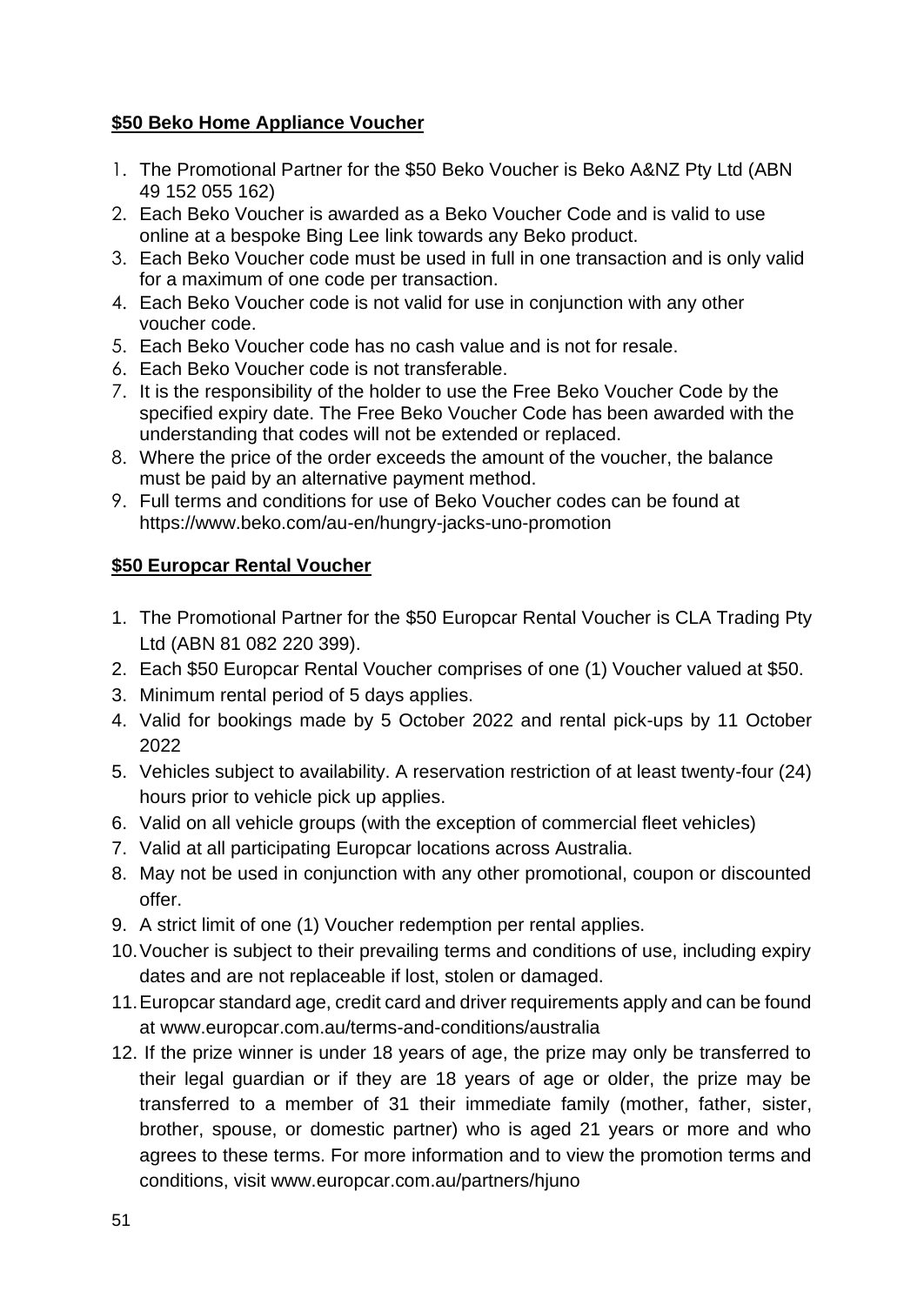- 13.Extra charges may apply to options selected, if a vehicle is not returned to the same pick-up location, or if the vehicle is returned late, the vehicle is not returned full of fuel (unless the prepaid fuel option is purchased), infringements are incurred or toll roads used, or if the allowed kilometre limit is exceeded.
- 14.If there is damage, theft of the vehicle or third-party loss, the winner must also pay up to the standard excess. Optional Coverage Protection may be purchased to reduce liability, but there may be no cover under some circumstances. For further information, see www.europcar.com.au/services/liability-buy-down/dlf

#### **3 months Free to The Mindfulness App**

- 1. The Promotional Partner for the 3 Month Free to The Mindfulness App prize is MindApps AB (This is a Sweden registered company, corporate ID: 556880- 9122).
- 2. The 3 Month Free to The Mindfulness Appprize comprises of three (3) months access to more than 350 meditations and courses on The Mindfulness App, valued at \$45.
- 3. The 3 Month Free to The Mindfulness App prize cannot be used in conjunction with any other offer or Voucher. This reward has no cash value and is not for resale and it is for single use only.
- 4. The 3 Month Free to The Mindfulness App prize can be redeemed by using the Voucher Code sent with a link in the email sent to the customer. Customer must open the link in the phone and is directed to the App download to enter in the Voucher Code.
- 5. Customers are responsible for any additional purchases they make on the app outside of the free 3 months membership offer.

#### **10% Booking.com Accommodation Voucher**

- 1. The Promotional Partner for the 10% Booking.com Accommodation Voucher is Booking.com B.V. (NL 805734958B01).
- 2. The approximate Recommended Retail Price (RRP) value for the Booking.com offer is \$35, which is calculated based off the average spend for accommodation lodging made through Booking.com at the time the terms & conditions are written. The Actual value of the offer could vary, depending on the actual value of the transaction.
- 3. Valid for bookings made by 5 October 2022 and lodging to be used by 31 March 2023.
- 4. The Booking.com offer is not valid for use in conjunction with any other offer or voucher .
- 5. The Booking.com offer has no cash value and is not for resale.
- 6. The Booking.com offer is not transferable.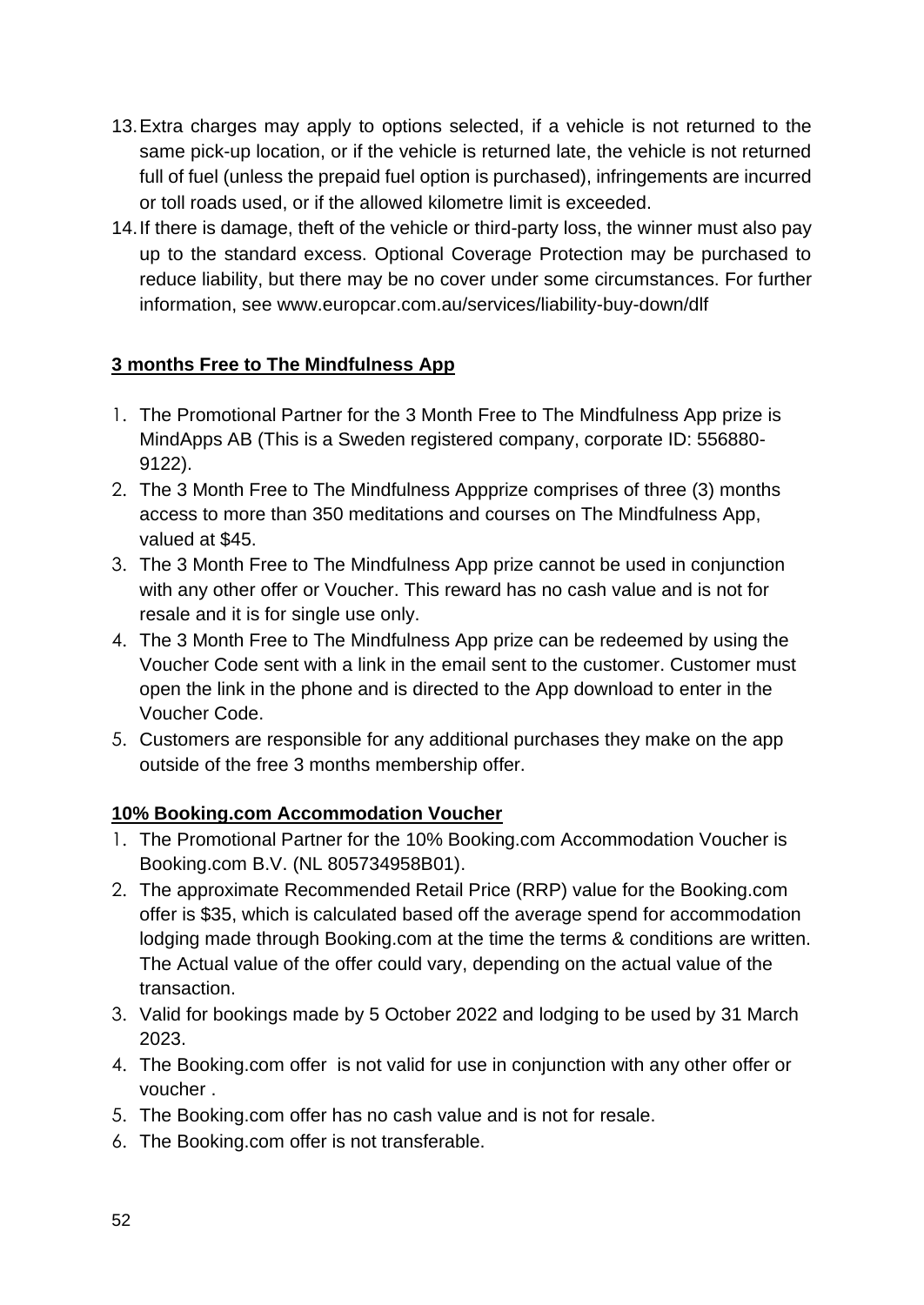- 7. It is the responsibility of the holder to use the Booking.com offer by the specified expiry date. The Booking.com offer has been awarded with the understanding that the offer will not be extended or replaced.
- 8. Where the price of the order exceeds the amount of the voucher, the balance must be paid by an alternative payment method.
- 9. Full terms and conditions apply

### **\$35 Europcar Rental Voucher**

- 1. The Promotional Partner for the \$35 Europcar Rental Voucher is CLA Trading Pty Ltd (ABN 81 082 220 399).
- 2. Each \$35 Europcar Rental Voucher comprises of one (1) Voucher valued at \$35.
- 3. Minimum rental period of 3 days applies.
- 4. Valid for bookings made by 5 October 2022 and rental pick-ups by 11 October 2022.
- 5. Vehicles subject to availability. A reservation restriction of at least twenty-four (24) hours prior to vehicle pick up applies.
- 6. Valid on all vehicle groups (with the exception of commercial fleet vehicles)
- 7. Valid at all participating Europcar locations across Australia.
- 8. May not be used in conjunction with any other promotional, coupon or discounted offer.
- 9. A strict limit of one (1) Voucher redemption per rental applies.
- 10.Voucher is subject to their prevailing terms and conditions of use, including expiry dates and are not replaceable if lost, stolen or damaged.
- 11.Europcar standard age, credit card and driver requirements apply and can be found at www.europcar.com.au/terms-and-conditions/australia
- 12. If the prize winner is under 18 years of age, the prize may only be transferred to their legal guardian or if they are 18 years of age or older, the prize may be transferred to a member of 31 their immediate family (mother, father, sister, brother, spouse, or domestic partner) who is aged 21 years or more and who agrees to these terms. For more information and to view the promotion terms and conditions, visit www.europcar.com.au/partners/hjuno
- 13.Extra charges may apply to options selected, if a vehicle is not returned to the same pick-up location, or if the vehicle is returned late, the vehicle is not returned full of fuel (unless the prepaid fuel option is purchased), infringements are incurred or toll roads used, or if the allowed kilometre limit is exceeded.
- 14.If there is damage, theft of the vehicle or third-party loss, the winner must also pay up to the standard excess. Optional Coverage Protection may be purchased to reduce liability, but there may be no cover under some circumstances. For further information, see www.europcar.com.au/services/liability-buy-down/dlf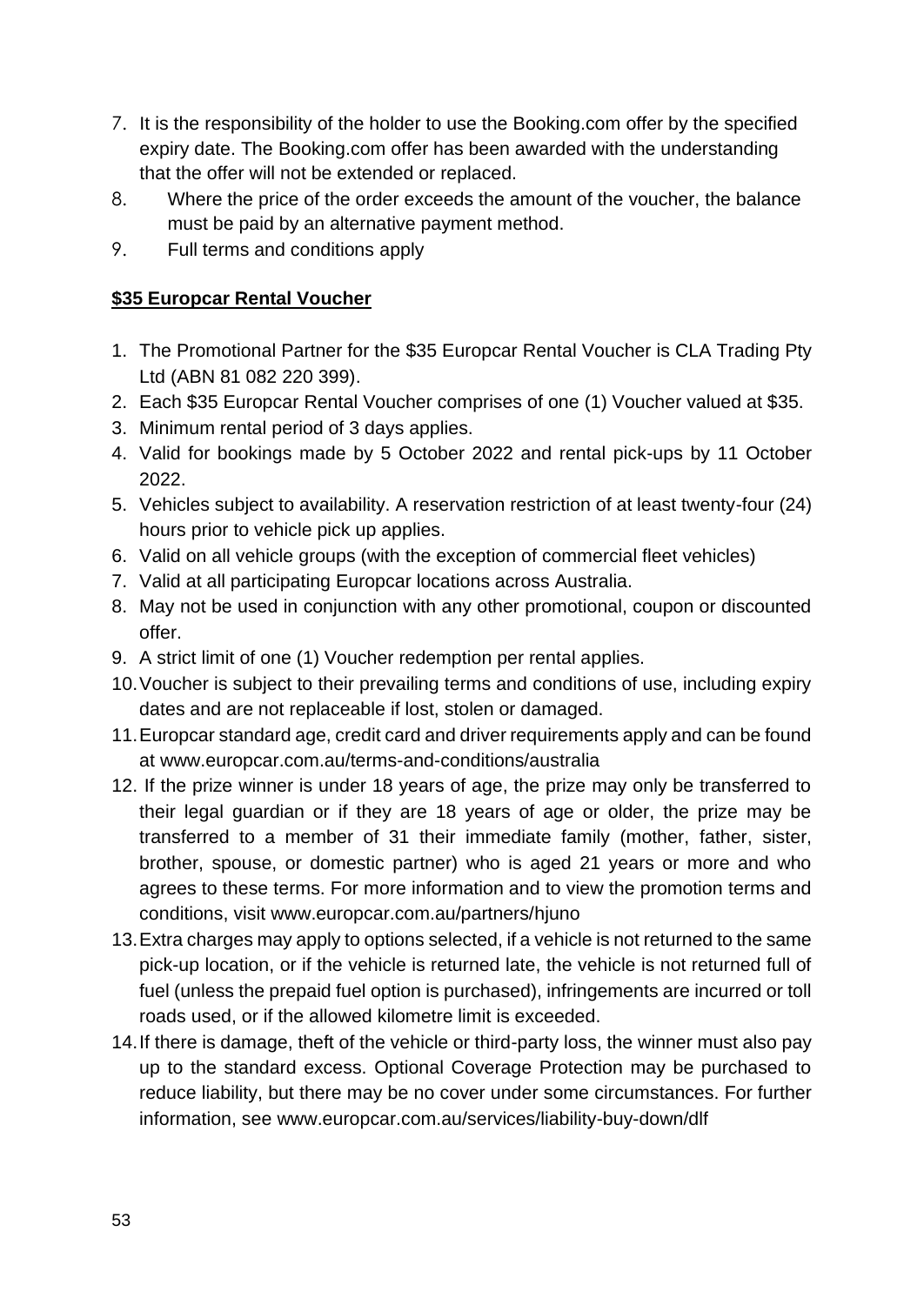# **3 Months Free Readly Magazine Subscription**

- 1. The Promotional Partner for the 3 Months Free Readly Magazine Subscription is Readly (a company registered in Sweden, Business number: 556921-1120).
- 2. Each 3 Months Free Readly Magazine Subscription comprises of three (3) months access to 5,000 digital magazine titles, both Australian and international and it is valued at \$29.97.
- 3. Winner can choose their favourite from the curated selection featuring food & home magazines, automotive, health & fitness, fashion, lifestyle & travel and more.
- 4. The magazines are digital versions supplied by Readly. To redeem the offer, go to this link: au.readly.com/hungry-jacks, insert your Voucher Code and create your Readly account (no paper/print subscriptions available, digital format only).
- 5. The 3 Months Free Readly Magazine Subscription cannot be used in conjunction with any other offer or Voucher. This reward has no cash value and is not for resale.
- 6. Magazine selection is subject to change.
- 7. The offer is available to new customer only and it is for single use only.
- 8. Payment information (credit or debit card) is required to activate the 3 Months Free Readly Magazine Subscription. You will be asked to insert your credit card details for validation, but your credit card will not be charged and you can terminate the subscription at any point in time. After the 3 Months Free Readly Magazine Subscription access is over, customer will be automatically enrolled in a full subscription at the price of \$9.99 per month. The auto-renewal can be cancelled at anytime in Account Settings > Subscriptions.
- 9. For a subscription that has been automatically renewed by accident despite cancellation, Readly will ask the user to submit the cancellation confirmation in order to process a refund. Read more here: [https://au.readly.com/eula.](https://web.archive.org/web/20201020170959/https:/au.readly.com/eula)
- 10.Any disputes between claimants pertaining to the use of the 3 Months Free Readly Magazine Subscription are strictly between the claimant and the promotional partner.

### **\$25 American Tourister Voucher**

- 1. The Promotional Partner for the \$25 American Tourister Voucher is Samsonite Australia Pty Ltd (American Tourister Australia) - (ABN 31 006 363 248)
- 2. Each American Tourister Voucher is awarded as an American Tourister Voucher Code and is valid to use online towards purchase of luggage only.
- 3. This Voucher is only redeemable online at www.americantourister.com.au
- 4. Each American Tourister Voucher code must be used in full in one transaction and is only valid for a maximum of one code per transaction.
- 5. Each American Tourister Voucher code is not valid for use in conjunction with any other vouchers.
- 6. Each American Tourister Voucher code has no cash value and is not for resale.
- 7. Each American Tourister Voucher code is not transferable.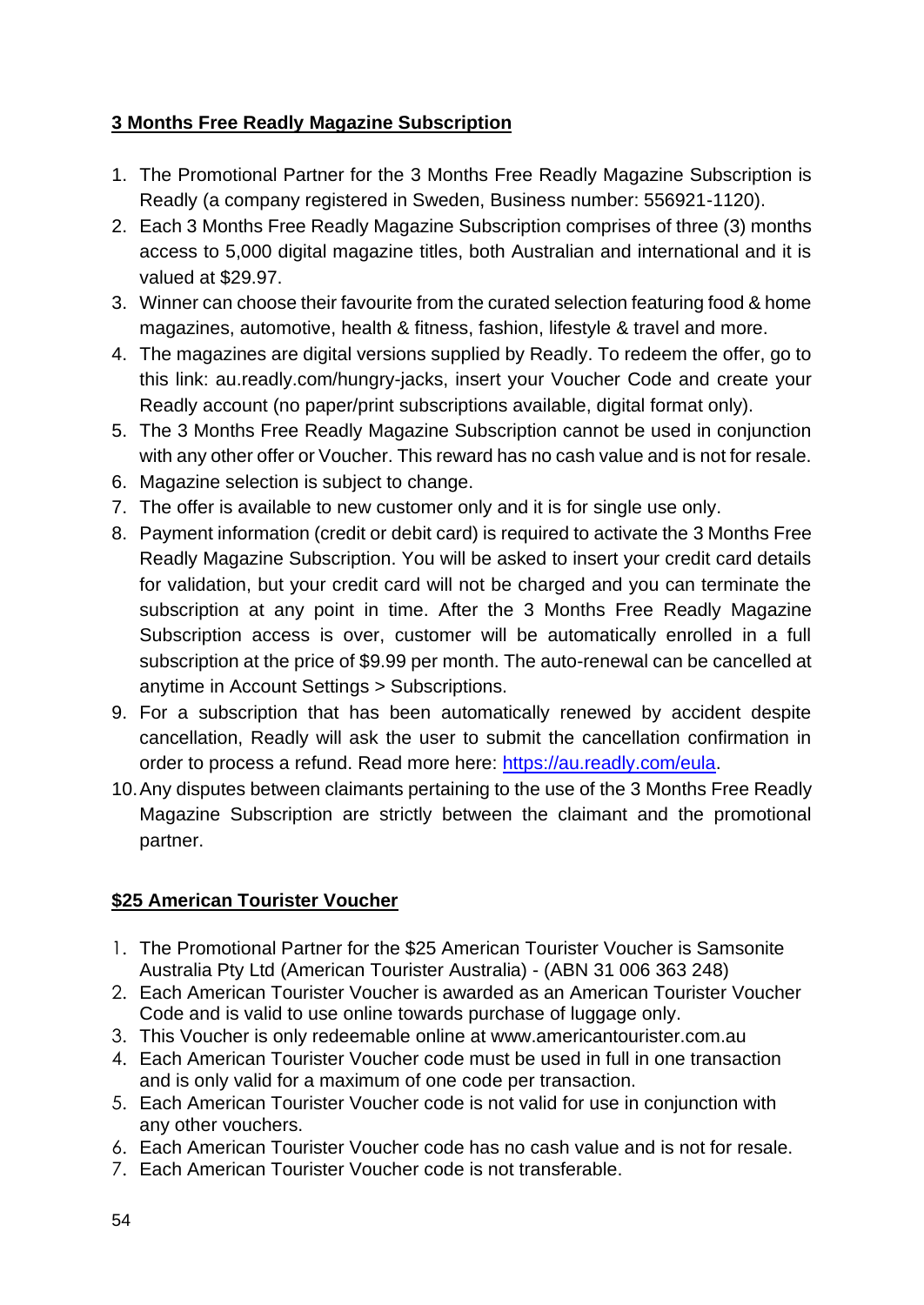- 8. It is the responsibility of the holder to use the Free American Tourister Voucher Code by the specified expiry date. The Free American Tourister Voucher Code has been awarded with the understanding that codes will not be extended or replaced.
- 9. Where the price of the order exceeds the amount of the voucher, the balance must be paid by an alternative payment method.
- 10.Full terms and conditions for use of American Tourister Voucher codes can be found at https://www.americantourister.com.au/user-agreement.html

### **Event Cinema eVoucher**

- 1. The Promotional Partner for the Event Cinema eVoucher is The Greater Union Organisation Pty Ltd (ABN 99 000 024 439).
- 2. Each Event Cinema eVoucher entitles the holder to one Adult or Student admission to any Original session at Event Cinemas, BCC, GU Film House, Greater Union or Village Cinemas.
- 3. Event Cinema eVoucher is not valid for use from 5pm on Saturdays.
- 4. The Event Cinemas eVoucher will expire on the date indicated. No date extensions available. No change given. Vouchers are non-refundable and cannot be exchanged for cash.
- 5. A Cinema eVoucher is to be exchanged for a movie ticket at participating cinema and is valid for standard 2D movie screenings. Use eVoucher to book online at [eventcinemas.com.au](https://eur02.safelinks.protection.outlook.com/?url=https%3A%2F%2Fwww.eventcinemas.com.au%2F&data=02%7C01%7Ccindy.tsang%40tlcmarketing.com%7C599b5ae2726148f27e9a08d86f33b443%7C8b7b3fe96adb47119dc68b15f551b872%7C1%7C0%7C637381615187224348&sdata=hbKhwbsDdzb%2FqVcq6pNvlnjyKlVXO4a5puY29u0sW9Y%3D&reserved=0) or [villagecinemas.com.au](https://eur02.safelinks.protection.outlook.com/?url=https%3A%2F%2Fvillagecinemas.com.au%2F&data=02%7C01%7Ccindy.tsang%40tlcmarketing.com%7C599b5ae2726148f27e9a08d86f33b443%7C8b7b3fe96adb47119dc68b15f551b872%7C1%7C0%7C637381615187224348&sdata=Ig97kXVRrMZoxN2qE7sApS%2F9twBgo7eIEaNQFhyw7ho%3D&reserved=0) (booking fees apply), or present your eVoucher at the cinema box office
- 6. This voucher does not guarantee or reserve a seat seating is subject to availability. On-line booking fees apply.
- 7. Surcharges apply to upgrade to V-Max or 3D screenings and must be paid at the time of redeeming the eVoucher. 3D glasses sold separately.
- 8. This eVoucher cannot be redeemed for Gold Class, Premium Seating concepts, 4DX, Boutique, Event Junior, Movie Marathons, Chicks At The Flicks, group bookings or any sessions classified as festivals, alternate content or special events including but not limited to foreign films.
- 9. Not valid for use at Skyline Drive-In, Moonlight Cinema.
- 10.This eVoucher cannot be used in conjunction with any other special or offer.
- 11.For full terms and conditions and your local cinema information visit: [www.eventcinemas.com.au](http://www.eventcinemas.com.au/)

#### **Free Photo Book by Snapfish**

- **1.** The Promotional Partner for the Free Photo Book Voucher is SNAPFISH PTY. LTD. (ABN 79 138 025 788).
- 2. Each Free Photo Book by Snapfish prize consists of one (1) voucher code valued at \$22.95.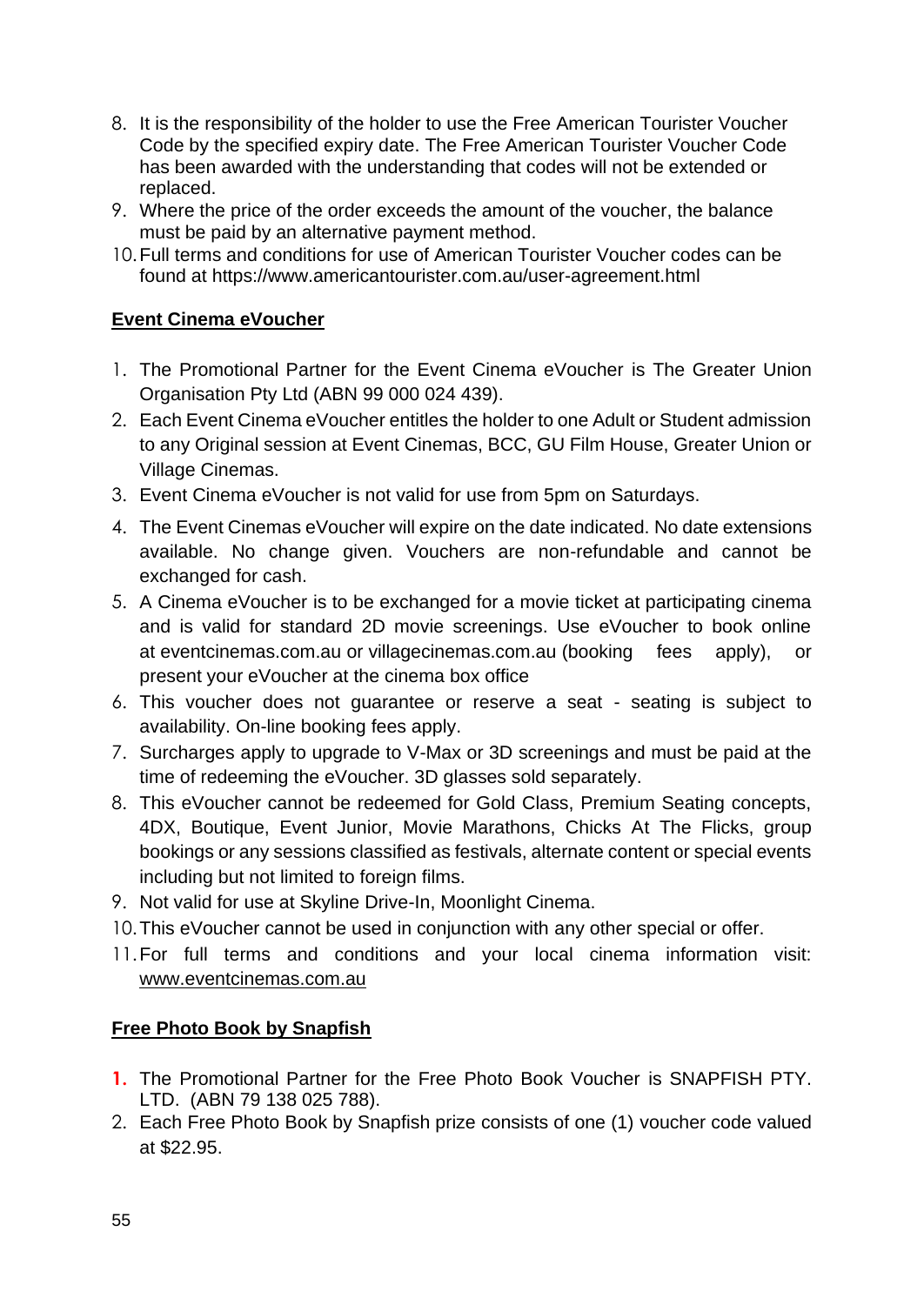- 3. Each Free Photo Book prize comes with a 20x20cm softcover, 20 pages Photo Book, excludes additional pages and excludes delivery fees. Additional pages can be added for the current charge per set of 2 pages.
- 4. The Free Photo Book Voucher cannot be used in conjunction with any other voucher, promotion, pre-paid prints, free delivery offers or gift certificates.
- 5. The Free Photo Book Voucher cannot be used against cost of delivery. Standard Mail and Express Post delivery available. Postage charges apply.
- 6. Only one voucher can be used per transaction.
- 7. The Free Photo Book Voucher is valid in Australia only.
- 8. The Free Photo Book Voucher has no cash value and is not for resale.
- 9. Full terms and conditions for use of Free Photo Book Voucher codes can be found at [www.snapfish.com.au](http://www.snapfish.com.au/)

### **\$20 CAT WORKWEAR Voucher**

- 1. The Promotional Partner for the \$20 CAT WORKWEAR Voucher is Accent Group Limited (ABN 85 108 096 251).
- 2. Each \$20 CAT WORKWEAR Voucher prize consists of one (1) Voucher valued at \$20.
- 3. Information on claiming and redeeming the \$20 CAT WORKWEAR Voucher prize forms part of these terms and conditions.
- 4. This Voucher is only redeemable online at [www.catworkwear.com.au](https://eur02.safelinks.protection.outlook.com/?url=http%3A%2F%2Fwww.catworkwear.com.au%2F&data=04%7C01%7Cjacob.kong%40tlcmarketing.com%7C711379b1aced479256dd08d9c4445a9e%7C8b7b3fe96adb47119dc68b15f551b872%7C1%7C0%7C637756620181177173%7CUnknown%7CTWFpbGZsb3d8eyJWIjoiMC4wLjAwMDAiLCJQIjoiV2luMzIiLCJBTiI6Ik1haWwiLCJXVCI6Mn0%3D%7C3000&sdata=PFZ2P8CMlc9zHWQiOVBxlNjjT8xQjOWbKo5ohvMwTo8%3D&reserved=0)
- 5. Each \$20 CAT WORKWEAR Voucher cannot be used with any other offer or Voucher. This reward has no cash value and is not for resale.
- 6. Only one \$20 CAT WORKWEAR Voucher can be used per transaction.
- 7. The \$20 CAT WORKWEAR Voucher cannot be used towards shipping fees.
- 8. The Voucher is eligible for one-time use only. Partial redemption is not permitted.

### **\$20 Experience Oz Voucher**

- 1. The Promotional Partner for the \$20 Experience Oz Voucher is TicketMates Australia Pty Ltd (ABN 73 127 532 147).
- 2. Each Experience Oz Voucher entitles the winner to one (1) amount of \$20 off an Experience booking made on<https://www.experienceoz.com.au/en>
- 3. Only one voucher can be used per transaction/booking.
- 4. Each Experience Oz Voucher is non-cumulative, cannot be used in conjunction with any other offer and it cannot be redeemed for cash and is not for resale.
- 5. Additional restrictions on validity, age and height restrictions may apply please check with the chosen participating supplier. The winner acknowledges that a prize may involve a dangerous activity, which may result in injury or death, and participate at their own risk.
- 6. The participating supplier in their absolute discretion, reserves the right to refuse the winners to take part in any or all aspects of a prize if they reasonably believe the winners pose a safety risk or for any other reason.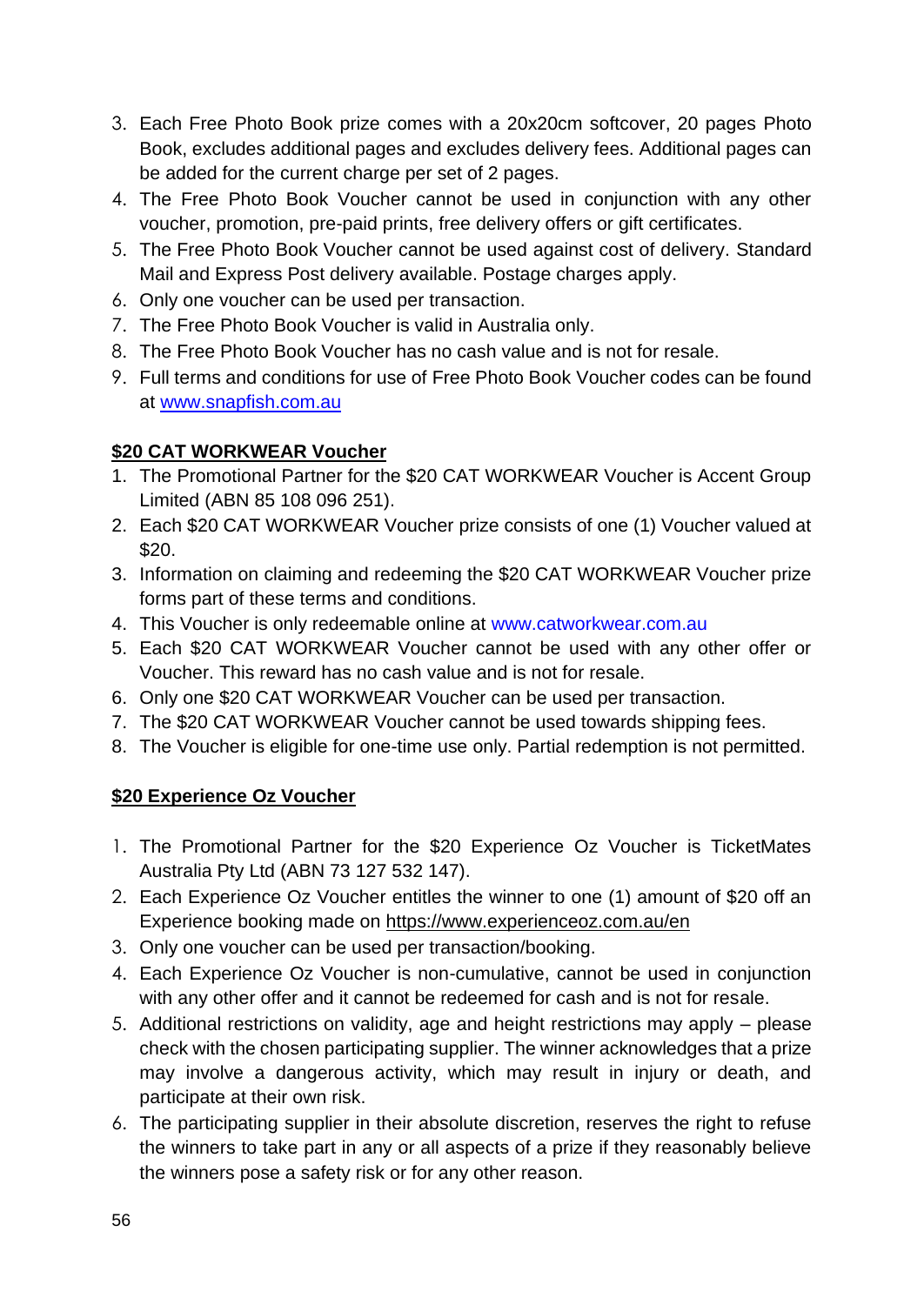- 7. Use of the Experience Oz Voucher is subject to availability at participating venues and their use may be limited during public and school holidays and other peak periods.
- 8. Any disputes pertaining to the use of an Experience Oz Voucher are strictly between the winner and the participating supplier.
- 9. The Promoter, TLC and the participating supplier shall not be liable for any claim, loss or damage whatsoever which is suffered (including but not limited to indirect or consequential loss) or for personal injury which is suffered or sustained, except for any liability which cannot be excluded by law and the user of the Experience Oz Voucher indemnifies the Promoter, TLC and the participating supplier in relation to any claim, loss or damage whatsoever which is suffered (including but not limited to indirect or consequential loss) or for any personal injury which is suffered or sustained.

### **\$20 NBLSTORE Jersey eGift card**

- 1. The Promotional Partner for the \$20 NBLSTORE Jersey **eGift card** is NATIONAL BASKETBALL LEAGUE (ABN 65 164 187 937). .
- 2. Each \$20 NBLSTORE Jersey eGift card prize consists of one (1) eGift card valued at \$20.
- 3. Information on how to claim and redeem the \$20 NBLSTORE Jersey **eGift card**  prize form part of these terms and conditions.
- 4. Each \$20 NBLSTORE Jersey **eGift card** is for single use only.
- 5. Each \$20 NBLSTORE Jersey **eGift card** is only valid to use online towards purchase of full priced official Jersey (adults size only) and cannot be used in conjunction with any other offer or Voucher. This reward has no cash value and is not for resale.
- 6. Only one \$20 NBLSTORE Jersey eGift card can be used per transaction.
- 7. The eGift card is eligible for one-time use and will be deemed fully used once used. Partial redemption is not permitted.
- 8. Each NBLSTORE Jersey eGift card cannot be used against cost of delivery.
- 9. Each NBLSTORE Jersey eGift card cannot be used to purchase a gift card.

### **\$20 Surf Dive 'n Ski Voucher**

- 1. Each \$20 Surf Dive 'n Ski Voucher prize consists of one (1) Voucher valued at \$20.
- 2. The Promotional Partner for the \$20 Surf Dive 'n Ski Voucher is Board Sports Retail Pty Ltd (ABN 68 146 562 281).
- 3. Information on how to claim and redeem \$20 Surf Dive 'n Ski Voucher prize form part of these terms and conditions.
- 4. There is an option to choose between a voucher to redeem in-store at any Surf Dive 'n Ski retail stores in Australia or a voucher to redeem online at [www.sds.com.au](http://www.sds.com.au/)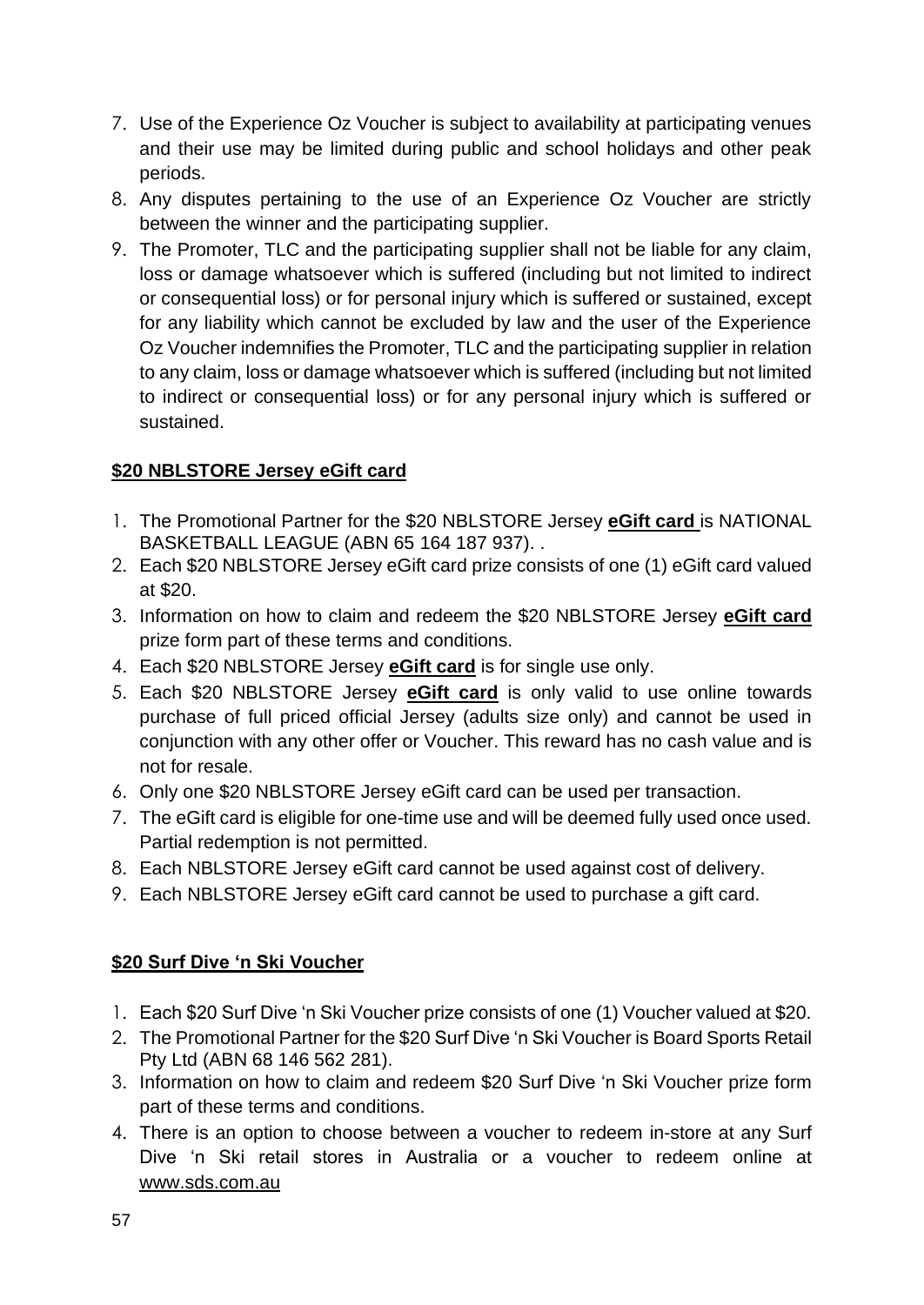- 5. Each \$20 Surf Dive 'n Ski Voucher is valid for a minimum of 3 months from date of issue, single use only.
- 6. Each \$20 Surf Dive 'n Ski Voucher is not valid to use on 'sale' items and cannot be used in conjunction with any other offer or Voucher. This reward has no cash value and is not for resale.
- 7. Only one \$20 Surf Dive 'n Ski Voucher can be used per transaction.
- 8. The Voucher is eligible for one-time use and will be deemed fully used once used. Partial redemption is not permitted.
- 9. The Surf Dive 'n Ski Voucher cannot be used against cost of delivery.

### **\$15 Menulog Voucher**

- 1. The Promotional Partner for the \$15 Menulog Voucher is Menulog Pty Ltd (ABN 76 120 943 615)
- 2. The Menulog Voucher is valid for orders online at [www.menulog.com.au](http://www.menulog.com.au/) or on the Menulog app.
- 3. The Menulog Voucher has a minimum spend of \$15.01.
- 4. The Menulog Voucher cannot be used towards service and delivery fees.
- 5. The Menulog Voucher must be used in full in one transaction and is only valid for a maximum of one code per transaction.
- 6. The Menulog Voucher is not valid for use in conjunction with any other offers and vouchers.
- 7. The Menulog Voucher has no cash value and is not for resale.
- 8. The Menulog Voucher code is not transferable.
- 9. It is the responsibility of the holder to use the Menulog Voucher by the specified expiry date. The Menulog Voucher has been awarded with the understanding that codes will not be extended or replaced.
- 10.Where the price of the order exceeds the amount of the voucher, the balance must be paid by an alternative payment method.
- 11.Full terms and conditions for use of Menulog Voucher can be found at <https://www.menulog.com.au/info/privacy-policy>

### **\$15 Ticketek Voucher**

- 1. The Promotional Partner for the \$15 Ticketek Voucher is Ticketek Pty Ltd (ABN 92 010 129 110).
- 2. Each \$15 Ticketek Voucher comprises of one (1) Ticketek voucher valued at \$15.
- 3. Ticketek Vouchers cannot be redeemed for further Ticketek Gift Vouchers.
- 4. Each \$15 Ticketek Voucher cannot be used in conjunction with any other offer or Voucher. This reward has no cash value and is not for resale.
- 5. Each \$15 Ticketek Voucher can be redeemed for tickets to participating events on sale through ticketek.com.au, the Ticketek Call Centre, Ticketek Agencies and participating Westfield Concierge Desks. Ticketek does not have retail outlets in the Northern Territory.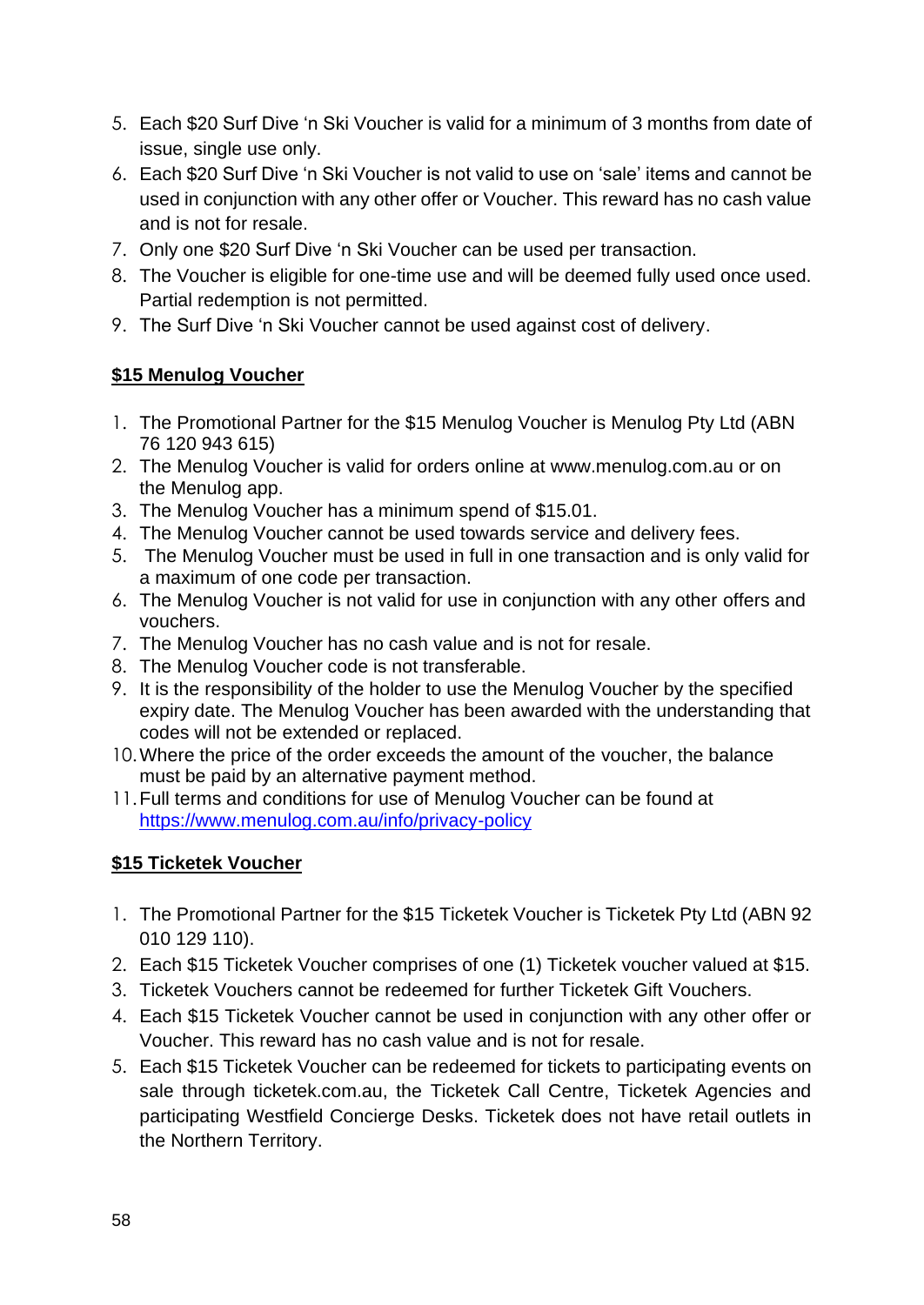- 6. Event specific Gift Vouchers can only be redeemed through Ticketek Agencies and participating Westfield Concierge Desks.
- 7. Ticketek Vouchers cannot be redeemed for tickets to events where it is a condition that a specific credit or debit card is required to complete the transaction.
- 8. Standard GST, service/delivery & credit card fees will apply when a Ticketek Voucher is redeemed.
- 9. For full Ticketek voucher T&Cs, view here: [premier.ticketek.com.au/shows/show.aspx?sh=GIFTSTC08.](file:///C:/NRPortbl/VICProduction1/JFL/premier.ticketek.com.au/shows/show.aspx%3fsh=GIFTSTC08)

### **One Free Rental with Cinebuzz On Demand**

- 1. The Promotional Partner for One Free Rental with Cinebuzz On Demand is The Greater Union Organisation Pty Ltd (ABN 99 000 024 439).
- 2. Each One Free Rental with Cinebuzz On Demand entitles the holder to one movie rental from the catalogue on Cinebuzz On Demand valued up to \$14.99 (exclude the Premium titles valued between \$14.99 and \$29.99).
- 3. Customer is required to sign up or sign in to the Cinebuzz account in order to redeem the offer.
- 4. Customer must commence viewing within 30 days of redemption and finish no longer than 48 hours from commencement of viewing.
- 5. The voucher cannot be used in conjunction with any other offer or Voucher. This reward has no cash value and is not for resale and it is for single use only.
- 6. For full terms and conditions visit: [www.cinebuzzondemand.eventcinemas.com.au](https://eur02.safelinks.protection.outlook.com/?url=https%3A%2F%2Fddec1-0-en-ctp.trendmicro.com%2Fwis%2Fclicktime%2Fv1%2Fquery%3Furl%3Dhttps%253a%252f%252feur02.safelinks.protection.outlook.com%252f%253furl%253dhttps%25253A%25252F%25252Fddec1-0-en-ctp.trendmicro.com%25252Fwis%25252Fclicktime%25252Fv1%25252Fquery%25253Furl%25253Dhttps%2525253a%2525252f%2525252feur02.safelinks.protection.outlook.com%2525252f%2525253furl%2525253dhttps%252525253A%252525252F%252525252Fddec1-0-en-ctp.trendmicro.com%252525252Fwis%252525252Fclicktime%252525252Fv1%252525252Fquery%252525253Furl%252525253Dhttp%25252525253a%25252525252f%25252525252fwww.cinebuzzondemand.eventcinemas.com.au%2525252526umid%252525253D86145817-7067-4ca6-8c8a-8b2009f511e6%2525252526auth%252525253D486c330cef49f0a3b8ded3d7cf84ee8aa2eaebad-d2bb28c1b561d15f87a461c27bac90aa059046da%25252526data%2525253d04%252525257C01%252525257Ccindy.tsang%2525252540tlcmarketing.com%252525257Cf16bb6140e3c4cdeec1108d9d6f18906%252525257C8b7b3fe96adb47119dc68b15f551b872%252525257C1%252525257C0%252525257C637777155212466111%252525257CUnknown%252525257CTWFpbGZsb3d8eyJWIjoiMC4wLjAwMDAiLCJQIjoiV2luMzIiLCJBTiI6Ik1haWwiLCJXVCI6Mn0%252525253D%252525257C3000%25252526sdata%2525253dPTvXN4Kin5wbvHdgkGNoAh6kkLTDlOa%252525252FniTl3FIGO2E%252525253D%25252526reserved%2525253d0%252526umid%25253D0b59f5fe-c046-420a-b507-504e7135c82c%252526auth%25253D486c330cef49f0a3b8ded3d7cf84ee8aa2eaebad-9ad7273862cb3dd99151a316028f6f24ff2d89d2%2526data%253d04%25257C01%25257Ccindy.tsang%252540tlcmarketing.com%25257C318c009f71e74cee215d08d9d6fa7adb%25257C8b7b3fe96adb47119dc68b15f551b872%25257C1%25257C0%25257C637777193614319746%25257CUnknown%25257CTWFpbGZsb3d8eyJWIjoiMC4wLjAwMDAiLCJQIjoiV2luMzIiLCJBTiI6Ik1haWwiLCJXVCI6Mn0%25253D%25257C3000%2526sdata%253dRz1yJaPlLIE6%25252B2NNmGFZL9tmC7IUuVxz21y%25252BXUKfBc4%25253D%2526reserved%253d0%26umid%3D8740ccb2-940e-4731-bb7f-f29954a01fb8%26auth%3D486c330cef49f0a3b8ded3d7cf84ee8aa2eaebad-b84ed69fe5b1f5ad72ebcc01ecf68af63dd781be&data=04%7C01%7Ccindy.tsang%40tlcmarketing.com%7C2d2593e1)

### **\$10 Booktopia Voucher**

- 1. The Promotional Partner for the \$10 Booktopia Voucher is Booktopia Pty Ltd (ACN 096 845 126).
- 2. Each \$10 Booktopia Voucher prize consists of one (1) unique code valued at \$10. There is no minimum spend related to this Voucher, however, if the transaction is below \$10, the Voucher will be deemed fully used, and the recipient will not be in credit for the remainder of the value.
- 3. Information on claiming and redeeming the \$10 Booktopia Voucher prize forms part of these terms and conditions.
- 4. This Voucher is only redeemable online at [www.booktopia.com.au](https://eur02.safelinks.protection.outlook.com/?url=https%3A%2F%2Fwww.booktopia.com.au%2F&data=04%7C01%7Cjacob.kong%40tlcmarketing.com%7Cd1ab630524d8473c470608d9c43c30aa%7C8b7b3fe96adb47119dc68b15f551b872%7C1%7C0%7C637756585084520101%7CUnknown%7CTWFpbGZsb3d8eyJWIjoiMC4wLjAwMDAiLCJQIjoiV2luMzIiLCJBTiI6Ik1haWwiLCJXVCI6Mn0%3D%7C3000&sdata=HVM6ACfKIlXT2OaZAWLKtS%2BYkV%2Bbo6yo80j6XQ%2FSxnA%3D&reserved=0)
- 5. Each \$10 Booktopia Voucher is valid until 25 April 2023 and is single-use only.
- 6. Each \$10 Booktopia Voucher cannot be used in conjunction with any other offer or Voucher. This reward has no cash value and is not for resale.
- 7. Only one \$10 Booktopia Voucher can be used per transaction.
- 8. Voucher cannot be used towards shipping, gift cards, magazine and digital (audio or ebook) subscription and eBooks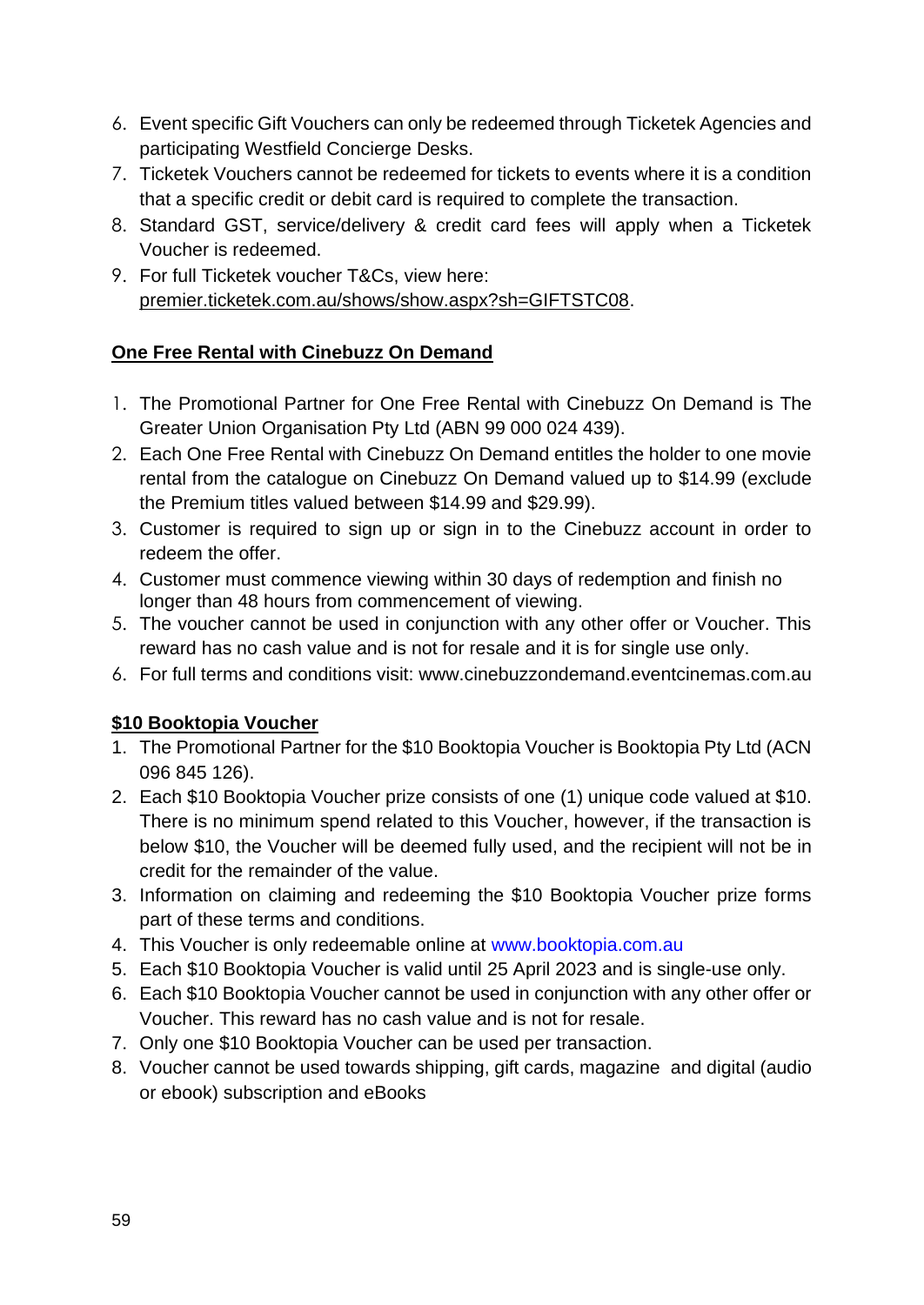# **\$10 LOOKFANTASTIC Voucher**

- 1. The Promotional Partner for the \$10 LOOKFANTASTIC Voucher is Skincarestore Australia Pty Ltd (ABN 94 123 909 991).
- 2. Each LOOKFANTASTIC Voucher is awarded as a Voucher Code and is valid to use on a specified LOOKFANTASTIC URL which will be supplied in the email..
- 3. Each LOOKFANTASTIC Voucher Code must be used in full in one transaction and is only valid for a maximum of one code per transaction.
- 4. Each LOOKFANTASTIC Voucher Code is not valid for use in conjunction with any other voucher code.
- 5. Each LOOKFANTASTIC Voucher Code has no cash value and is not for resale.
- 6. Each LOOKFANTASTIC Voucher Code is not transferable.
- 7. It is the responsibility of the holder to use the Free LOOKFANTASTIC Voucher Code by the specified expiry date. The Free LOOKFANTASTIC Voucher Code has been awarded with the understanding that codes will not be extended or replaced.
- 8. Where the price of the order exceeds the amount of the voucher, the balance must be paid by an alternative payment method.
- 9. Full terms and conditions for use of LOOKFANTASTIC Voucher can be found at [https://www.lookfantastic.com.au/offers/uno-prize/terms-and-conditions.list](https://eur02.safelinks.protection.outlook.com/?url=https%3A%2F%2Fwww.lookfantastic.com.au%2Foffers%2Funo-prize%2Fterms-and-conditions.list&data=04%7C01%7Ccindy.tsang%40tlcmarketing.com%7C2fad389d806a4933f85f08d9d94d2597%7C8b7b3fe96adb47119dc68b15f551b872%7C1%7C0%7C637779747673986396%7CUnknown%7CTWFpbGZsb3d8eyJWIjoiMC4wLjAwMDAiLCJQIjoiV2luMzIiLCJBTiI6Ik1haWwiLCJXVCI6Mn0%3D%7C3000&sdata=zKe24vYjs3%2F2UYh6wJUD5Gf8kZp76Mdq2S%2Bm%2FtlPWoE%3D&reserved=0)

### **\$10 Star Car Wash Voucher**

- 1. The Promotional Partner for the \$10 Star Car Wash Voucher is Star Car Wash Café Holdings Pty Ltd (ACN 103 237 958).
- 2. Each Star Car Wash Voucher is awarded as a Star Car Wash Voucher Code and is valid to use in-store or online booking towards Platinum Wash or Star Polish only.
- 3. Each Star Car Wash Voucher must be used in full in one transaction and is only valid for a maximum of one code per transaction.
- 4. Each Star Car Wash Voucher Code is not valid for use in conjunction with any other voucher code.
- 5. Each Star Car Wash Voucher Code has no cash value and is not for resale.
- 6. Each Star Car Wash Voucher Code is not transferable.
- 7. It is the responsibility of the holder to use the Free Star Car Wash Voucher Code by the specified expiry date. The Free Star Car Wash Voucher Code has been awarded with the understanding that codes will not be extended or replaced.
- 8. Where the price of the order exceeds the amount of the voucher, the balance must be paid by an alternative payment method.
- 9. Full terms and conditions for use of Star Car Wash Voucher Codes can be found at www.starcarwash.com.au

# **\$10 Menulog Voucher**

- 1. The Promotional Partner for the \$10 Menulog Voucher is Menulog Pty Ltd (ABN 76 120 943 615).
- 2. The Menulog Voucher is valid for orders online at [www.menulog.com.au](http://www.menulog.com.au/) or on the Menulog app.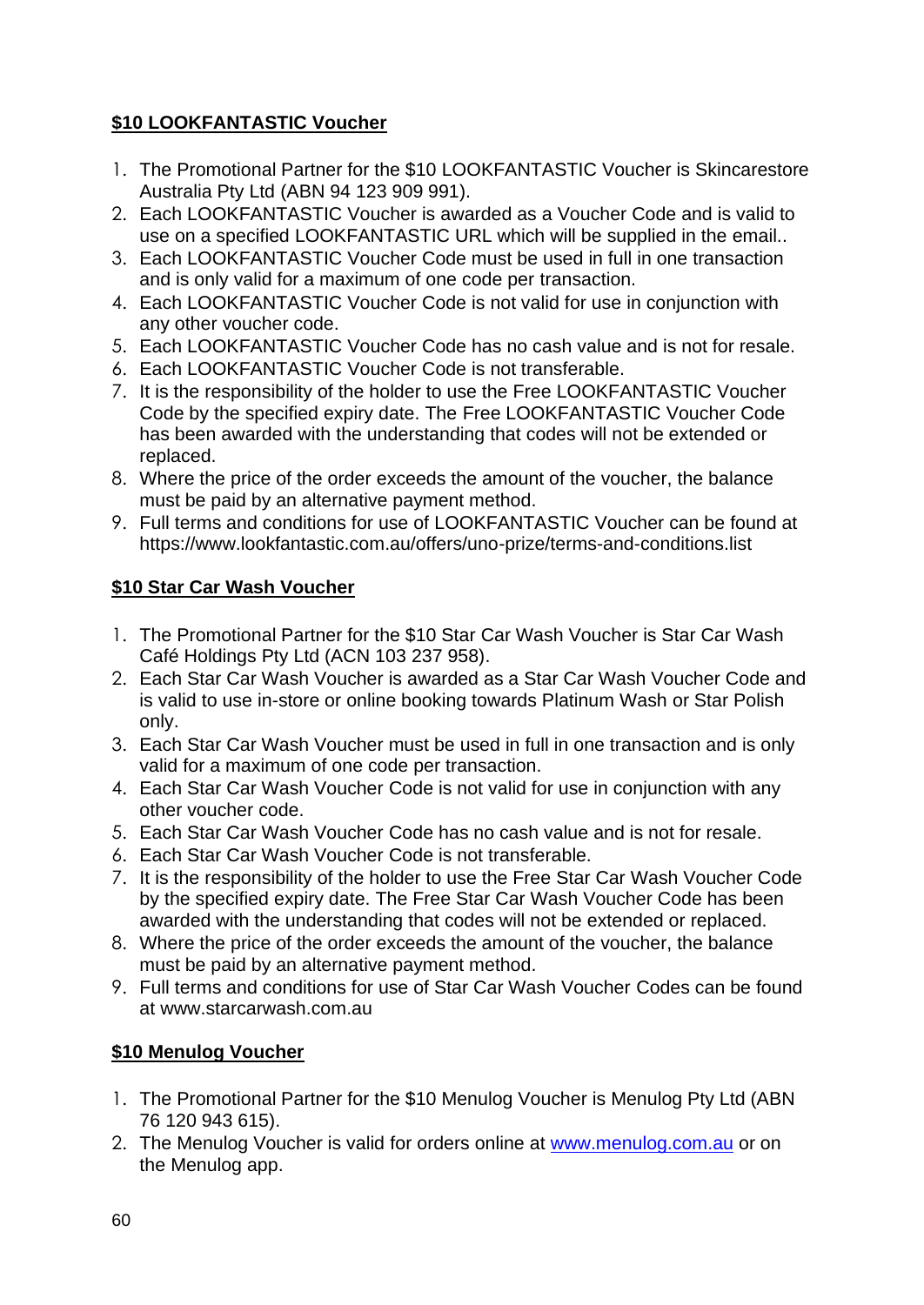- 3. The Menulog Voucher has a minimum spend of \$10.01.
- 4. The Menulog Voucher cannot be used towards service and delivery fees.
- 5. The Menulog Voucher must be used in full in one transaction and is only valid for a maximum of one code per transaction.
- 6. The Menulog Voucher code is not valid for use in conjunction with any other offers and vouchers.
- 7. The Menulog Voucher has no cash value and is not for resale.
- 8. The Menulog Voucher is not transferable.
- 9. It is the responsibility of the holder to use the Menulog Voucher by the specified expiry date. The Menulog Voucher has been awarded with the understanding that codes will not be extended or replaced.
- 10.Where the price of the order exceeds the amount of the voucher, the balance must be paid by an alternative payment method.
- 11.Full terms and conditions for use of Menulog Voucher can be found at <https://www.menulog.com.au/info/privacy-policy>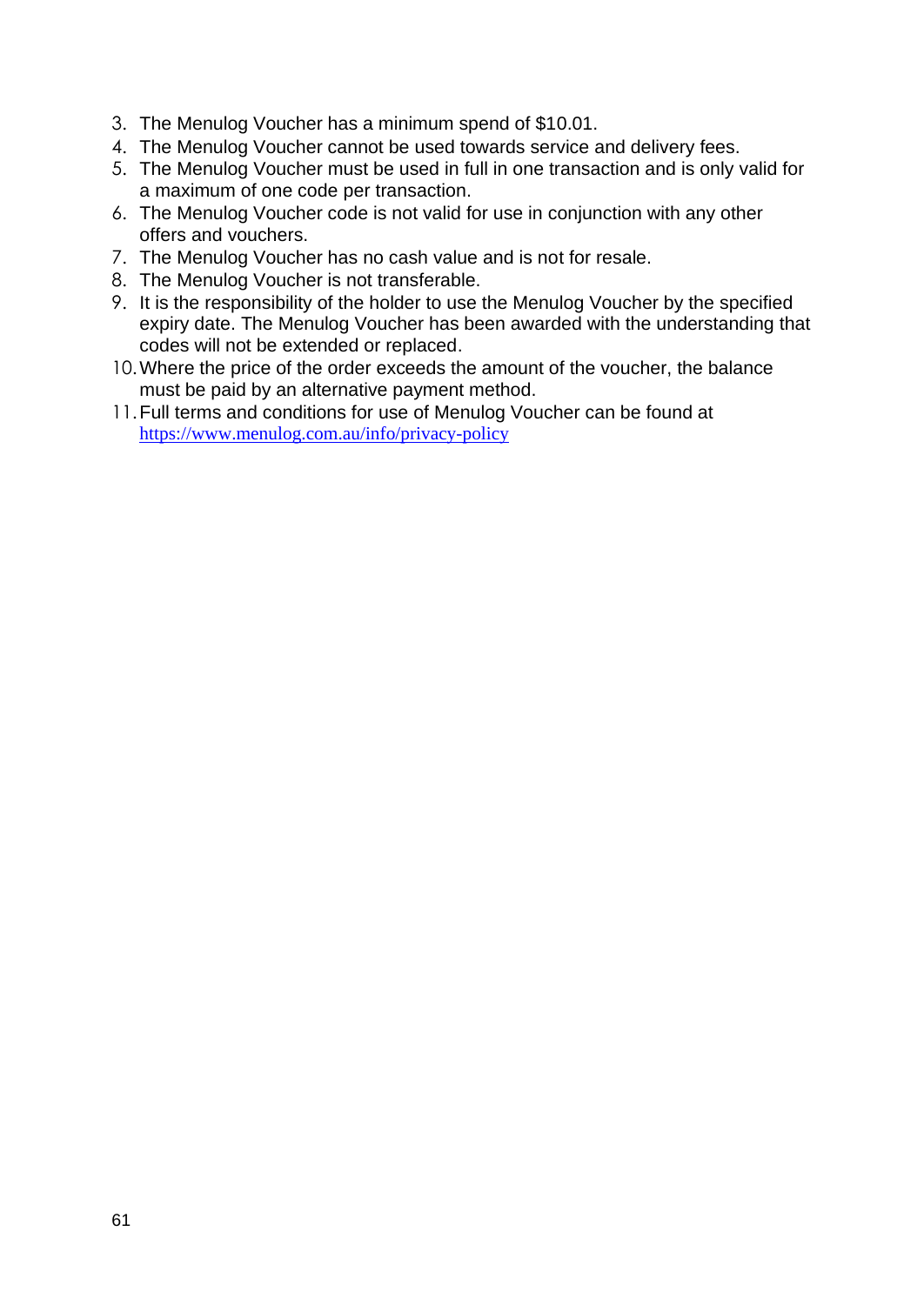# **Schedule 3 - ADDITIONAL TERMS AND CONDITIONS FOR COLLECT TO WIN PRIZE**

| <b>Collect to Win Prize Table</b>         |                                 |                                 |  |
|-------------------------------------------|---------------------------------|---------------------------------|--|
| Collect one Gold WILD Card for each of    | <b>Maximum number of prizes</b> | <b>Jackpot Cash Prize Value</b> |  |
| these Collectable Codes to complete a set |                                 |                                 |  |
| of three (3)                              |                                 |                                 |  |
| A1                                        | $\mathbf{1}$                    | \$10,000                        |  |
| A2                                        |                                 |                                 |  |
| A <sub>3</sub>                            |                                 |                                 |  |
| <b>B1</b>                                 | $\mathbf 1$                     | \$10,000                        |  |
| <b>B2</b>                                 |                                 |                                 |  |
| B <sub>3</sub>                            |                                 |                                 |  |
| $\overline{C1}$                           | $\mathbf{1}$                    | \$10,000                        |  |
| C <sub>2</sub>                            |                                 |                                 |  |
| C <sub>3</sub>                            |                                 |                                 |  |
| D1                                        | $\mathbf{1}$                    | \$10,000                        |  |
| D <sub>2</sub>                            |                                 |                                 |  |
| D <sub>3</sub>                            |                                 |                                 |  |
| E1                                        | $\overline{1}$                  | \$10,000                        |  |
| E2                                        |                                 |                                 |  |
| E <sub>3</sub>                            |                                 |                                 |  |
| F1                                        | $\mathbf 1$                     | \$10,000                        |  |
| F <sub>2</sub>                            |                                 |                                 |  |
| F <sub>3</sub>                            |                                 |                                 |  |
| $\overline{G1}$                           | $\mathbf{1}$                    | \$10,000                        |  |
| G <sub>2</sub>                            |                                 |                                 |  |
| G <sub>3</sub>                            |                                 |                                 |  |
| H1                                        | $\overline{1}$                  | \$10,000                        |  |
| H2                                        |                                 |                                 |  |
| H <sub>3</sub>                            |                                 |                                 |  |
| $\overline{11}$                           | $\mathbf{1}$                    | \$10,000                        |  |
| 12                                        |                                 |                                 |  |
| 13                                        |                                 |                                 |  |
| J1                                        | $\mathbf{1}$                    | \$10,000                        |  |
| J2                                        |                                 |                                 |  |
| J3                                        |                                 |                                 |  |
| <b>Total</b>                              | 10                              | \$100,000                       |  |

### **COLLECT TO WIN PRIZE GENERAL**

1. The value of each Collect to Win Prize, the total number of possible Collect to Win Prizes to be awarded for the promotion and the total maximum value of the Collect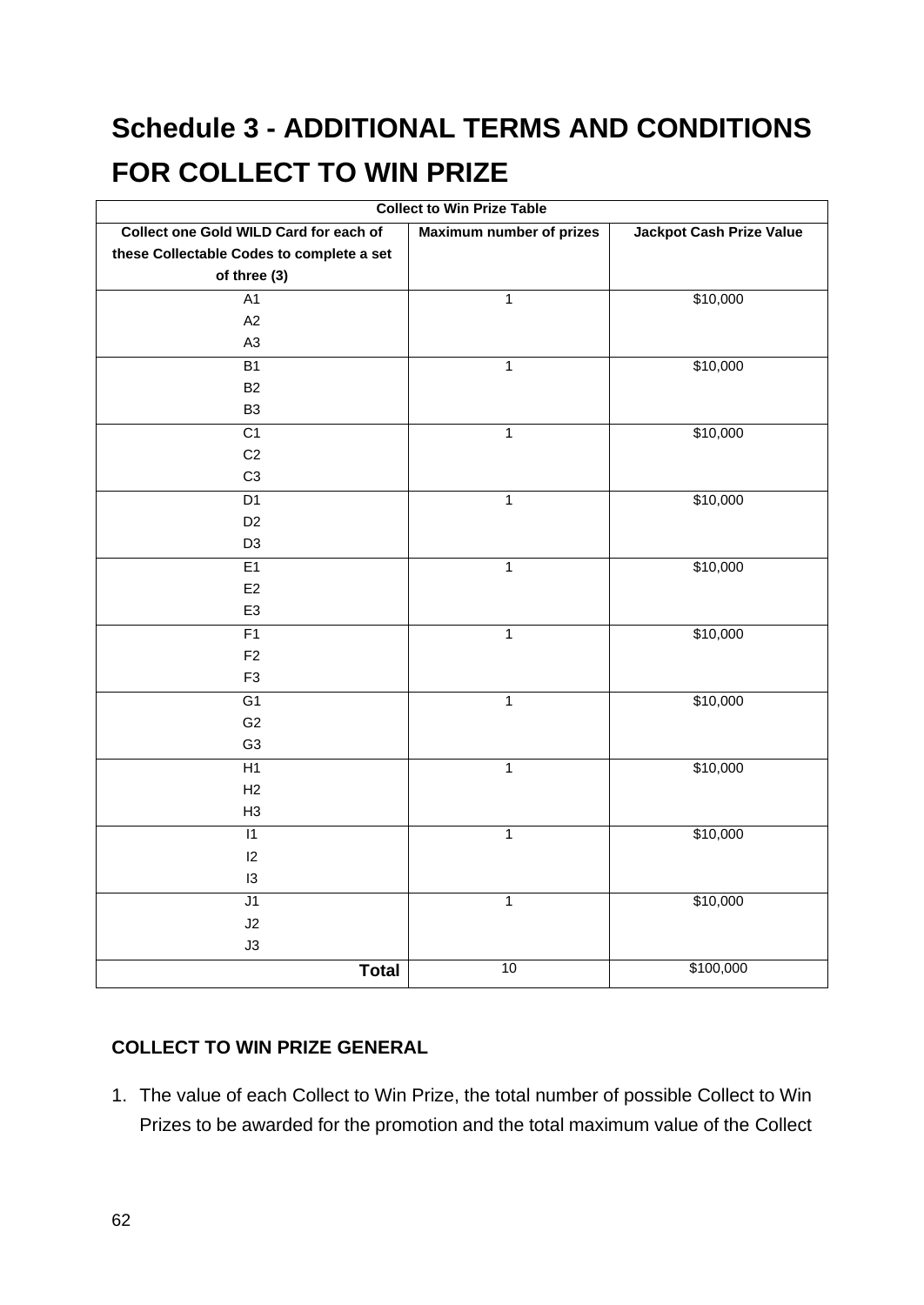to Win Prizes are in accordance with the table above. Each prize is valued in Australian Dollars.

2. The maximum number of Collect to Win Prizes given away for this promotion is ten (10) prizes, and the maximum total value of the Collect to Win Prizes in the Promotion is up to \$100,000. The final number of prizes distributed by the Promoter or TLC will be the number of prizes redeemed by the Entrants during the redemption period.

### **PRIZE REDEMPTION PROCEDURE**

- 3. Collect to Win Prizes
	- a) For each Qualified Claim for Collect to Win Prizes, Entrants will receive an email ("**Qualified Claim Email**") on receipt of the claim confirming they are a provisional winner of the prize won.
	- b) The claim will be verified within 3 business days. Entrants may be requested to provide a scanned copy of all the winning Gold WILD Cards that bears the winning Unique Game Card Codes. **IMPORTANT:** In order to be eligible to redeem the Collect to Win Prize, the Entrant must be able to supply the image of all the winning Gold WILD Cards within 2 weeks if requested for validation otherwise the claim will be deemed ineligible and the prize will be deemed unclaimed.
	- c) For the winning of Collect to Win Prizes, a nominated agent of TLC will personally call the contact number provided by the Entrant within three (3) business days ("**Collect to Win Prize Verification Call**"). The nominated agent may call at any time Monday to Sunday between the hours of 9:30am AEST and 5:00pm AEST including Public Holidays.
	- d) During the Collect to Win Prize Verification Call, the Entrant may be requested to provide the relevant information on the winning Unique Gold WILD Card, and information that is personal to the Entrant, including their full name, date of birth, postal address and email address. For any Entrant under the age of 18, details of the Entrant's parent or legal guardian and confirmation of consent must also be provided, and that parent or legal guardian must also be present at the time of the Collect to Win Prize Verification Call.
	- e) **IMPORTANT:** If an Entrant does not receive a Collect to Win Prize Verification Call within three (3) business days after responding to the Qualified Claim Email, the Entrant (or their parent or legal guardian where the Entrant is under the age of 18) must contact the Promotional Helpline Monday to Sunday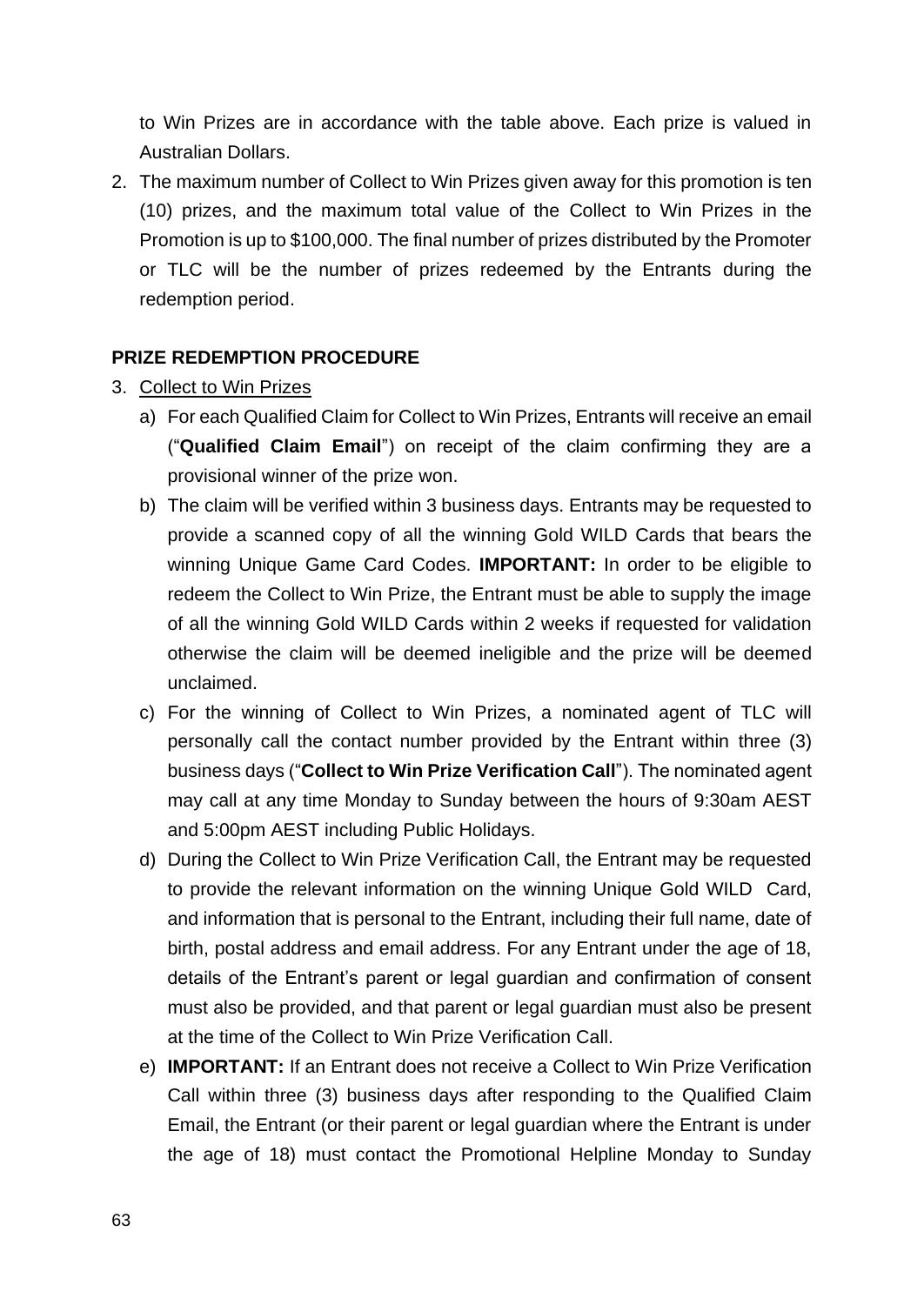between the hours of 9:30am AEST and 5:00pm AEST including Public Holidays or email [contact@hjuno.com.au](file:///C:/NRPortbl/VICProduction1/JFL/contact@hjuno.com.au) within the next two (2) business days in order to be eligible to claim the Collect to Win Prize.

- f) After a Collect to Win Prize Verification Call has been satisfactorily completed, a nominated agent from TLC will send a declaration form ("**Declaration Form**") to the Entrant's nominated email address within the same business day. The Entrant is required to respond with a signed Declaration Form within three (3) business days to be eligible to claim the prize.
- g) **IMPORTANT:** If an Entrant does not receive the Declaration Form via email within the same business day of the Collect to Win Prize Verification Call, the Entrant (or their parent or legal guardian where the Entrant is under the age of 18) must contact the Promotional Helpline Monday to Sunday between the hours of 9:30am AEST and 5:00pm AEST including Public Holidays or email [contact@hjuno.com.au](file:///C:/NRPortbl/VICProduction1/JFL/contact@hjuno.com.au) within the next three (3) business days in order to be eligible to claim the Collect to Win Prize.
- h) Once the signed Declaration Form is received and verified by the Promoter or TLC, the relevant Collect to Win Prize will be issued electronically (as determined by the Promoter or TLC in its sole discretion) or otherwise as stated in Schedule 3 "Additional Terms & Conditions attaching to the Collect to Win Prizes".
- 4. If an Entrant does not receive a Qualified Claim Email within three (3) business days of a claim being made, it is the responsibility of the Entrant to call the Promotional Helpline Monday to Sunday between the hours of 9:30am AEST and 5:00pm AEST including Public Holidays or email [contact@hjuno.com.au.](mailto:contact@hjuno.com.au)
- 5. If a winner fails to redeem a Collect to Win Prize in the manner required, as stated in these terms and conditions and in the reasonable opinion of the Promoter or TLC, the Collect to Win Prize will be forfeited with no compensation payable.
- 6. For each prize claim that an Entrant submits, the Entrant must keep each of their three (3) Game Card Panel that contains the Gold WILD Cards with the winning Collectable Codes submitted at the time of claim or entry.
- 7. Incomprehensible, indecipherable and incomplete entries may, at the Promoter's and TLC's discretion, be deemed invalid and not eligible for a prize.
- 8. The Promoter (including its directors, officers, employees and agents) and TLC reserve the right, at any time, to verify the validity of claims and the Entrant (including the Entrant's identity, age and place of residence) and reserve the right, in their discretion, to disqualify any individual who they have reason to believe has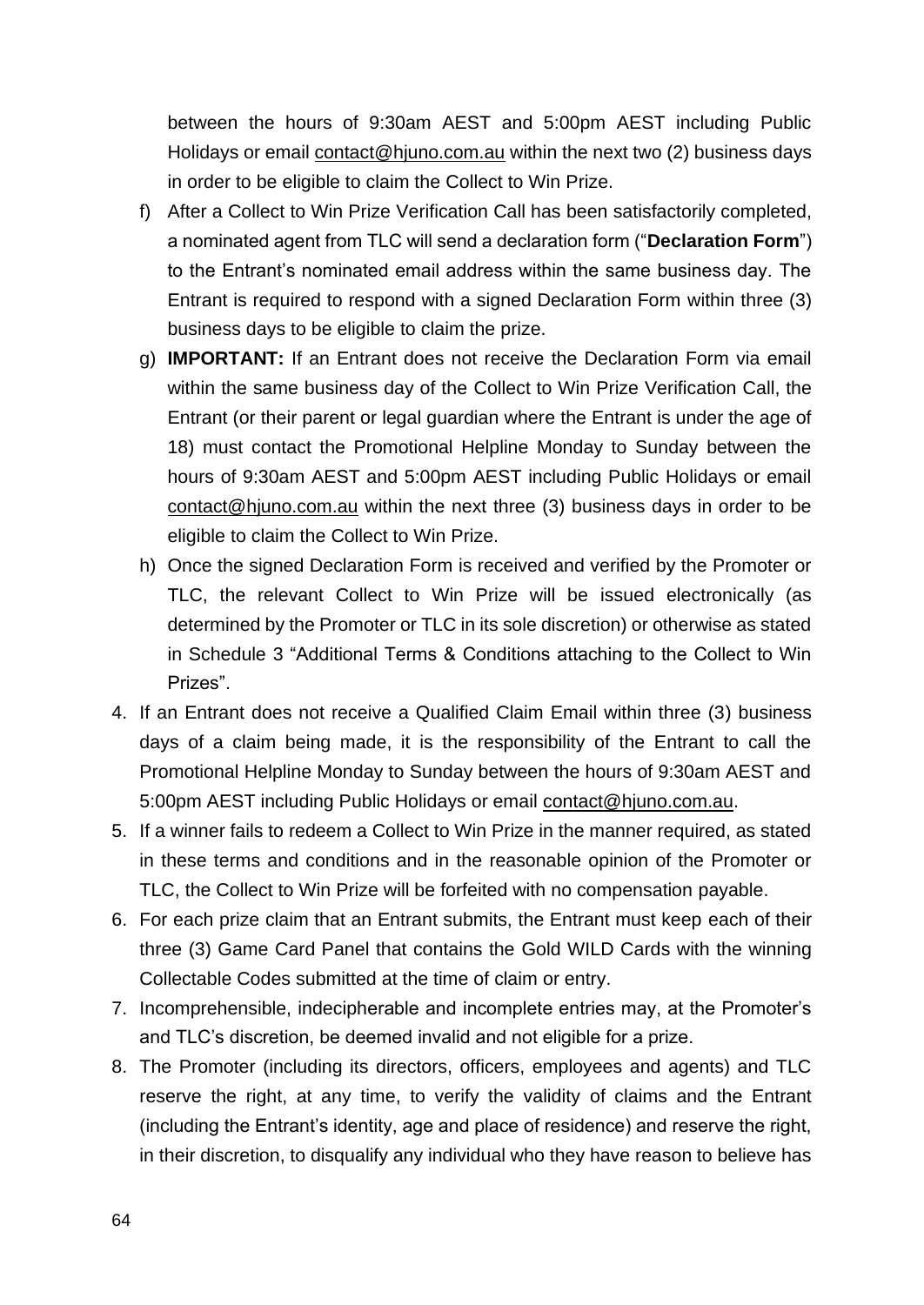breached any of these terms and conditions, tampered with the claim process or engaged in any unlawful or other improper conduct calculated to jeopardise fair and proper conduct of the Promotion. Errors and omissions may be accepted at the Promoter's and TLC's discretion. The Promoter's and TLC's legal rights to recover damages or other compensation in such circumstances are reserved.

- 9. Failure by the Promoter or TLC to enforce any of their rights at any stage does not constitute a waiver of those rights. The Promoter's and TLC's legal rights to recover damages or other compensation arising as a result of such conduct are reserved.
- 10.If a prize (or part of a prize) becomes unavailable, for any reason beyond the Promotional Partner or Promoter's reasonable control (as applicable), then a comparable prize (or part of a prize) of equal or greater value will be awarded in lieu at the Promotional Partner or Promoter's discretion, subject to any written approval of the relevant regulatory authorities.
- 11.All Promotion advertisements depicting prizes, prize descriptions and/or trademark references are illustrative rather than definitive and do not imply any association with the Promoter.
- 12.It is the responsibility of the winning Entrant to use their prize by any specified expiry date. The prizes are issued with the understanding that they will not be extended or replaced. Any unused balance of the prize will not be awarded as cash. Redemption of the prize is subject to any terms and conditions of the issuer.
- 13.Timeframes for delivery indicated in these terms and conditions may be affected by circumstances outside of the control of TLC and the Promoter, including, but not limited to strikes, fires, floods, earthquakes, other natural disasters, acts of terrorism, and blackouts. TLC and the Promoter will not be liable for delays caused by circumstances outside of its control.
- 14.Should an Entrant's contact details change during the Promotion, it is the Entrant's responsibility to notify TLC on 1800 431 537 between the hours of 9:30am AEST and 5:00pm AEST or email [contact@hjuno.com.au](file:///C:/NRPortbl/VICProduction1/JFL/contact@hjuno.com.au) during the Promotional Period (inclusive) Monday to Sunday including Public Holidays. A request to access or modify any information provided in claim/entry should be directed to TLC.
- 15.The terms of the prize are as stated in these terms and conditions, and no other representations (written or oral) shall apply. Nothing in these terms affects any statutory rights an Entrant may have, including under the Australian Consumer Law.